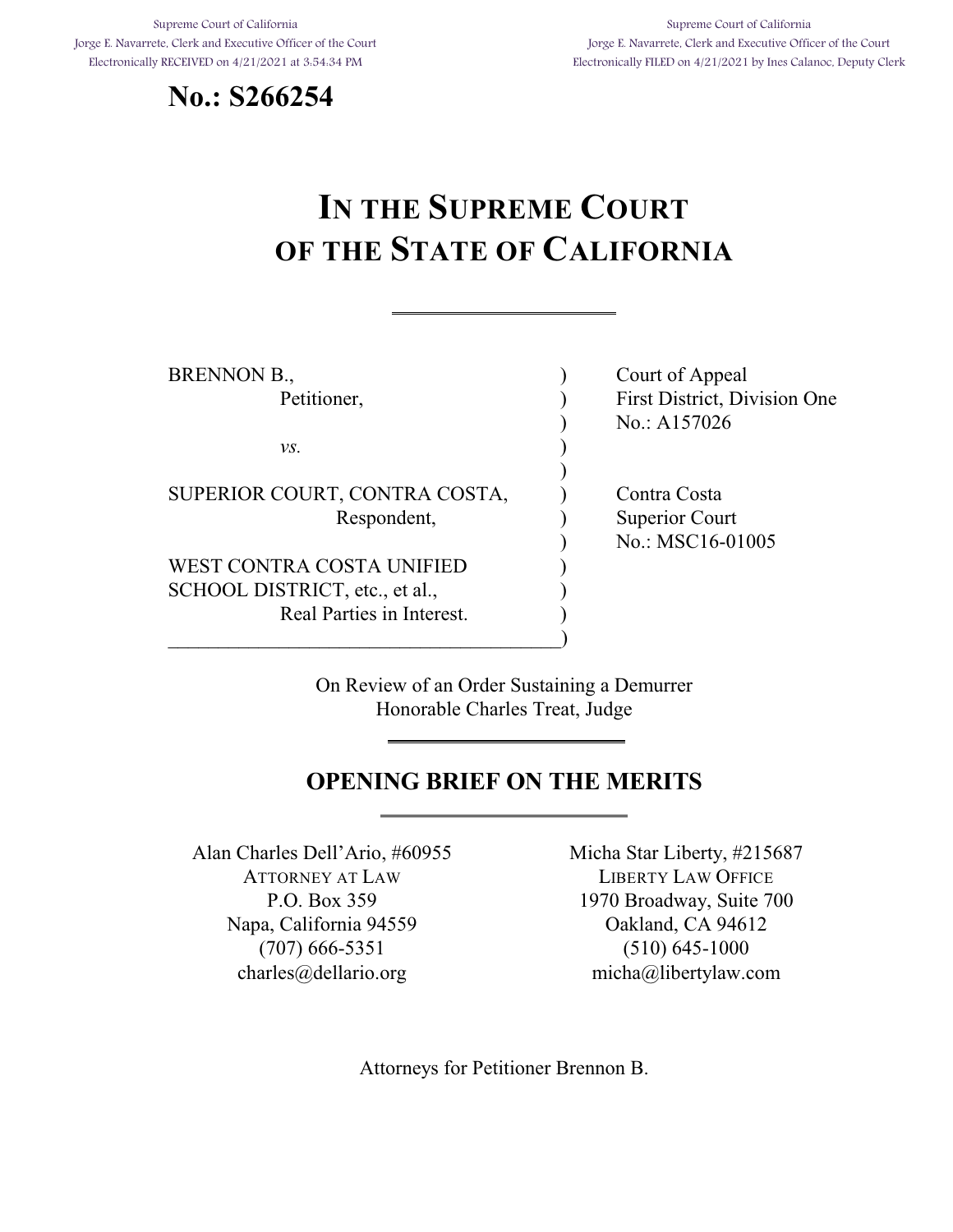## **TABLE OF CONTENTS**

<span id="page-1-0"></span>

| Ι.   | Brennon B. is repeatedly sexually assaulted at<br>school and on the school bus by students and                                                                                                                                                                                                 |
|------|------------------------------------------------------------------------------------------------------------------------------------------------------------------------------------------------------------------------------------------------------------------------------------------------|
| П.   | Brennon's guardian files a Government Code<br>claim on his behalf. The district retaliates by<br>dropping Brennon from the post-high-school                                                                                                                                                    |
|      |                                                                                                                                                                                                                                                                                                |
| Ι.   | The trial court sustains the district's demurrer<br>to Brennon's Unruh Act claim without leave to amend. 14                                                                                                                                                                                    |
| П.   | Brennon commences these original proceedings<br>to challenge the order. While they are pending,<br>the parties settle but the Court of Appeal denies<br>the request to dismiss. Following oral<br>argument, it issues its opinion denying<br>Brennon's petition and the Court grants review 15 |
|      |                                                                                                                                                                                                                                                                                                |
| Ι.   | The Act must be interpreted in the "broadest"                                                                                                                                                                                                                                                  |
| П.   | The application of the Act to public schools<br>implicates several fundamental public policies -<br>anti-discrimination, school safety and the                                                                                                                                                 |
| III. | The Court's prior Unruh Act decisions and the<br>law review articles on which the Court of                                                                                                                                                                                                     |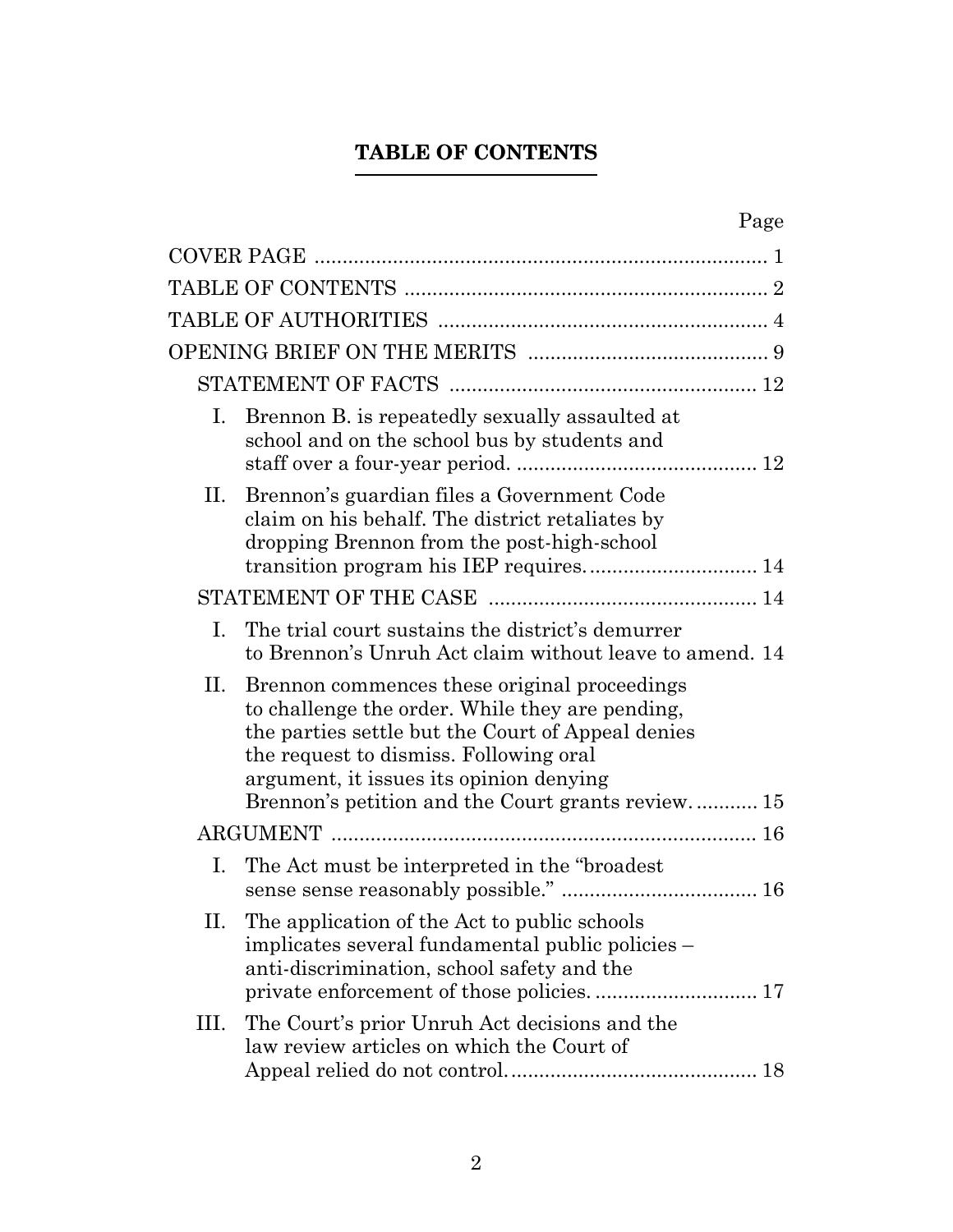| The Court's decisions do not control the issues<br>A.                                                                                             |  |
|---------------------------------------------------------------------------------------------------------------------------------------------------|--|
| The law review articles are of historical<br>B.<br>interest but, likewise, do not control the outcome.  20                                        |  |
| IV. The Act applies to places of public<br>accommodation. Schools are places of public<br>accommodation. The Act applies to all schools,          |  |
| A. The Act applies to places of public accommodation22                                                                                            |  |
| A school, public or private, is a place of public<br>В.                                                                                           |  |
| The Court of Appeal largely ignores the<br>V.<br>decisions of its sister courts applying the Act to                                               |  |
| All but one of the federal courts that have<br>VI.<br>considered the question have come a different                                               |  |
| VII. Title II of the ADA applies to public schools. A                                                                                             |  |
| VIII. The Education Code has incorporated the                                                                                                     |  |
| IX. To the extent it does not already do so, the<br>complaint can be amended to state a cause of<br>action under the Act and the Education Code37 |  |
| A. The complaint states a cause of action under                                                                                                   |  |
| <b>B.</b><br>To the extent the complaint fails to detail the<br>"business" activities of the district, it can be                                  |  |
|                                                                                                                                                   |  |
|                                                                                                                                                   |  |
|                                                                                                                                                   |  |
|                                                                                                                                                   |  |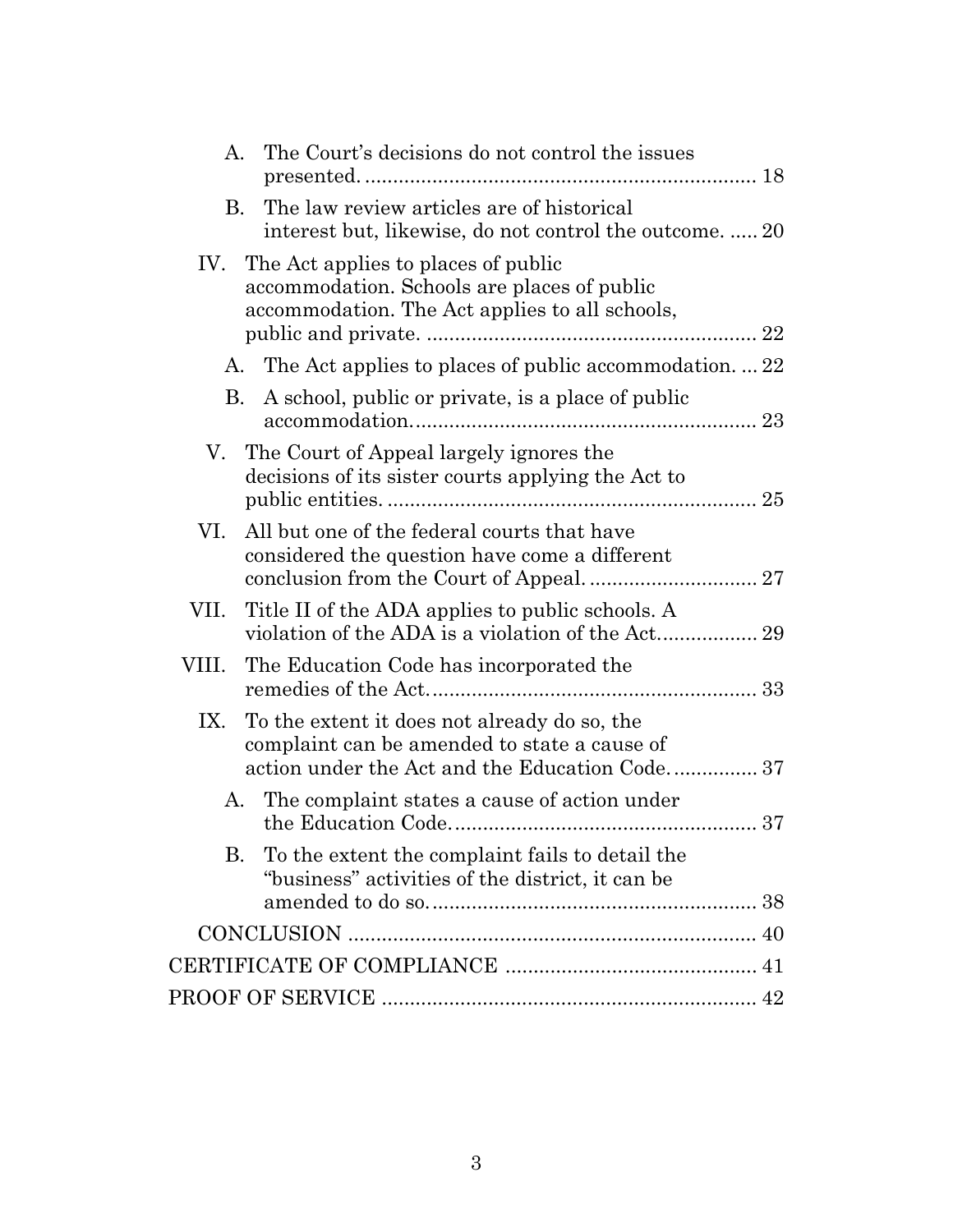## **TABLE OF AUTHORITIES**

<span id="page-3-0"></span>

| Page<br><b>Cases:</b>                                               |
|---------------------------------------------------------------------|
| 1305 Ingraham, LLC v. City of Los Angeles                           |
| Beacon Residential Cmty. Assn. v. Skidmore, Owings &<br>Merrill LLP |
| Brennon B. v. Superior Court (Brennon)                              |
| Brown v. Bd. of Educ.                                               |
| Brown v. Kelly Broad. Co. (Brown)                                   |
| Burks v. Poppy Const. Co. (Burks)                                   |
| C.A. v. William S. Hart Union High Sch. Dist. (William<br>S. Hart)  |
| Carmack v. Reynolds                                                 |
| City of Moorpark v. Superior Court                                  |
| Curran v. Mount Diablo Council of the Boy Scouts<br>(Curran)        |
| Doe, etc. v. Petaluma City Sch. Dist.                               |
| Doe v. California Lutheran High Sch. Assn. (Doe)                    |
| Doe v. Reg'l Sch. Unit 26<br>(Me. 2014) 86 A.3d 600                 |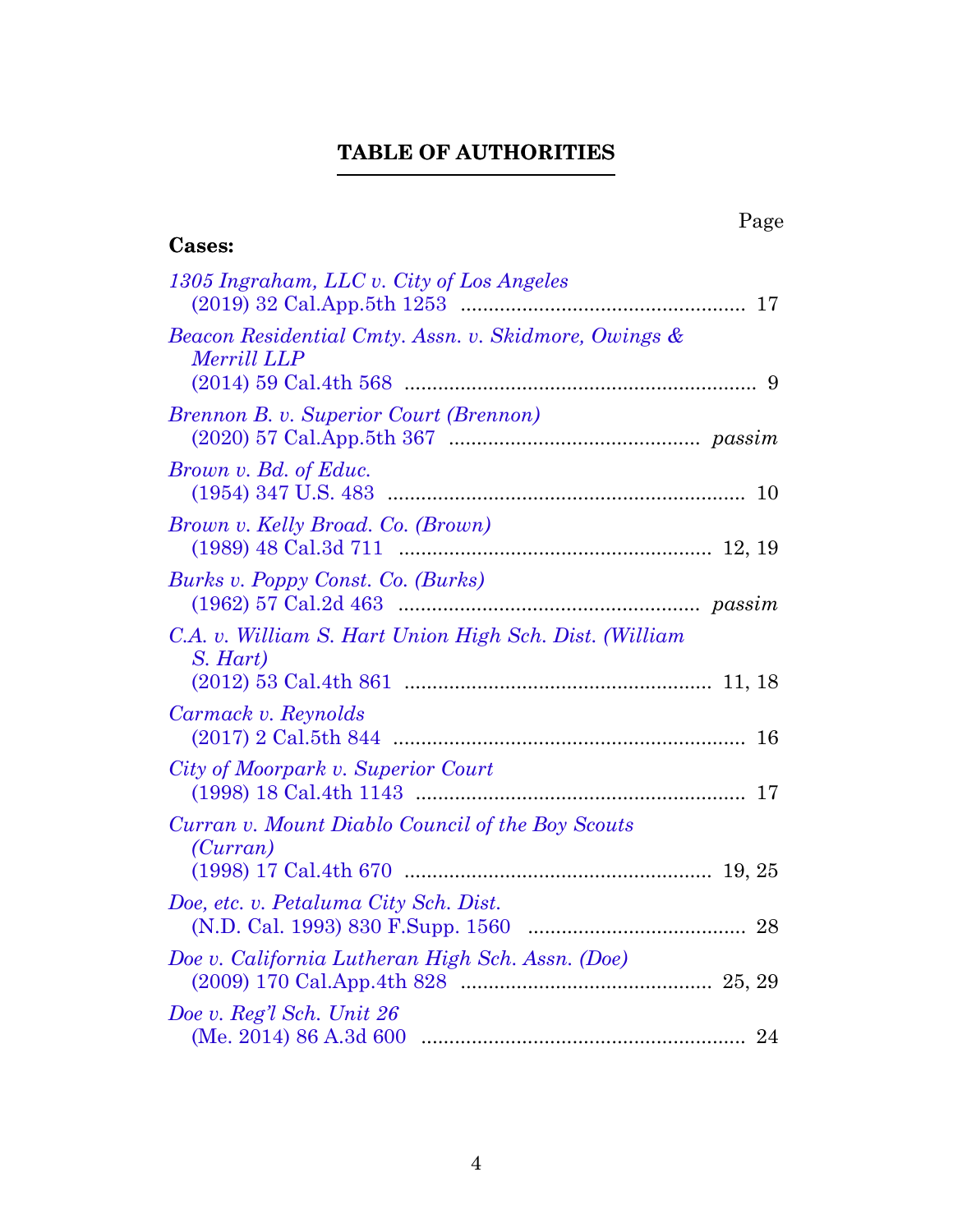| Flannery v. Prentice                                         |
|--------------------------------------------------------------|
| Fluor Corp. v. Superior Court                                |
| Fry v. Napoleon Cmty. Sch.                                   |
| Gatto v. Cnty. of Sonoma                                     |
| Harris v. Capital Growth Investors XIV (Harris)              |
| Harris v. City of Santa Monica<br>36                         |
| Heshejin v. Rostami<br>39                                    |
| In R.M.A. by Appleberry v. Blue Springs R-IV Sch. Dist.      |
| <i>Isbister v. Boys' Club of Santa Cruz, Inc. (Isbister)</i> |
| Israel v. West Virginia Secondary Sch. Activities Com'n      |
| K.M. ex rel. Bright v. Tustin Unified Sch. Dist. (K.M)<br>28 |
| K. T. v. Pittsburg Unified Sch. Dist.                        |
| Keyes v. Santa Clara Valley Water Dist.<br>38                |
| Mackey v. Bd. of Trs. of Cal. State Univ. (Mackey)           |
| Munson v. DelTaco, Inc. (Munson)                             |
| Myers v. Philip Morris Cos., Inc.<br>35                      |
| Nicole M., etc. v. Martinez Unified Sch. Dist.<br>28         |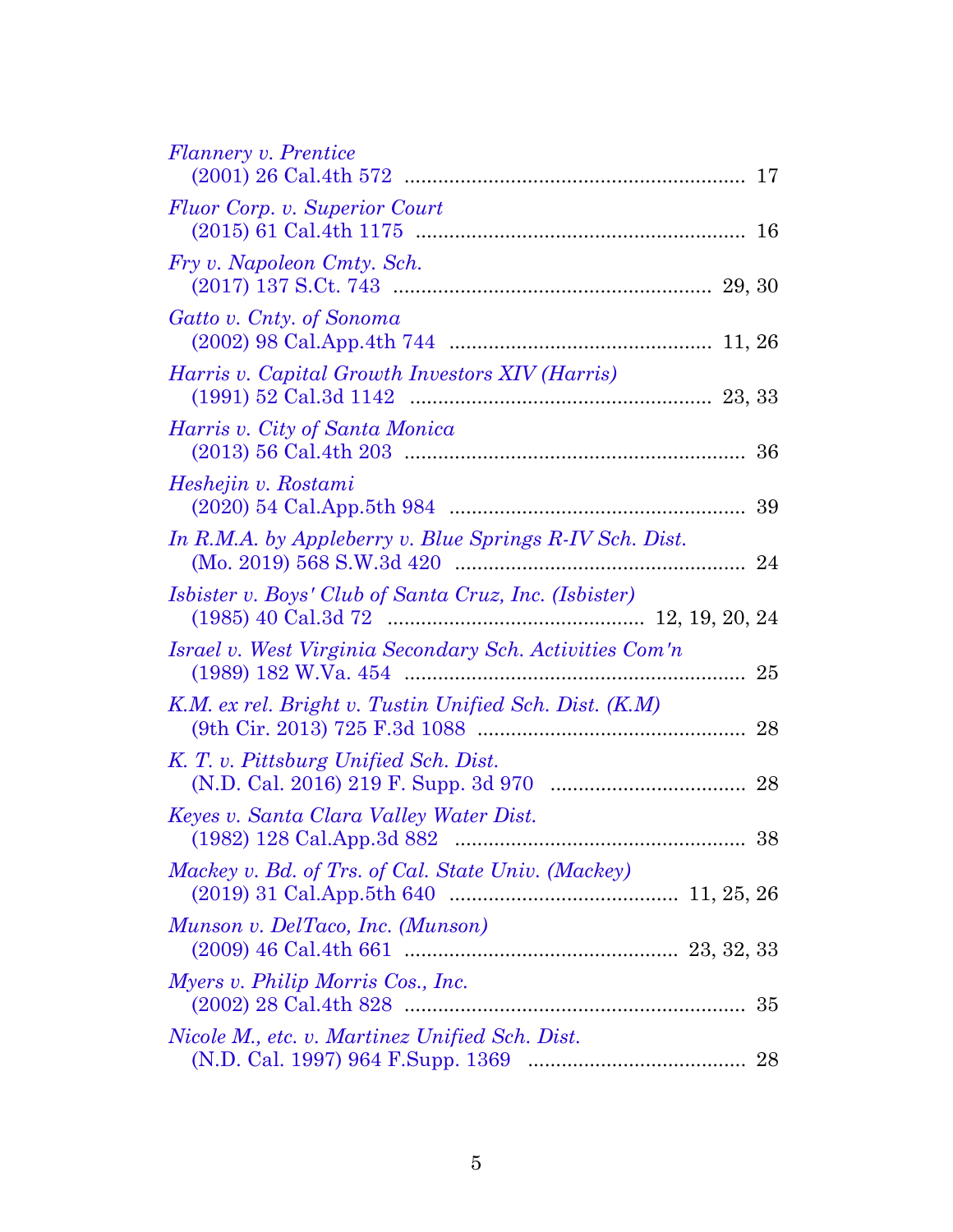| O'Connor v. Vill. Green Owners Assn.                                 |  |
|----------------------------------------------------------------------|--|
| Osborne v. Yasmeh (Osborne)                                          |  |
| People v. Farrell                                                    |  |
| People v. Pennington                                                 |  |
| People v. Wilcox                                                     |  |
| R.N. by and through Neff v. Travis Unified School<br><i>District</i> |  |
| (E.D. Cal. 2020, No. 2:20-cv-00562-KJM-JDP) 2020                     |  |
| Reed v. Hollywood Prof. Sch. (Reed)                                  |  |
| Rojo v. Klinger                                                      |  |
| Santisas v. Goodin                                                   |  |
| Searcy v. Hemet Unified Sch. Dist.                                   |  |
| Serrano v. Unruh                                                     |  |
| Sullivan v. Vallejo City Unified Sch. Dist. (Sullivan)               |  |
| T.H. v. Novartis Pharm. Corp. (Novartis)                             |  |
| W.H. v. Olympia Sch. Dist.                                           |  |
| Walsh v. Tehachapi Unified Sch. Dist.                                |  |
| Warfield v. Peninsula Golf & Cnty. Club (Warfield)                   |  |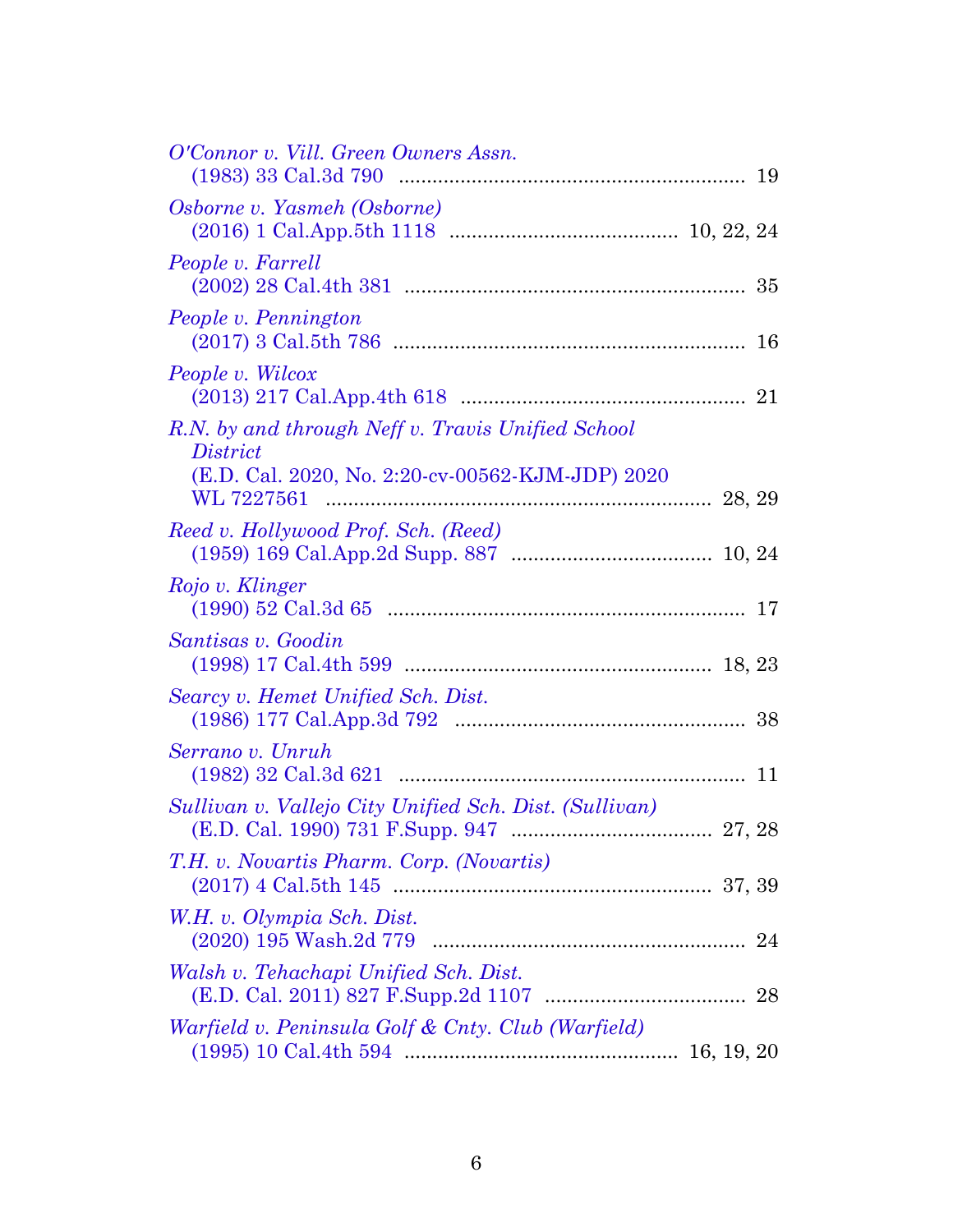| Wells v. One2One Learning Found. (Wells)          |    |
|---------------------------------------------------|----|
|                                                   |    |
| Z. T., etc. v. Santa Rosa City Sch.               |    |
| (N.D. Cal. Oct. 5, 2017, No. C 17-01452 WHA) 2017 |    |
|                                                   | 28 |
| Zuccaro v. Martinez Unified School District       |    |
|                                                   |    |

### **Statutes:**

## Constitutions:

|--|--|--|--|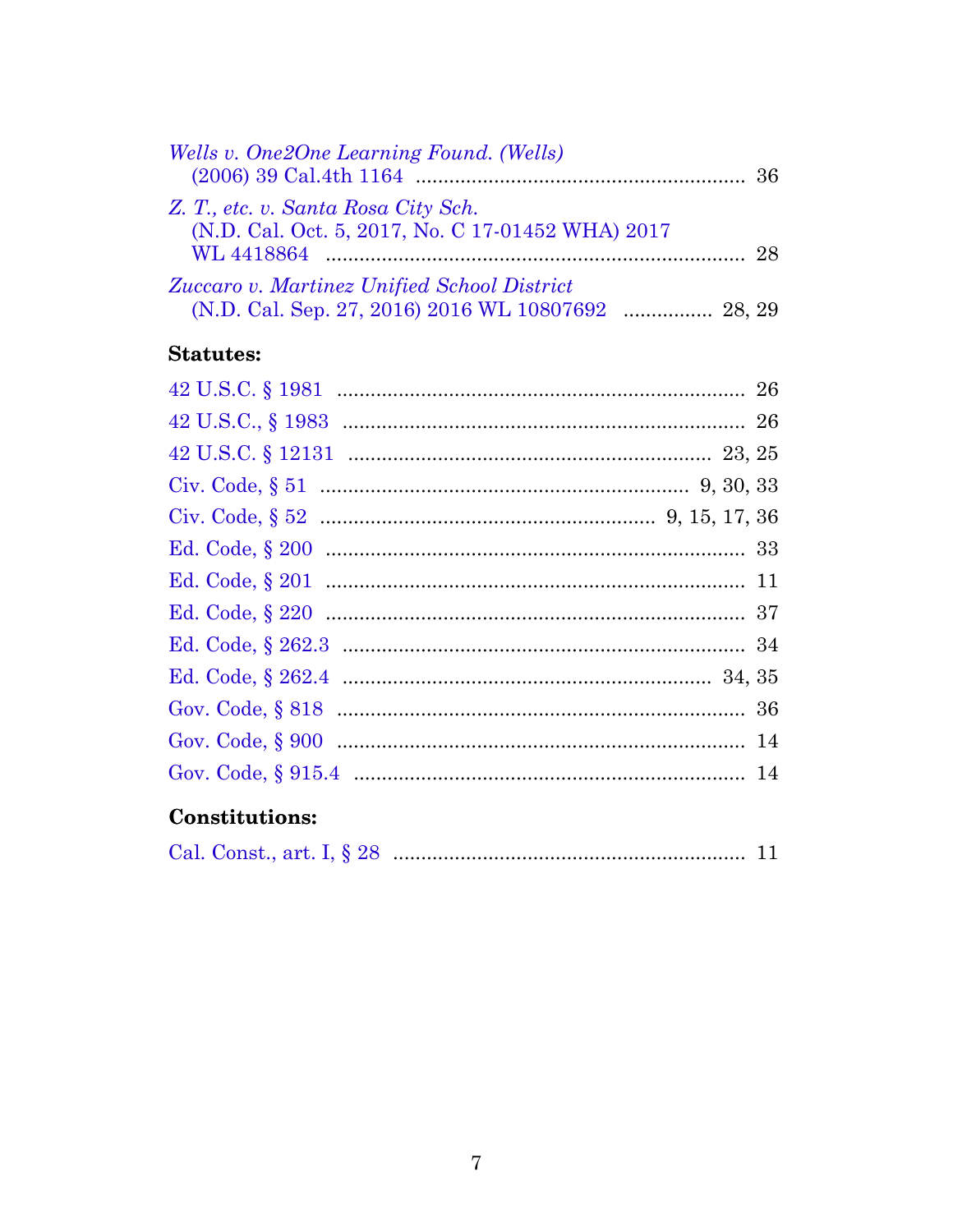## **Other:**

| Horowitz, The 1959 California Equal Rights in<br>"Business Establishments" Statute—A Problem in<br>Statutory Application (1960) |  |
|---------------------------------------------------------------------------------------------------------------------------------|--|
| Legis. Counsel's Dig., AB 499 (1997–1998 Reg. Sess.)  34                                                                        |  |
| Radin, A Case Study in Statutory Interpretation (1945)                                                                          |  |
| Sen. Comm. on Education, analysis of AB 3133                                                                                    |  |
| Sen. Comm. on Judiciary, analysis of AB 1077                                                                                    |  |
|                                                                                                                                 |  |
|                                                                                                                                 |  |
| Tobriner & Grodin, The Individual and the Public<br>Service Enterprise in the New Industrial State (1967)                       |  |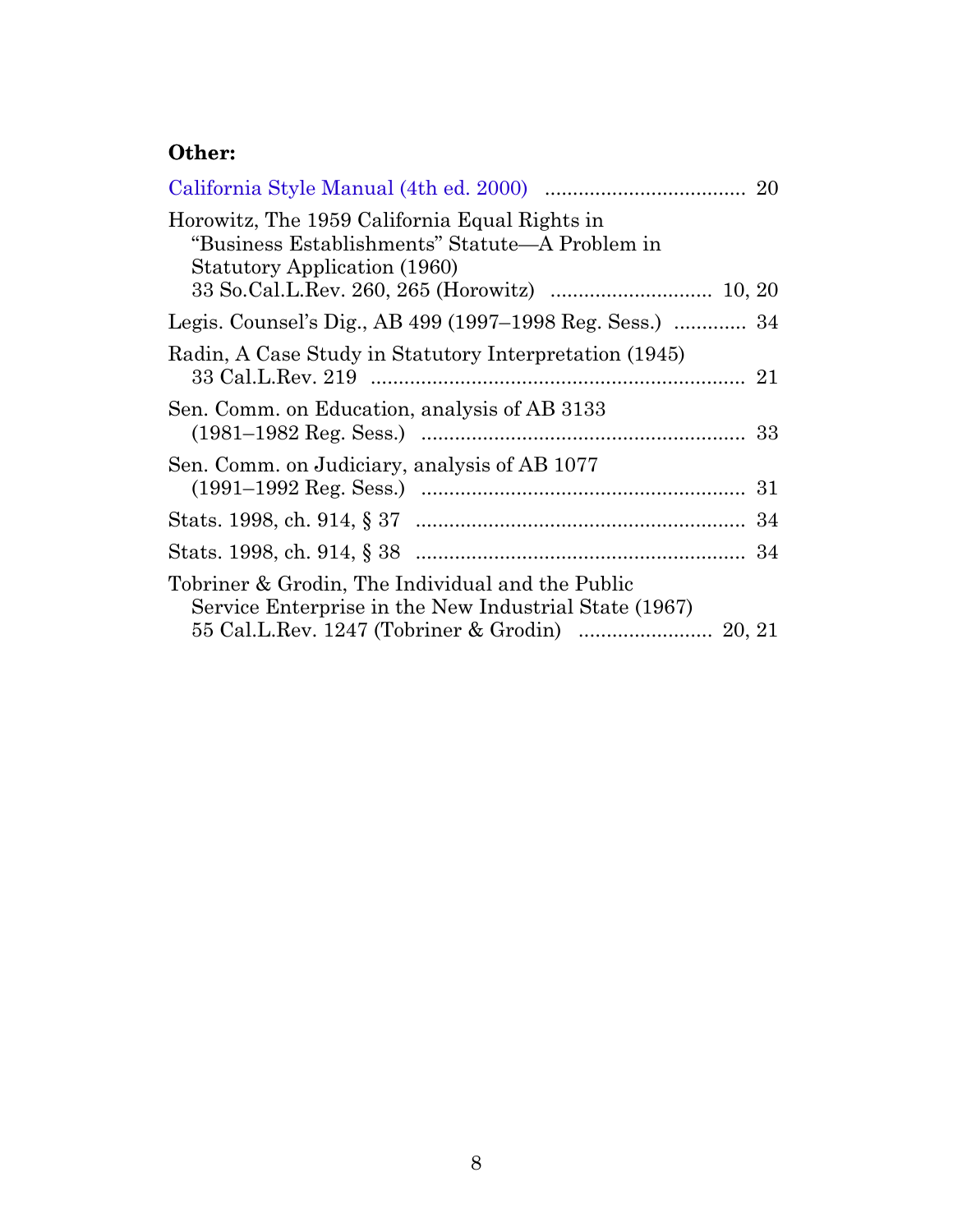#### **Opening Brief on the Merits**

<span id="page-8-0"></span>Brennon B. is a special needs student who was enrolled at De Anza High School (DAHS) in the West Contra Costa Unified School District (district). His disability required a heightened level of attention to protect against sexual assault.<sup>1</sup> Rather than discharge these duties, school officials so grossly neglected Brennon that he was sexually assaulted by other students and DAHS staff multiple times over a four-year period.<sup>2</sup>

The district failed to take his and his mother's complaints about this misconduct seriously because of his disability, causing it to recur and recur. He filed suit and the district retaliated by dropping him from its extended transition program for special needs students.³

The misconduct of which Brennon complains falls squarely within the proscriptions of the Unruh Civil Rights Act, [Civil Code](https://leginfo.legislature.ca.gov/faces/codes_displaySection.xhtml?sectionNum=51.&lawCode=CIV) [section 51.](https://leginfo.legislature.ca.gov/faces/codes_displaySection.xhtml?sectionNum=51.&lawCode=CIV) It is disability discrimination, pure and simple. Violators of [section 51](https://leginfo.legislature.ca.gov/faces/codes_displaySection.xhtml?sectionNum=51.&lawCode=CIV) are subject to the enhanced penalties of [section 52,](https://leginfo.legislature.ca.gov/faces/codes_displaySection.xhtml?sectionNum=52.&lawCode=CIV) including attorney fees. But the Court of Appeal concluded Brennon and those public school children with the misfortune to suffer similar misconduct are not entitled to [section](https://leginfo.legislature.ca.gov/faces/codes_displaySection.xhtml?sectionNum=52.&lawCode=CIV) [52](https://leginfo.legislature.ca.gov/faces/codes_displaySection.xhtml?sectionNum=52.&lawCode=CIV)'s enhanced remedies because public schools are not subject to

 $E[X_4, 6]$ . Because the matter is before the court following the sustaining of a demurrer without leave to amend, the court must accept all well-pleaded allegations of fact as true. (*[Beacon](https://casetext.com/case/beacon-residential-cmty-assn-v-skidmore-owings-merrill-llp#p571) [Residential Cmty. Assn. v. Skidmore, Owings & Merrill LLP](https://casetext.com/case/beacon-residential-cmty-assn-v-skidmore-owings-merrill-llp#p571)* [\(2014\) 59 Cal.4th 568, 571](https://casetext.com/case/beacon-residential-cmty-assn-v-skidmore-owings-merrill-llp#p571).)

 $2$  [EX 8-16.](http://app.typelaw.com/r/9jctczreymwboa?pin=8&page=8#page=8)

<sup>&</sup>lt;sup>3</sup> Second Amended Complaint, [EX 7-22](http://app.typelaw.com/r/9jctczreymwboa?pin=7&page=7#page=7).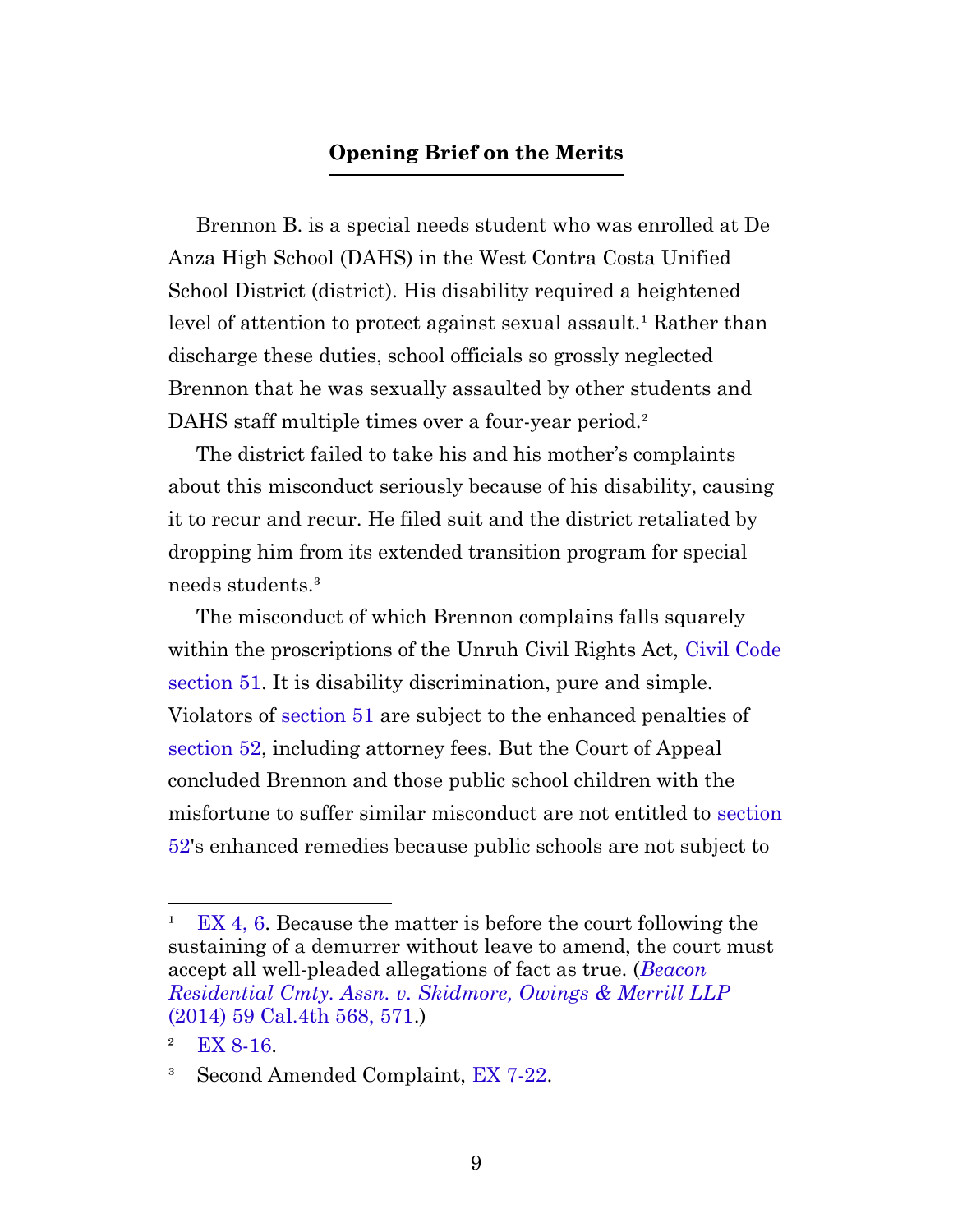the Act. They are not among those "business establishments of every kind whatsoever" the Legislature intended the Act to reach in 1959.4

The court was mistaken. Everyone agrees the 1959 Unruh Act was intended to expand the Act's coverage in response to cases that found, among other things, a private school was not a "public accommodation" within the meaning of the prior version.<sup>5</sup> Despite the obvious similarities between public and private schools, the Court of Appeal concluded they were to be treated differently under the Act.⁶ The constitutional proscriptions on school discrimination were enough.<sup>7</sup> Indeed, the court concluded that the Act does not apply to public entities at all.<sup>8</sup>

To accept the court's reasoning, this Court must conclude places owned or controlled by public entities cannot be places of "public accommodation," even where they perform identical

⁶ "[A]secular private school, charging tuition and generally open school-age children, is likely a business establishment for purposes of the Act." (*Brennon*, *supra*[, 57 Cal.App.5th at p. 391](https://casetext.com/case/brennon-b-v-superior-court#p391).)

⁴ *Brennon B. v. Superior Court* [\(2020\) 57 Cal.App.5th 367, 369](https://casetext.com/case/brennon-b-v-superior-court#p369) *[\(Brennon\)](https://casetext.com/case/brennon-b-v-superior-court#p369)*.

<span id="page-9-0"></span>⁵ Horowitz, The 1959 California Equal Rights in "Business Establishments" Statute—A Problem in Statutory Application (1960) 33 So.Cal.L.Rev. 260, 265 (Horowitz) citing *[Reed v.](https://casetext.com/case/reed-v-hollywood-professional-school) Hollywood Prof. Sch.* [\(1959\) 169 Cal.App.2d Supp. 887](https://casetext.com/case/reed-v-hollywood-professional-school) *(Reed)*, see *Osborne v. Yasmeh* [\(2016\) 1 Cal.App.5th 1118, 1130](https://casetext.com/case/osborne-v-yasmeh-1#p1130) *(Osborne)*.

⁷ *Brennon*, *supra*[, 57 Cal.App.5th at p. 378](https://casetext.com/case/brennon-b-v-superior-court#p378) [no "pressing need" to address public school discrimination due *[Brown v. Bd. of Educ.](https://casetext.com/case/brown-v-board-of-education)* [\(1954\) 347 U.S. 483\]](https://casetext.com/case/brown-v-board-of-education).

⁸ *Brennon*, *supra*[, 57 Cal.App.5th at p. 390.](https://casetext.com/case/brennon-b-v-superior-court#p390)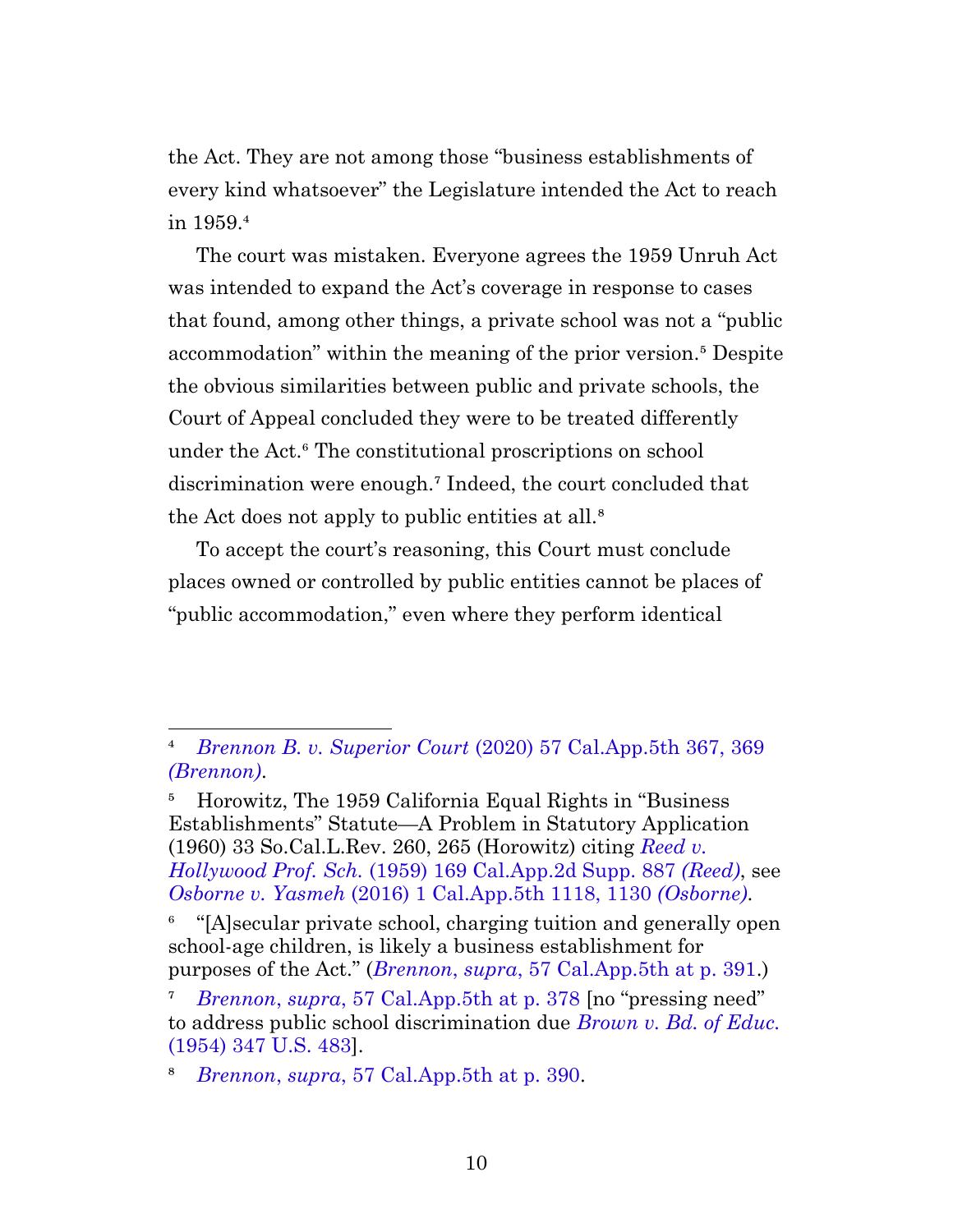functions as do other private places. The other courts of appeal and federal courts considering the question have found otherwise.<sup>9</sup>

The Court of Appeal noted Brennon was not without remedy.<sup>10</sup> He just could not avail himself of the Act's enhanced remedies. At the heart of this inquiry is the remedy. The court seemingly did not consider that Education Code remedies the court noted are non-exclusive and cumulative.<sup>11</sup>

Implicit in statutes providing for awards of attorney fees in cases that vindicate important rights affecting the public interest "is the recognition that without some mechanism authorizing the award of attorney fees, private actions to enforce important public policies will as a practical matter frequently be infeasible."<sup>12</sup> Those important public policies affected here include the state's overarching policy against discrimination in any form<sup>13</sup> and the "fundamental public policy favoring measures" to ensure the safety of California's public school students."<sup>14</sup>

 $^{13}$  E.g, "Discrimination on the basis of race or color is contrary to the public policy of the United States and of this state. Although the antidiscrimination provisions of the federal Constitution relate to state rather than private action, they nevertheless evidence a definite national policy against discrimination." (*[Burks v. Poppy Const. Co.](https://casetext.com/case/burks-v-poppy-construction-co#p471)* (1962) 57 Cal.2d 463, 471 *(Burks)*.)

⁹ *Mackey*, *supra*[, 31 Cal.App.5th 640](https://casetext.com/case/mackey-v-bd-of-trs-of-the-cal-state-univ), *[Gatto v. Cnty. of Sonoma](https://casetext.com/case/gatto-v-county-of-sonoma)*, *supra*[, 98 Cal.App.4th 744](https://casetext.com/case/gatto-v-county-of-sonoma).

¹⁰ *Brennon*, *supra*[, 57 Cal.App.5th at pp. 396–397.](https://casetext.com/case/brennon-b-v-superior-court#p396)

<sup>&</sup>lt;sup>11</sup> Ed. Code, § [201, subd. \(g\)](https://leginfo.legislature.ca.gov/faces/codes_displaySection.xhtml?sectionNum=201.&lawCode=EDC).

¹² *Serrano v. Unruh* [\(1982\) 32 Cal.3d 621, 632](https://casetext.com/case/serrano-v-unruh#p632).

<sup>&</sup>lt;sup>14</sup> [C.A. v. William S. Hart Union High Sch. Dist.](https://casetext.com/case/ca-v-william-s-hart-union-high-sch-dist#p870) (2012) 53 [Cal.4th 861, 870 fn. 3](https://casetext.com/case/ca-v-william-s-hart-union-high-sch-dist#p870), citing [Cal. Const., art. I, §](https://leginfo.legislature.ca.gov/faces/codes_displaySection.xhtml?lawCode=CONS§ionNum=SEC.%2028.&article=I) 28, (a)(7) (*William S. Hart*).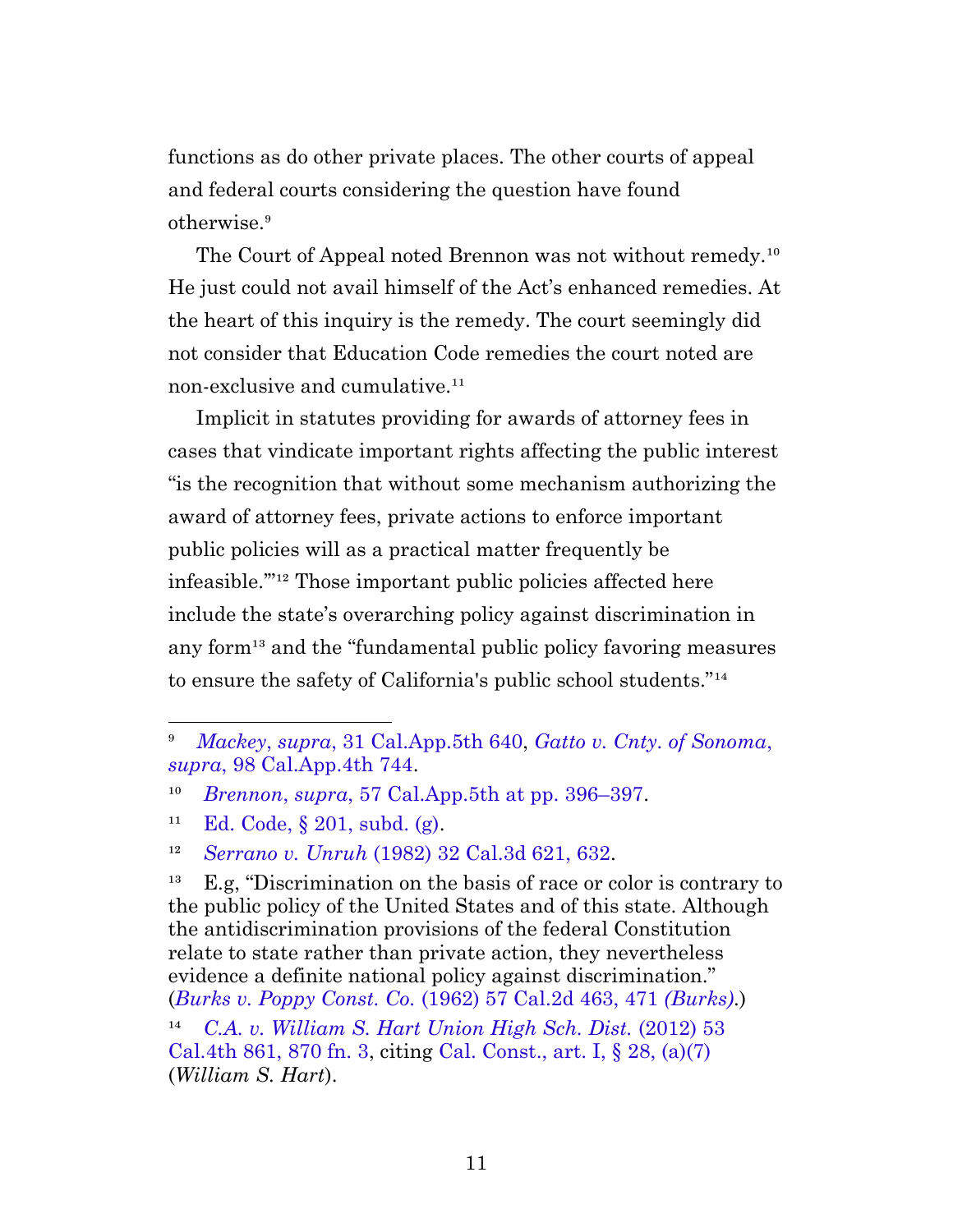The Court has admonished that the Act is to be interpreted "in the broadest sense reasonably possible."<sup>15</sup> Yet the Court of Appeal has restricted its application to private entities. This is contrary to California's policy against discrimination in all walks of life. The Court should reverse with directions to grant Brennon's writ petition.

#### **STATEMENT OF FACTS<sup>16</sup>**

#### <span id="page-11-0"></span>**I. Brennon B. is repeatedly sexually assaulted at school and on the school bus by students and staff over a four-year period.**

<span id="page-11-1"></span>Brennon suffers from autism, low verbal skills and obesity. [\(EX 8.](http://app.typelaw.com/r/9jctczreymwboa?pin=8&page=8#page=8)) From 2012 to 2016, he attended DAHS and operated at the mental and emotional capacity of a six-to-seven year-old child. (*Ibid.*) He was a special-education student with an IEP. [\(EX 11.](http://app.typelaw.com/r/9jctczreymwboa?pin=11&page=11#page=11))

On September 24, 2012, Brennon was sexually assaulted by another special-needs student while unsupervised in the restroom. His assailant, another special-needs student, had an IEP which required he be supervised at all times. ([EX 8](http://app.typelaw.com/r/9jctczreymwboa?pin=8&page=8#page=8)[–10.](http://app.typelaw.com/r/9jctczreymwboa?pin=10&page=10#page=10)) Brennon brought an action against the district that resulted in a

¹⁵ *Isbister*, *supra*[, 40 Cal.3d at p. 76.](https://casetext.com/case/isbister-v-boys-club-of-santa-cruz-inc#p76)

<sup>&</sup>lt;sup>16</sup> The Court of Appeal did not discuss the facts, apparently deeming them immaterial to the decision. Of course, "the language of an opinion must be construed with reference to the facts presented by the case, and the positive authority of a decision is coextensive only with such facts." (*[Brown v. Kelly](https://casetext.com/case/brown-v-kelly-broadcasting-co#p734) Broad. Co.* [\(1989\) 48 Cal.3d 711, 734–735](https://casetext.com/case/brown-v-kelly-broadcasting-co#p734) *(Brown)*.) As Brennon will demonstrate in his following discussion about amending his complaint, the facts *do* matter.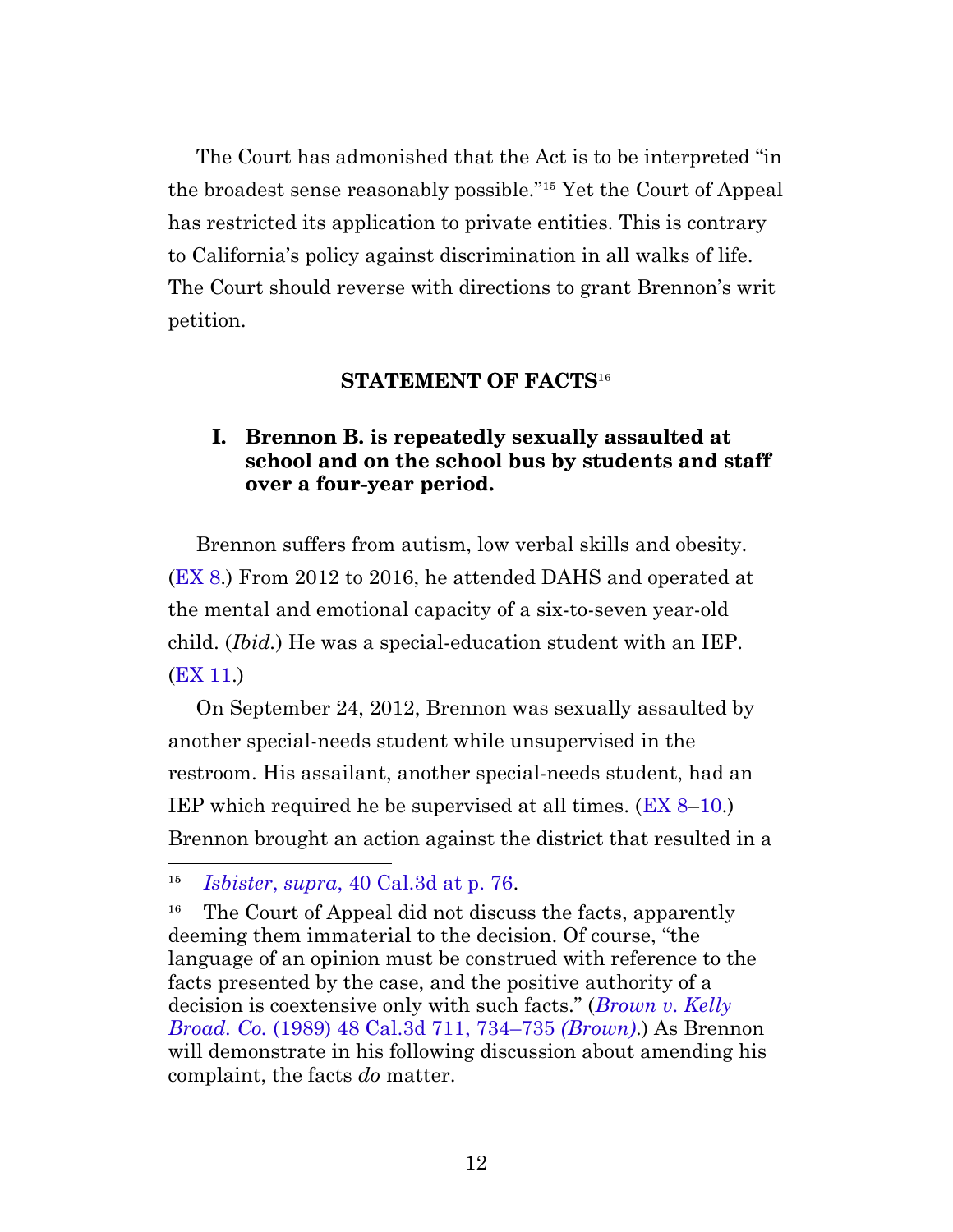judgment against it. ([EX 10](http://app.typelaw.com/r/9jctczreymwboa?pin=10&page=10#page=10).) Following this incident, Brennon's IEP was amended to require continuous supervision while on campus and in the restroom. ([EX 11](http://app.typelaw.com/r/9jctczreymwboa?pin=11&page=11#page=11).)

On March 28, 2013, Brennon reported he had been "kissed" on the bus by a different special-needs student. ([EX 11.](http://app.typelaw.com/r/9jctczreymwboa?pin=11&page=11#page=11)) His IEP was amended to require supervision on the bus. ([EX 12](http://app.typelaw.com/r/9jctczreymwboa?pin=12&page=12#page=12).) Notwithstanding, Brennon was again subjected to forced kissing by a fellow student while left unsupervised on the bus in March 2014. [\(EX 12](http://app.typelaw.com/r/9jctczreymwboa?pin=12&page=12#page=12).)

Meanwhile, the district assigned an aide to supervise Brennon. From January 2012 through December 2014, the aide lured Brennon into the weight-training room at DAHS and forced Brennon to orally copulate him on at least four occasions. [\(EX](http://app.typelaw.com/r/9jctczreymwboa?pin=12&page=12#page=12) [12](http://app.typelaw.com/r/9jctczreymwboa?pin=12&page=12#page=12)–[13](http://app.typelaw.com/r/9jctczreymwboa?pin=13&page=13#page=13).) Ultimately, the aide confessed to police that he had forced Brennon to do so. He was charged with eight felonies resulting from these assaults.  $(EX 21-22)$  $(EX 21-22)$  $(EX 21-22)$ .

In February 2015, another student, known to DAHS authorities as a bully, assaulted Brennon by striking him in the head so hard that Brennon complained to his mother that his head "hurt a lot." [\(EX 13–](http://app.typelaw.com/r/9jctczreymwboa?pin=13&page=13#page=13)[14.](http://app.typelaw.com/r/9jctczreymwboa?pin=14&page=14#page=14)) Just a week later, Brennon was unsupervised in the hallway and assaulted by the same student who had kissed him on the bus in 2014. ([EX 14.](http://app.typelaw.com/r/9jctczreymwboa?pin=14&page=14#page=14))

And shortly after that, in March, Brennon was again assaulted in the restroom while he was unsupervised – in contravention of his IEP. ([EX 16.](http://app.typelaw.com/r/9jctczreymwboa?pin=16&page=16#page=16)) DAHS and the district failed to investigate and report these incidents. The offending students were not disciplined. ([EX 11,](http://app.typelaw.com/r/9jctczreymwboa?pin=11&page=11#page=11) [12](http://app.typelaw.com/r/9jctczreymwboa?pin=12&page=12#page=12), [14](http://app.typelaw.com/r/9jctczreymwboa?pin=14&page=14#page=14), [15,](http://app.typelaw.com/r/9jctczreymwboa?pin=15&page=15#page=15) [17–](http://app.typelaw.com/r/9jctczreymwboa?pin=17&page=17#page=17)[18](http://app.typelaw.com/r/9jctczreymwboa?pin=18&page=18#page=18).)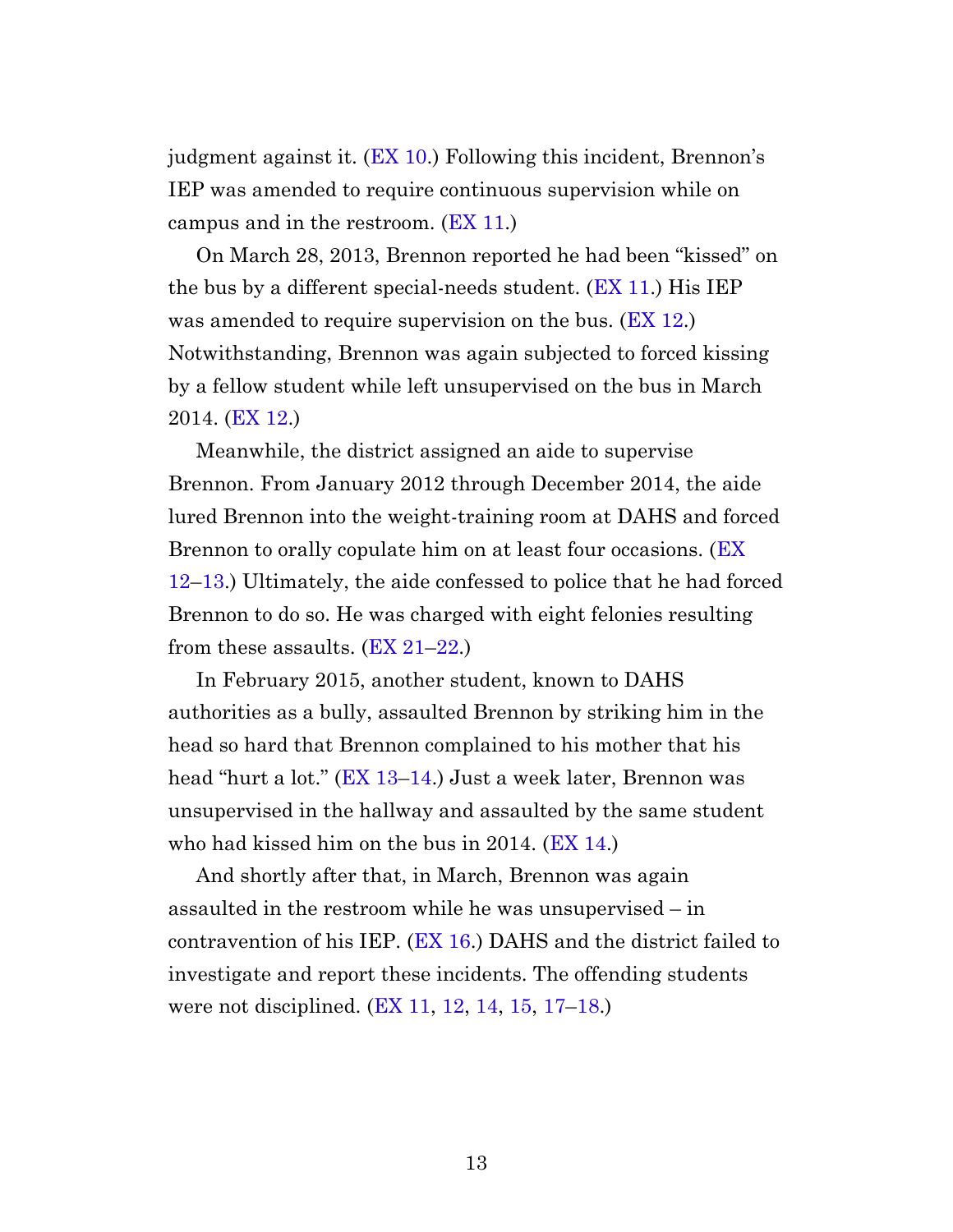#### <span id="page-13-0"></span>**II. Brennon's guardian files a Government Code claim on his behalf. The district retaliates by dropping Brennon from the post-high-school transition program his IEP requires.**

In July 2015, Brennon's guardian Brenda B. filed a claim on his behalf under [Government Code sections 900](https://leginfo.legislature.ca.gov/faces/codes_displaySection.xhtml?sectionNum=900.&lawCode=GOV)[–915.4](https://leginfo.legislature.ca.gov/faces/codes_displaySection.xhtml?sectionNum=915.4.&lawCode=GOV) ([EX 7](http://app.typelaw.com/r/9jctczreymwboa?pin=7&page=7#page=7).) The district denied the claim, after which the parties entered into a tolling agreement through May 31, 2016.

On May 27, 2016, the district accepted Brennon into extendedschool transition programs for summer 2016. He expected, and his IEP provided, the programs would also extend through the 2016–2017 school year. [\(EX 19.](http://app.typelaw.com/r/9jctczreymwboa?pin=19&page=19#page=19)) On May 31, Brennon commenced this litigation. (*Ibid.*) One week later, the district rejected Brennon for the extended transition program for the 2016–2017 school year despite the existence of vacancies in it. (*Id.*)

#### **STATEMENT OF THE CASE**

#### <span id="page-13-1"></span>**I. The trial court sustains the district's demurrer to Brennon's Unruh Act claim without leave to amend.**

<span id="page-13-2"></span>Brennon filed suit, through his guardian, on May 31, 2016. [\(EX 19.](http://app.typelaw.com/r/9jctczreymwboa?pin=19&page=19#page=19)) He filed a Second Amended Complaint on October 3, 2018 alleging negligence, negligent hiring and supervision, intentional infliction of emotional and distress, negligent infliction of emotional distress, violation of right to petition and violation of the Unruh Act ([EX 3](http://app.typelaw.com/r/9jctczreymwboa?pin=3&page=3#page=3).) He named the district and several individual staff members. (*Ibid.*)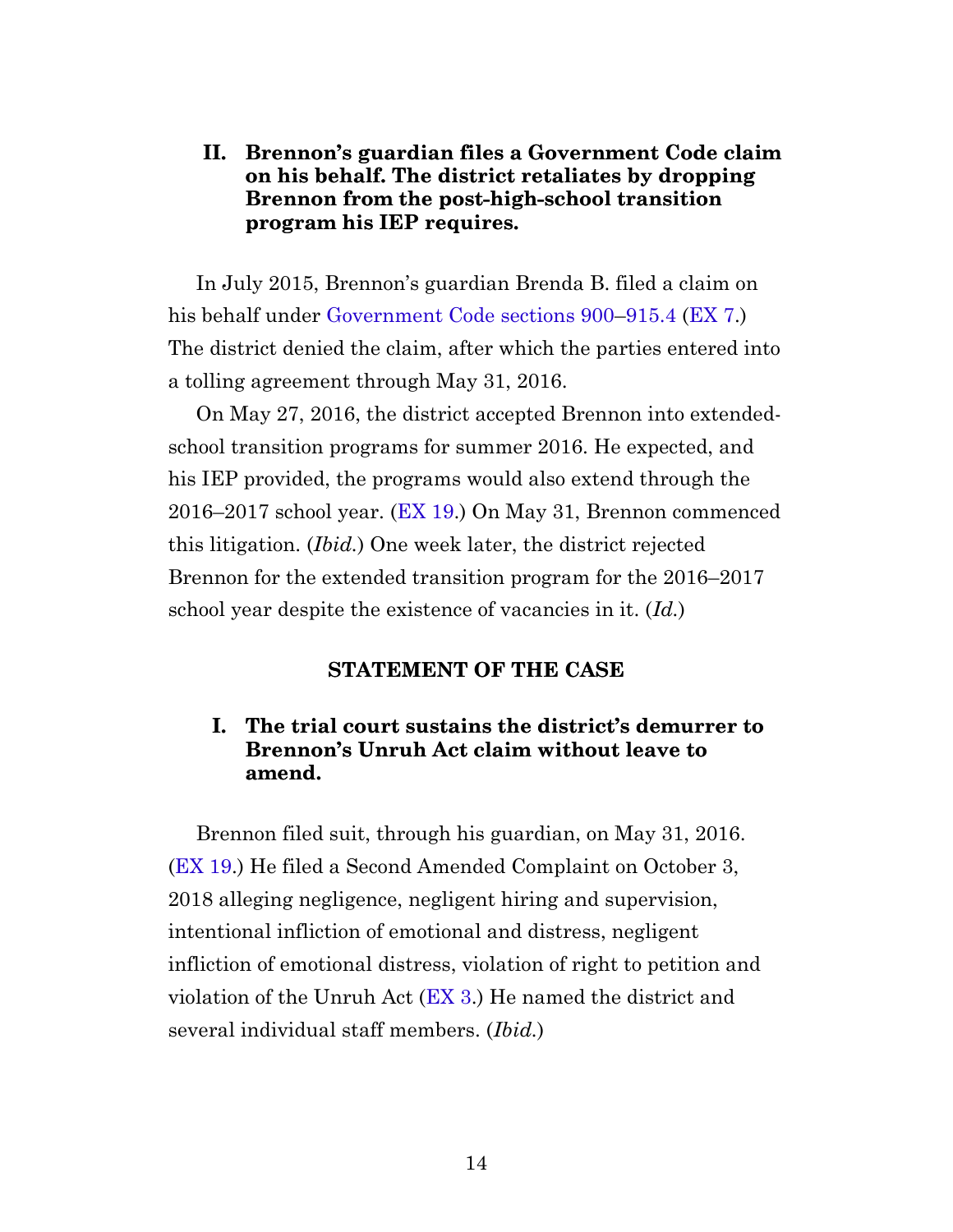The district demurred to the Unruh Act cause of action on the ground the district was not a "business establishment" within the meaning of the Act. [\(EX 39.](http://app.typelaw.com/r/9jctczreymwboa?pin=39&page=39#page=39)) The trial court agreed and sustained the demurrer without leave to amend. ([EX 94](http://app.typelaw.com/r/9jctczreymwboa?pin=94&page=94#page=94)[–98.](http://app.typelaw.com/r/9jctczreymwboa?pin=98&page=98#page=98))

<span id="page-14-0"></span>**II. Brennon commences these original proceedings to challenge the order. While they are pending, the parties settle but the Court of Appeal denies the request to dismiss. Following oral argument, it issues its opinion denying Brennon's petition and the Court grants review.**

Brennon filed his petition for writ of mandate on April 23, 2019. The court issued an order to show cause on September 5, 2019. By February 21, 2020, the matter was fully briefed.

The court set the matter for oral argument by order filed August 31, 2020. On September 1, Brennon requested dismissal of the petition. The next day, by order, the court denied the request and the matter proceeded to oral argument on October 1.

The court filed its opinion on November 13, 2020 denying the petition. This Court granted Brennon's subsequent Petition for Review to address two questions:

- 1. Is a K-12, public-school victim of prohibited discrimination entitled to [the] enhanced penalties of [Civil Code section 52](https://leginfo.legislature.ca.gov/faces/codes_displaySection.xhtml?sectionNum=52.&lawCode=CIV) because either 1) the Unruh Act applies to public schools directly or 2) its remedies are incorporated into the relevant provisions of the Education Code?
- 2. Does Brennon B's Second Amended Complaint<sup>17</sup> state a cause of action against defendants under the Unruh Act or Education Code, and if not, can it be amended to do so?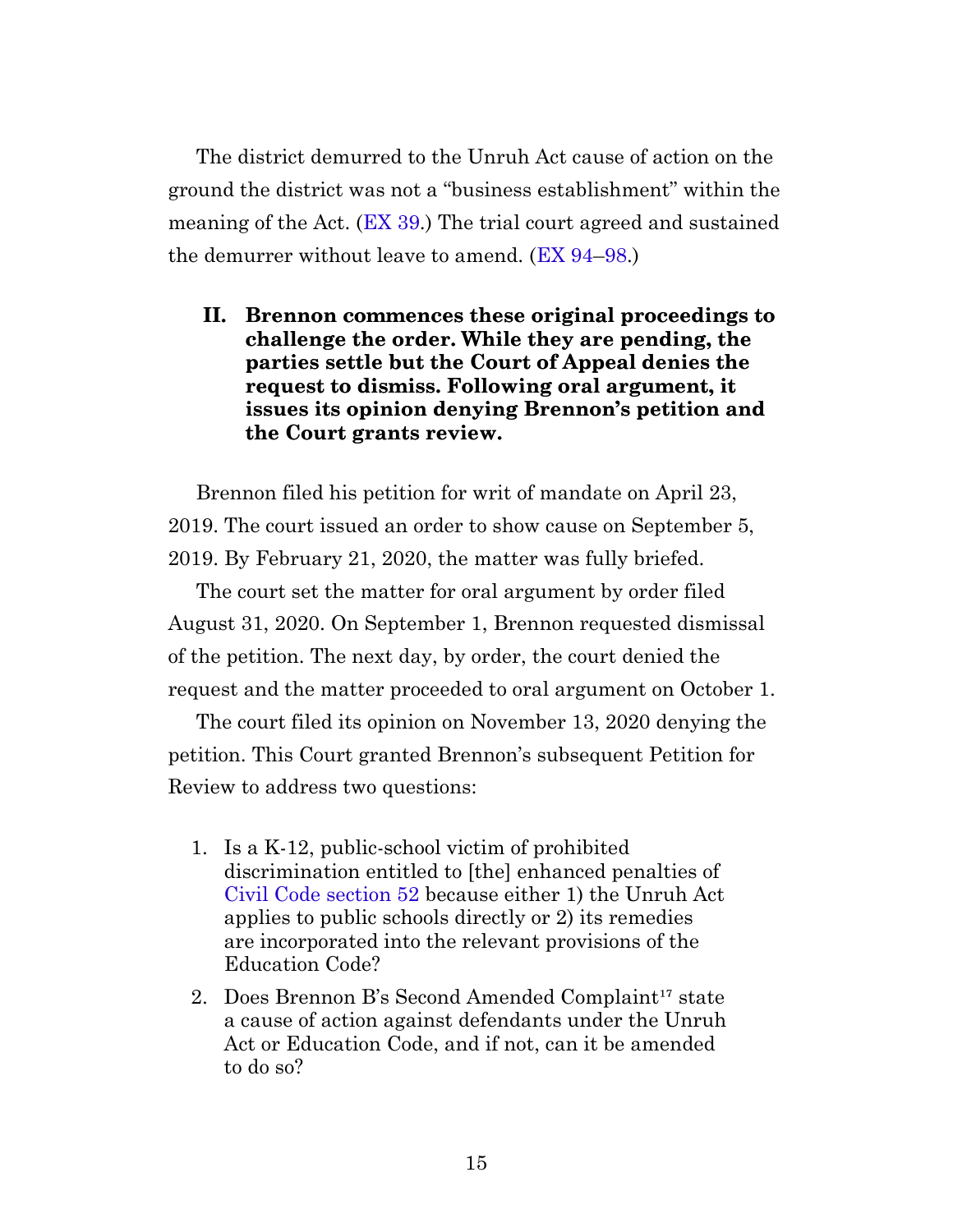#### **ARGUMENT**

#### <span id="page-15-0"></span>**I. The Act must be interpreted in the "broadest sense** sense reasonably possible."<sup>18</sup>

<span id="page-15-1"></span>This case tasks the Court to engage in statutory interpretation. Statutory interpretation requires the Court to determine the legislative intent in adopting a particular measure. "Our fundamental task is to ascertain the intent of the lawmakers so as to effectuate the purpose of the statute." (*[People](https://casetext.com/case/people-v-pennington-44#p795) v. Pennington* [\(2017\) 3 Cal.5th 786, 795](https://casetext.com/case/people-v-pennington-44#p795) [internal punctuation omitted].) "We view the statutory language in context, and do not determine its meaning " 'from a single word or sentence.'" (*[Ibid.](https://casetext.com/case/people-v-pennington-44#p795)*)

The Court has counseled the term "business establishment of any kind whatsoever" is not to be given its literal meaning. The "reach of section 51 cannot be determined invariably by reference to the apparent 'plain meaning' of the term 'business establishment.'" (*[Warfield v. Peninsula Golf & Cnty. Club](https://casetext.com/case/warfield-v-peninsula-golf-country-club-3#p616)* (1995) [10 Cal.4th 594, 616](https://casetext.com/case/warfield-v-peninsula-golf-country-club-3#p616) *(Warfield)*.) Public entities cannot be excluded from its operation on that basis alone.

Where the statute's language is unclear or ambiguous, a court may resort to other interpretive aids, including the statute's legislative history and " ' "the wider historical circumstances of its enactment." ' " (*[Carmack v. Reynolds](https://casetext.com/case/carmack-v-reynolds-4#p850)* (2017) 2 Cal.5th 844, [850.](https://casetext.com/case/carmack-v-reynolds-4#p850)) Courts may also consider the purpose of the statute, the evils to be remedied, and the public policy sought to be achieved. (*[Fluor Corp. v. Superior Court](https://casetext.com/case/fluor-corp-v-superior-court-of-orange-cnty-4#p1198)* (2015) 61 Cal.4th 1175, 1198.) The

 $17$  [EX 3-37.](http://app.typelaw.com/r/9jctczreymwboa?pin=3&page=3#page=3)

¹⁸ *Burks*, *supra*[, 57 Cal.2d at p. 468.](https://casetext.com/case/burks-v-poppy-construction-co#p468)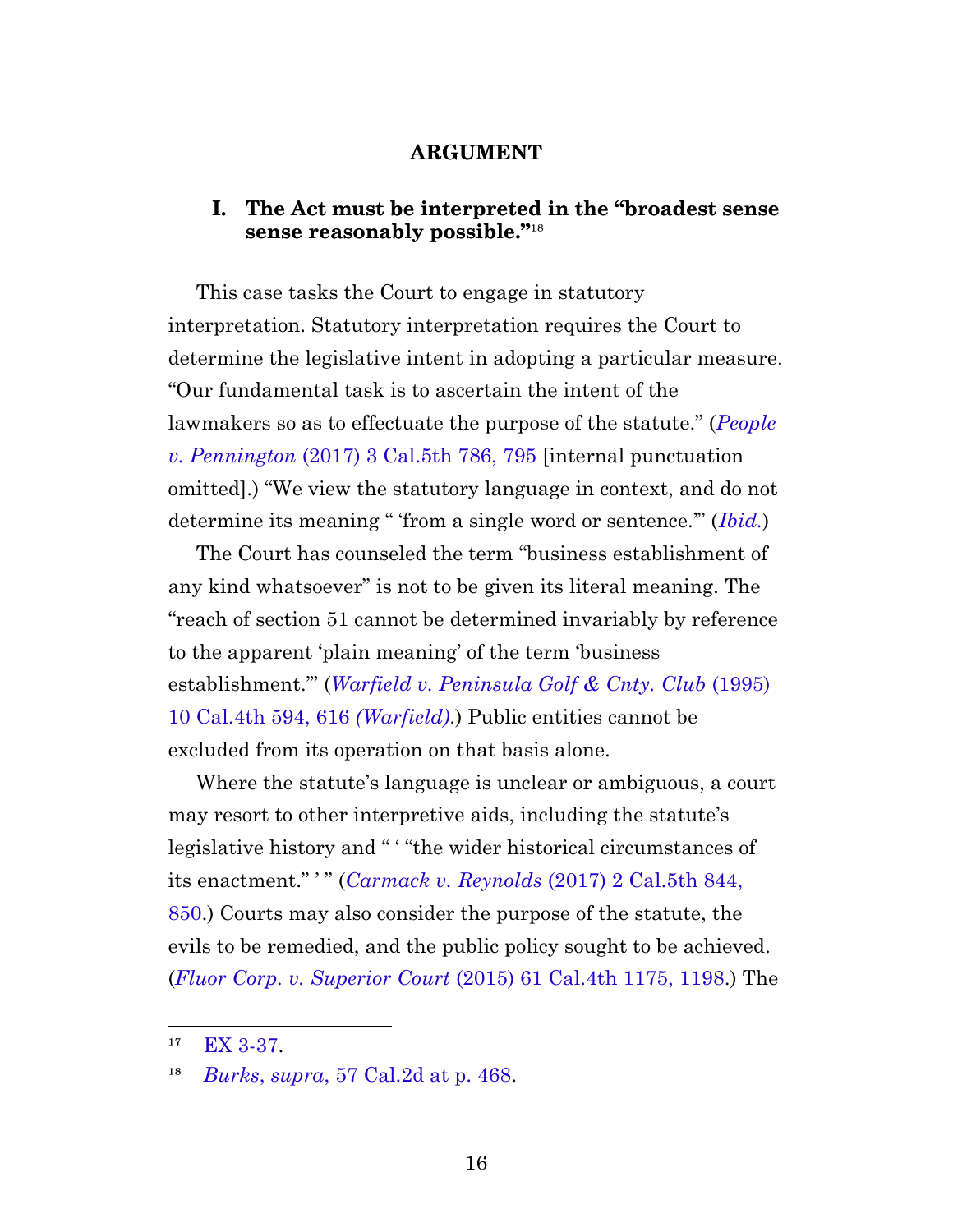Court independently reviews a lower court's statutory interpretation. (*[1305 Ingraham, LLC v. City of Los Angeles](https://casetext.com/case/1305-ingraham-llc-v-city-of-l-a#p1259)* (2019) [32 Cal.App.5th 1253, 1259](https://casetext.com/case/1305-ingraham-llc-v-city-of-l-a#p1259).)

#### <span id="page-16-0"></span>**II. The application of the Act to public schools implicates several fundamental public policies – anti-discrimination, school safety and the private enforcement of those policies.**

Little question can exist that the discrimination of which Brennon complains contravenes several fundamental public policies. Perhaps foremost is the state's policy against discrimination. "[D]iscrimination based on disability, like sex and age discrimination, violates a 'substantial and fundamental' public policy." (*[City of Moorpark v. Superior Court](https://casetext.com/case/city-of-moorpark-v-superior-court#p1161)* (1998) 18 [Cal.4th 1143, 1161](https://casetext.com/case/city-of-moorpark-v-superior-court#p1161).) As long as discrimination exists, "we are *all* demeaned." (*Rojo v. Klinger* [\(1990\) 52 Cal.3d 65, 90](https://casetext.com/case/rojo-v-kliger#p90) [referring to sex discrimination, emphasis original].)

Brennon was forced to find legal counsel to enforce and vindicate his rights. As this Court has explained, the aim of feeshifting statutes is 'to enable private parties to obtain legal help in seeking redress for injuries resulting from the actual or threatened violation of specific ... laws. Hence, if plaintiffs ... find it possible to engage a lawyer based on the statutory assurance that he will be paid a 'reasonable fee,' the purpose behind the feeshifting statute has been satisfied." (*[Flannery v. Prentice](https://casetext.com/case/flannery-v-prentice#p583)* (2001) [26 Cal.4th 572, 583.](https://casetext.com/case/flannery-v-prentice#p583)) Without the enhanced remedies of [section](https://leginfo.legislature.ca.gov/faces/codes_displaySection.xhtml?sectionNum=52.&lawCode=CIV) [52](https://leginfo.legislature.ca.gov/faces/codes_displaySection.xhtml?sectionNum=52.&lawCode=CIV), victims of public-school-based discrimination may be unable to seek redress.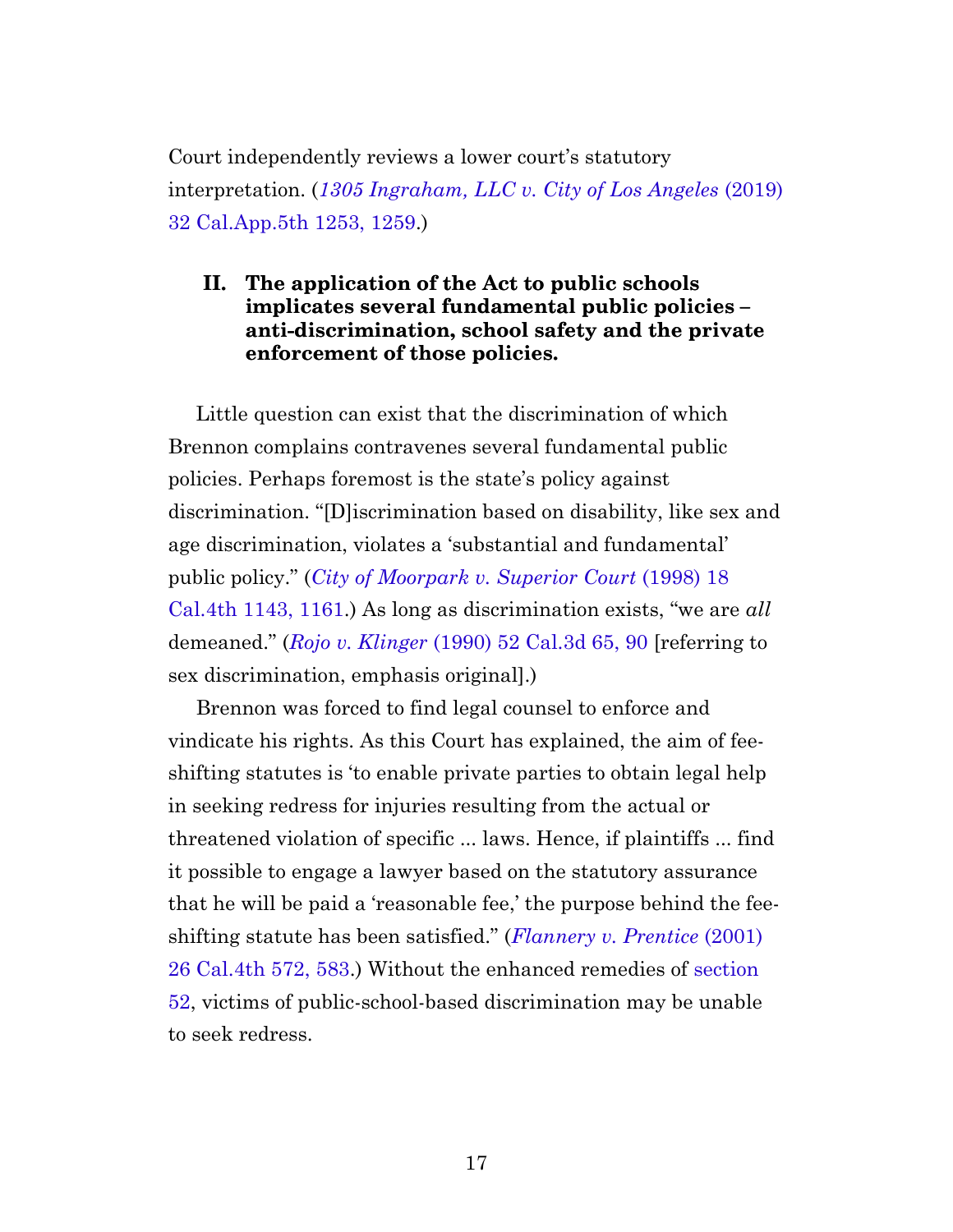Brennon "has a mental and cognitive impairment that substantially limits one of more of his major life activities." ([EX](http://app.typelaw.com/r/9jctczreymwboa?pin=8&page=8#page=8) [8](http://app.typelaw.com/r/9jctczreymwboa?pin=8&page=8#page=8).) His complaint centers on the district's failure to provide him with a safe school environment. He was assaulted by students and staff.  $(EX 7-17)$  $(EX 7-17)$  $(EX 7-17)$  Then he was discriminated against in the defendants' failure to address his mistreatment. ([EX 17–](http://app.typelaw.com/r/9jctczreymwboa?pin=17&page=17#page=17)[19](http://app.typelaw.com/r/9jctczreymwboa?pin=19&page=19#page=19).)

High school students, including Brennon, have a "special relationship" with their schools. (*[William S. Hart](https://casetext.com/case/ca-v-william-s-hart-union-high-sch-dist#p869)*, *supra*, 53 [Cal.4th at p. 869](https://casetext.com/case/ca-v-william-s-hart-union-high-sch-dist#p869).) Defendants failed to provide Brennon with the safe campus environment he was constitutionally entitled to expect in light of the "fundamental public policy favoring measures to ensure the safety of California's public school students." (*Id.* [at p. 870](https://casetext.com/case/ca-v-william-s-hart-union-high-sch-dist#p870) fn. 3.)

These fundamental public policies all augur in favor of an interpretation of the Act the includes public schools within its ambit.

#### <span id="page-17-0"></span>**III. The Court's prior Unruh Act decisions and the law review articles on which the Court of Appeal relied do not control.**

#### **A. The Court's decisions do not control the issues presented.**

<span id="page-17-1"></span>A review of the Court's prior Unruh Act decisions reveals one feature clearly. They were all decided narrowly and restricted to their facts. As such they cannot be said to control the outcome. A central principle of California stare decisis is that an opinion is authority only as to issues "actually involved and actually decided." (*Santisas v. Goodin* [\(1998\) 17 Cal.4th 599, 620](https://casetext.com/case/santisas-v-goodin#p620).) "[T]he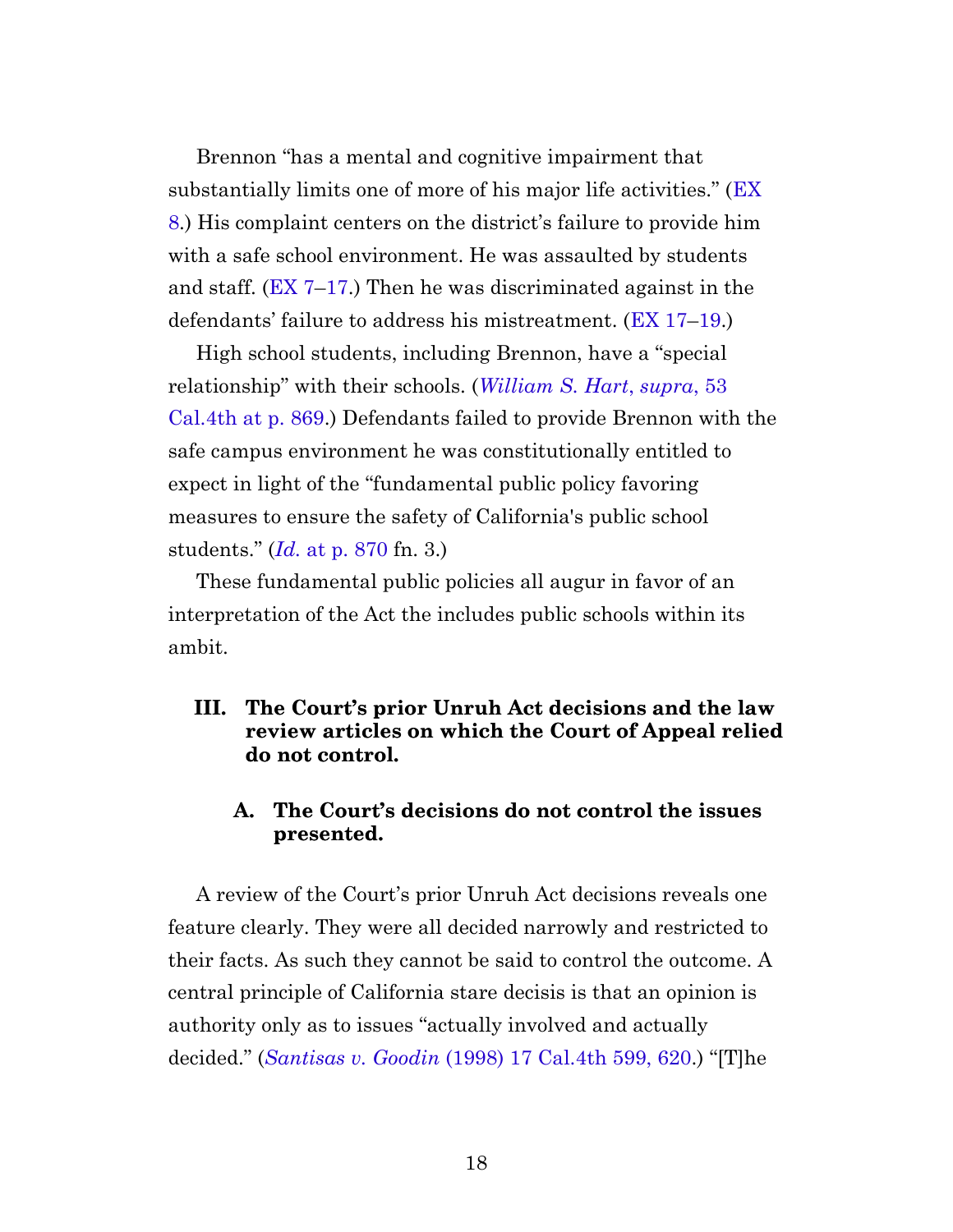language of an opinion must be construed with reference to the facts presented by the case, and the positive authority of a decision is coextensive only with such facts.'(*[Brown](https://casetext.com/case/brown-v-kelly-broadcasting-co#p734)*, *supra*, 48 [Cal.3d at pp. 734–735](https://casetext.com/case/brown-v-kelly-broadcasting-co#p734).)

The principles that emerge are:

- "[N]o reason [exists] to insist that profit-seeking be a *sine qua non* for coverage under the act. (*[O'Connor v.](https://casetext.com/case/oconnor-v-village-green-owners-assn#p796) Vill. Green Owners Assn.* [\(1983\) 33 Cal.3d 790, 796](https://casetext.com/case/oconnor-v-village-green-owners-assn#p796) [homeowners' association].)
- An entity's "status as a 'business establishment' covered by the act arises from its "public" nature." (*[Isbister v. Boys' Club of Santa Cruz, Inc.](https://casetext.com/case/isbister-v-boys-club-of-santa-cruz-inc#p84)* (1985) 40 [Cal.3d 72, 84](https://casetext.com/case/isbister-v-boys-club-of-santa-cruz-inc#p84) *(Isbister)*.)<sup>19</sup>
- [A] truly private social club generally would not constitute a "business establishment" for purposes of this provision  $[but]$ ...  $[a]$  club that engaged in a variety of 'business transactions with nonmembers on a regular basis . . . fall[s] within the very broad terms of section 51."(*Warfield*, *supra*[, 10 Cal.4th at p. 599.](https://casetext.com/case/warfield-v-peninsula-golf-country-club-3#p599))
- "[M]embership decisions" of private social groups are not "within the reach of the Act." (*[Curran v. Mount](https://casetext.com/case/curran-v-mount-diablo-council-of-the-boy-scouts-2#p701) [Diablo Council of the Boy Scouts](https://casetext.com/case/curran-v-mount-diablo-council-of-the-boy-scouts-2#p701)* (1998) 17 Cal.4th 670, 701 *[\(Curran\)](https://casetext.com/case/curran-v-mount-diablo-council-of-the-boy-scouts-2#p701)*.)

These principles do not control the outcome. Rather, there is only the admonition that the Unruh Act be "interpreted 'in the broadest sense reasonably possible." (*Burks*, *supra*[, 57 Cal.2d at](https://casetext.com/case/burks-v-poppy-construction-co#p468) [p. 468](https://casetext.com/case/burks-v-poppy-construction-co#p468).)

<sup>&</sup>lt;sup>19</sup> *Isbister's* analysis comes closest in showing the way.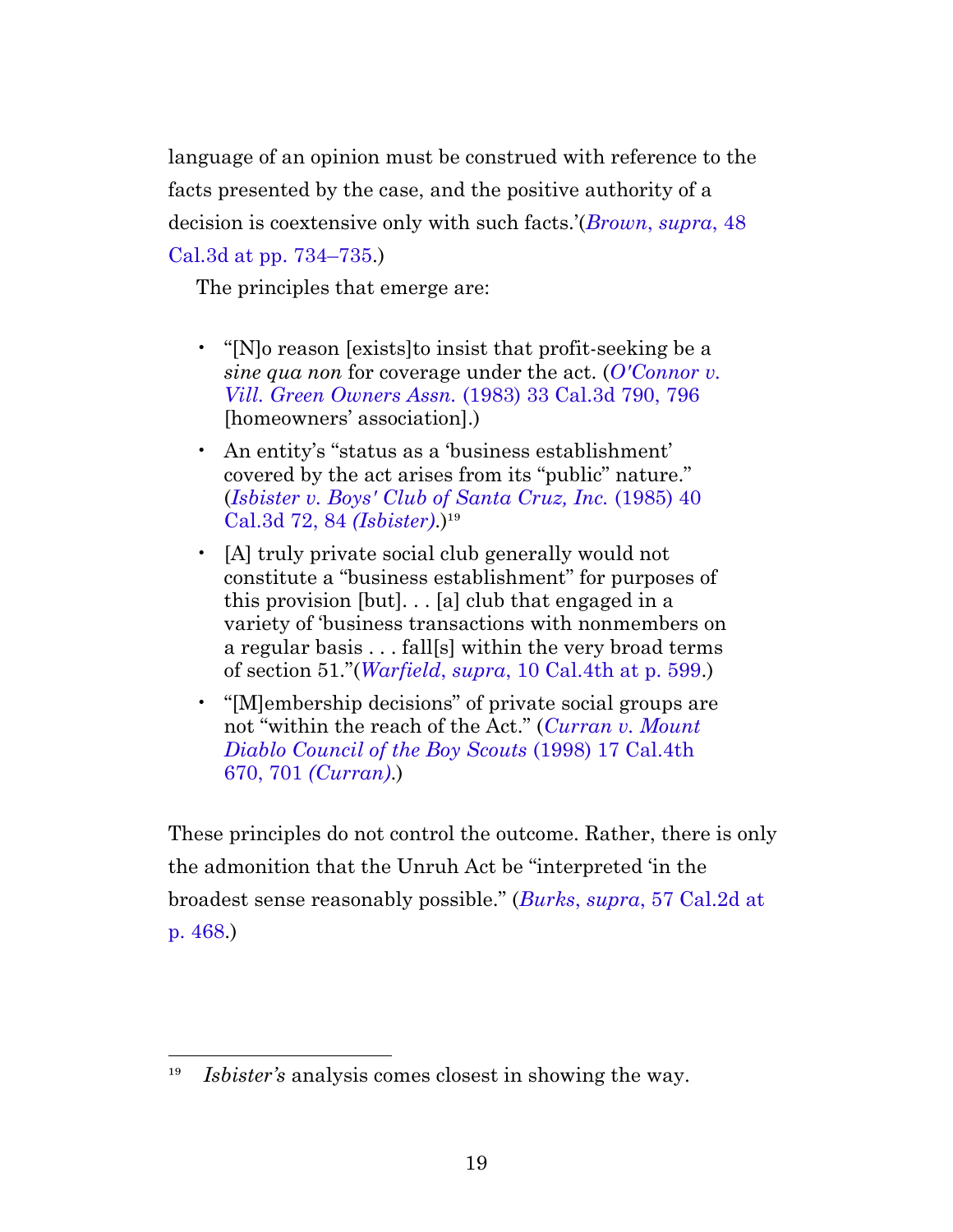#### **B. The law review articles are of historical interest but, likewise, do not control the outcome.**

<span id="page-19-0"></span>The Court of Appeal relied heavily on two historic law review articles to support its analysis. (*Brennon*, *supra*[, 57 Cal.App.5th](https://casetext.com/case/brennon-b-v-superior-court#p370) [at pp. 370–371.](https://casetext.com/case/brennon-b-v-superior-court#p370)) The first, Horowitz, The 1959 California Equal Rights in "Business Establishments" Statute—A Problem in Statutory Application (1960) 33 So.Cal.L.Rev. 260, has, indeed, been cited with approval by the court. (E.g., *[Isbister](https://casetext.com/case/isbister-v-boys-club-of-santa-cruz-inc#p78)*, *supra*, 40 [Cal.3d at pp. 78, 81](https://casetext.com/case/isbister-v-boys-club-of-santa-cruz-inc#p78) [Horowitz is the "principal commentator"].) But Professor Horowitz never addressed public schools. And the *Burks* court, while noting his article, came to a different conclusion regarding the significance of the Legislature's narrowing of the list of entities covered by the bill. "These deletions can be explained on the ground that the Legislature deemed specific references [in the prior versions] mere surplusage, unnecessary in view of the broad language of the act as finally passed." (*Burks*, *supra*[, 57 Cal.2d at p. 469](https://casetext.com/case/burks-v-poppy-construction-co#p469).) The Horowitz article was merely a reference "[f]or the various versions of the bill." (*[Ibid.](https://casetext.com/case/burks-v-poppy-construction-co#p469)*)

<span id="page-19-1"></span>The other article cited by the Court in its prior opinions, Tobriner & Grodin, The Individual and the Public Service Enterprise in the New Industrial State (1967) 55 Cal.L.Rev. 1247, 1250 (Tobriner & Grodin), was cited with the signal "see generally." (*Warfield*, *supra*[, 10 Cal.4th at p. 607](https://casetext.com/case/warfield-v-peninsula-golf-country-club-3#p607).) As the [California Style Manual \(4th ed. 2000\) §](http://www.sdap.org/downloads/Style-Manual.pdf) 1.4, p. 10 instructs, "'See generally' introduces helpful background authority." The Tobriner & Grodin article was directed at the "common law" and did not purport to address statutory interpretation, generally, or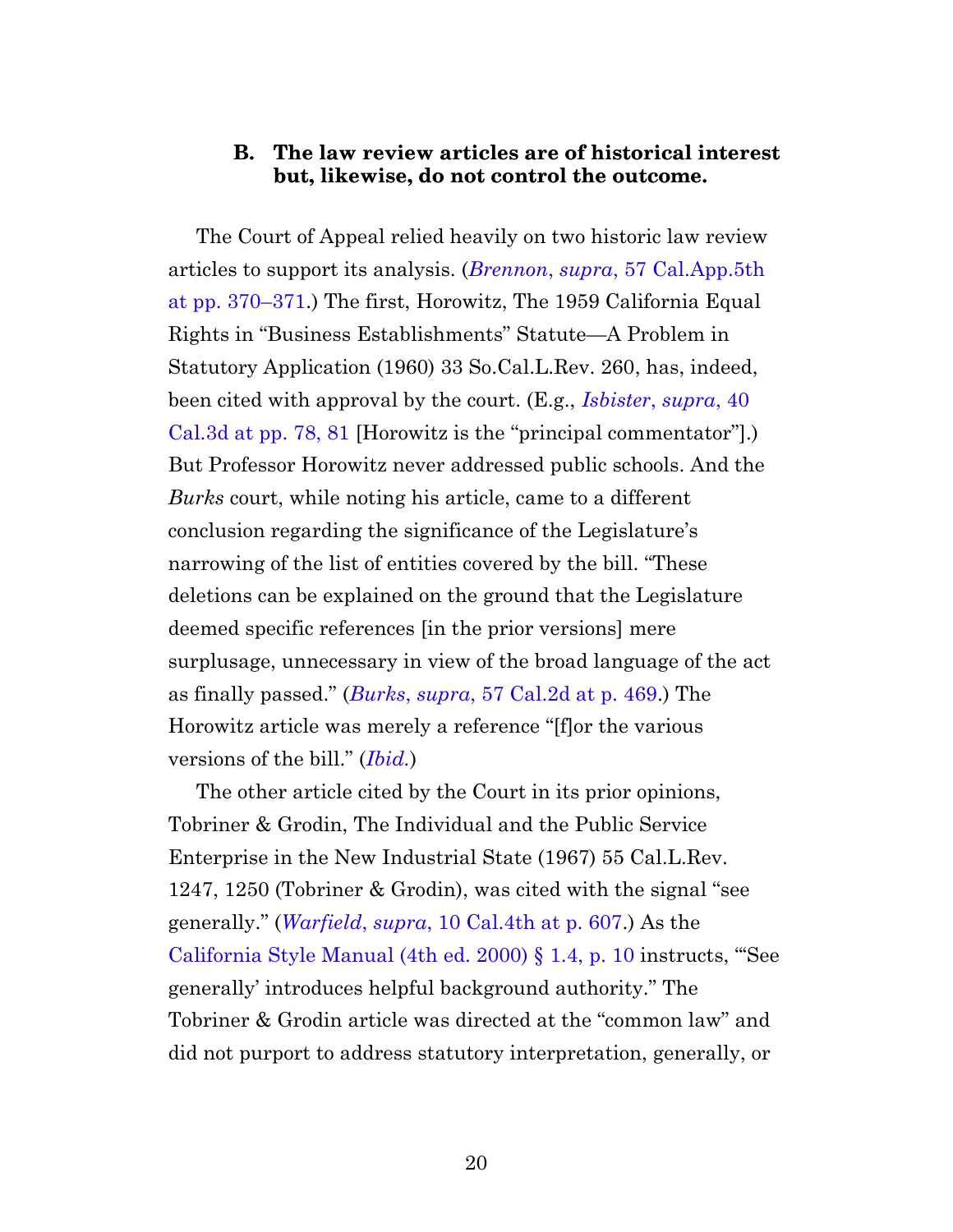the Act, particularly. "[T]his Article discusses only changes within the common law." (Tobriner & Grodin, *supra,* 55 Cal.L.Rev. at p. 1248.)

<span id="page-20-0"></span>To the extent the Court should choose to examine the law reviews, Radin, A Case Study in Statutory Interpretation (1945) 33 Cal.L.Rev. 219, 224, cited by *Burks*, is of interest. (*[Burks](https://casetext.com/case/burks-v-poppy-construction-co#p469)*, *supra*[, 57 Cal.2d at p. 469.](https://casetext.com/case/burks-v-poppy-construction-co#p469)) At the page cited by the Court, Professor Radin suggests:

The successive stages of the bill, the deletions here, the striking out there, the failure to strike out somewhere else, prove precisely that the bill had several stages, that some things were stricken out and other things were not. So far as legislation is a human activity, they are instructive data for social psychology, but they tell us nothing about what we are to do in order to carry out purposes of the statute.

(At p. 224.)

"While these materials can help inform us, they do not compel a particular result." (*People v. Wilcox* [\(2013\) 217 Cal.App.4th 618,](https://casetext.com/case/people-v-wilcox-73#p626) [626.](https://casetext.com/case/people-v-wilcox-73#p626)) Rather, the Court must fall back on its usual means for divining legislative intent that include examining the public policies at play.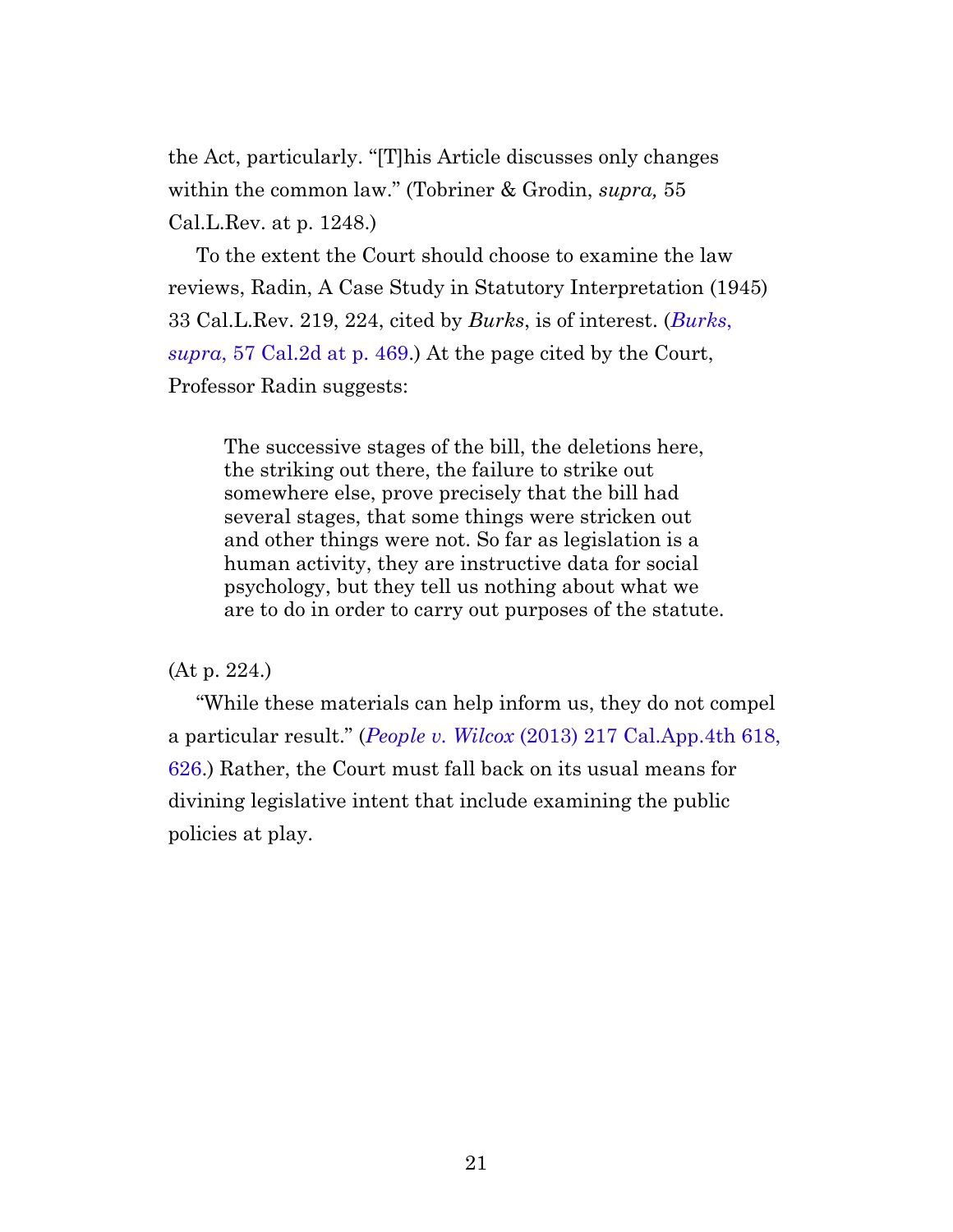<span id="page-21-1"></span><span id="page-21-0"></span>**IV. The Act applies to places of public accommodation. Schools are places of public accommodation. The Act applies to all schools, public and private.**

#### **A. The Act applies to places of public accommodation.**

In the 1950s, a string of cases held that certain businesses, such as a cemetery, a dentist's office, and a private school, were not "places of public accommodation or amusement," and therefore were not subject to the provisions of sections 51 and 52. (*Long v. Mountain View Cemetery Asso*. (1955) 130 Cal.App.2d 328, 278 P.2d 945 [cemetery]; see *Coleman v. Middlestaff* (1957) 147 Cal.App.2d Supp. 833, 305 P.2d 1020 [dentist's office]; *Reed v. Hollywood Professional School* (1959) 169 Cal.App.2d Supp. 887, 338 P.2d 633 [private school].) Sections 51 and 52 were therefore expanded in 1959 to become the modern Unruh Civil Rights Act, which prohibited discrimination on the basis of race, color, religion, ancestry, or national origin. (Citing Horowitz, *supra*, 33 S.Cal.L.R. at p 265.)

#### (*Osborne*, *supra*[, 1 Cal.App.5th at p. 1130.](https://casetext.com/case/osborne-v-yasmeh-1#p1130))

"The Act serves to guarantee access to public accommodations on the part of all persons regardless of race, sex, religion, or other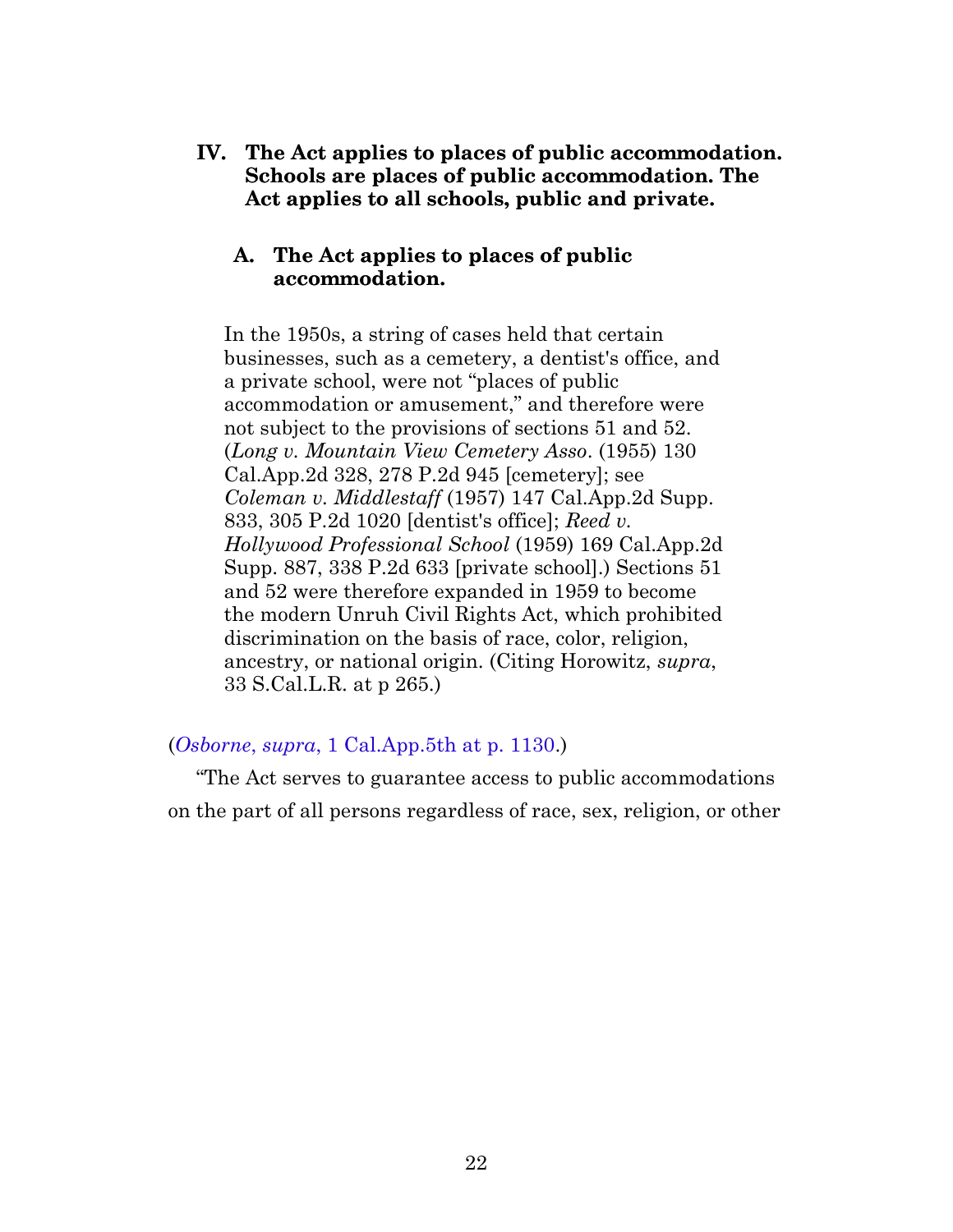characteristics. . . ." (*[Harris v. Capital Growth Investors XIV](https://casetext.com/case/harris-v-capital-growth-investors-xiv#p1168)* [\(1991\) 52 Cal.3d 1142, 1168](https://casetext.com/case/harris-v-capital-growth-investors-xiv#p1168) *(Harris)*.<sup>20</sup> This principle seems to be beyond dispute.

#### **B. A school, public or private, is a place of public accommodation.**

<span id="page-22-0"></span>The Court of Appeal accepted the notion that, "our public accommodation laws, including in its most recent form, have been, and remain, directed at private, rather than state, conduct." (*Brennon*, *supra*[, 57 Cal.App.5th at p. 388.](https://casetext.com/case/brennon-b-v-superior-court#p388)) To be sure, this Court's cases, on which the Court of Appeal relied, were limited to facilities owned by non-public entities. But nothing in those cases indicates just why that would be so. None addressed the "public" question. Cases are only authority on points actually presented and decided. (*[Santisas v. Goodin](https://casetext.com/case/santisas-v-goodin#p620)*, *supra*, 17 Cal.4th at [p. 620](https://casetext.com/case/santisas-v-goodin#p620).)

As the Court of Appeal noted, "[A] secular private school, charging tuition and generally open to school-age children, is

²⁰ *Harris* held an Unruh Act plaintiff needed to prove intentional discrimination. In *[Munson v. DelTaco, Inc.](https://casetext.com/case/munson-v-del-taco#p678)* (2009) 46 [Cal.4th 661, 678](https://casetext.com/case/munson-v-del-taco#p678) *(Munson)*, the Court held the subsequent 1992 amendment, making a of violation the federal Americans With Disabilities Act (ADA) ([42 U.S.C. §§](http://uscode.house.gov/view.xhtml?req=granuleid:USC-prelim-title42-section12131&num=0&edition=prelim) 12131 et seq.) a violation of the Act eliminated the "intentional" requirement for disability discrimination.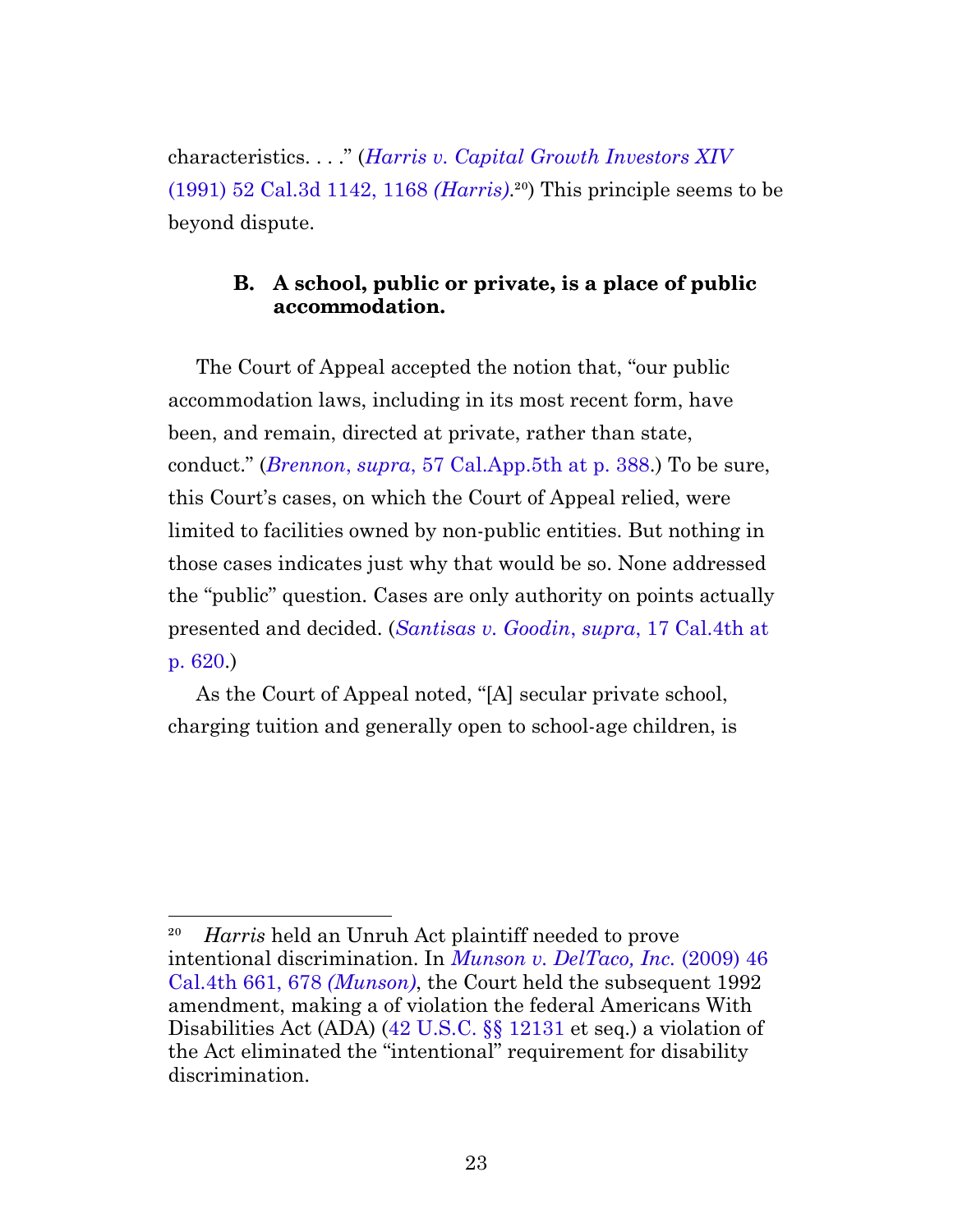likely a business establishment for purposes of the Act." (*Id.* [at p.](https://casetext.com/case/brennon-b-v-superior-court#p391)  $391.<sup>21</sup>$  $391.<sup>21</sup>$ ) As a matter of "plain meaning" it makes no sense to distinguish between public and private schools.

Public entities by their very nature provide public accommodations. Private entities, sometimes, but not always, do so. As the Court held in *Isbister*, the character of the entity's interaction with the public controls. (*Isbister*, *supra*[, 40 Cal.3d at](https://casetext.com/case/isbister-v-boys-club-of-santa-cruz-inc#p83) [p. 83](https://casetext.com/case/isbister-v-boys-club-of-santa-cruz-inc#p83).) Nothing in the way a public school interacts with the public differs from that of a private school. If anything, it is more public.

The sister states have not interpreted "public accommodations" as being limited to those in non-public ownership. In *Isbister*, the Court pointed to the New Jersey law which includes public schools within its definition of "public accommodation." (*Isbister*, *supra*[, 40 Cal.3d at p. 80](https://casetext.com/case/isbister-v-boys-club-of-santa-cruz-inc#p80) citing N.J.S.A. § 10:5–5.)

Other states have similar laws or have interpreted their "public accommodation" laws to include public entities. For example, in *[W.H. v. Olympia Sch. Dist.](https://casetext.com/case/wh-v-olympia-sch-dist-4#p787)* (2020) 195 Wash.2d 779, [787,](https://casetext.com/case/wh-v-olympia-sch-dist-4#p787) the court held a public school district is subject to strict liability for the discriminatory acts of its employees in places of public accommodation. In *[R.M.A. by Appleberry v. Blue Springs](https://casetext.com/case/v-blue-springs-r-iv-sch-dist-blue-springs-sch-dist-bd-of-educ-1#p426) R-IV Sch. Dist.* [\(Mo. 2019\) 568 S.W.3d 420, 426](https://casetext.com/case/v-blue-springs-r-iv-sch-dist-blue-springs-sch-dist-bd-of-educ-1#p426), the Missouri high court held a school's restrooms and locker rooms constitute public accommodations as defined in its statute. (See also *[Doe v.](https://casetext.com/case/doe-v-regl-sch-unit#p604)*

*Reed, supra,* 169 Cal.App.2d Supp. 887, involving a private school, was one of the cases all the commentators and cases agree the Legislature intended to reach in 1959. (*[Osborne](https://casetext.com/case/osborne-v-yasmeh-1#p1130)*, *supra*, 1 [Cal.App.5th at p. 1130.](https://casetext.com/case/osborne-v-yasmeh-1#p1130))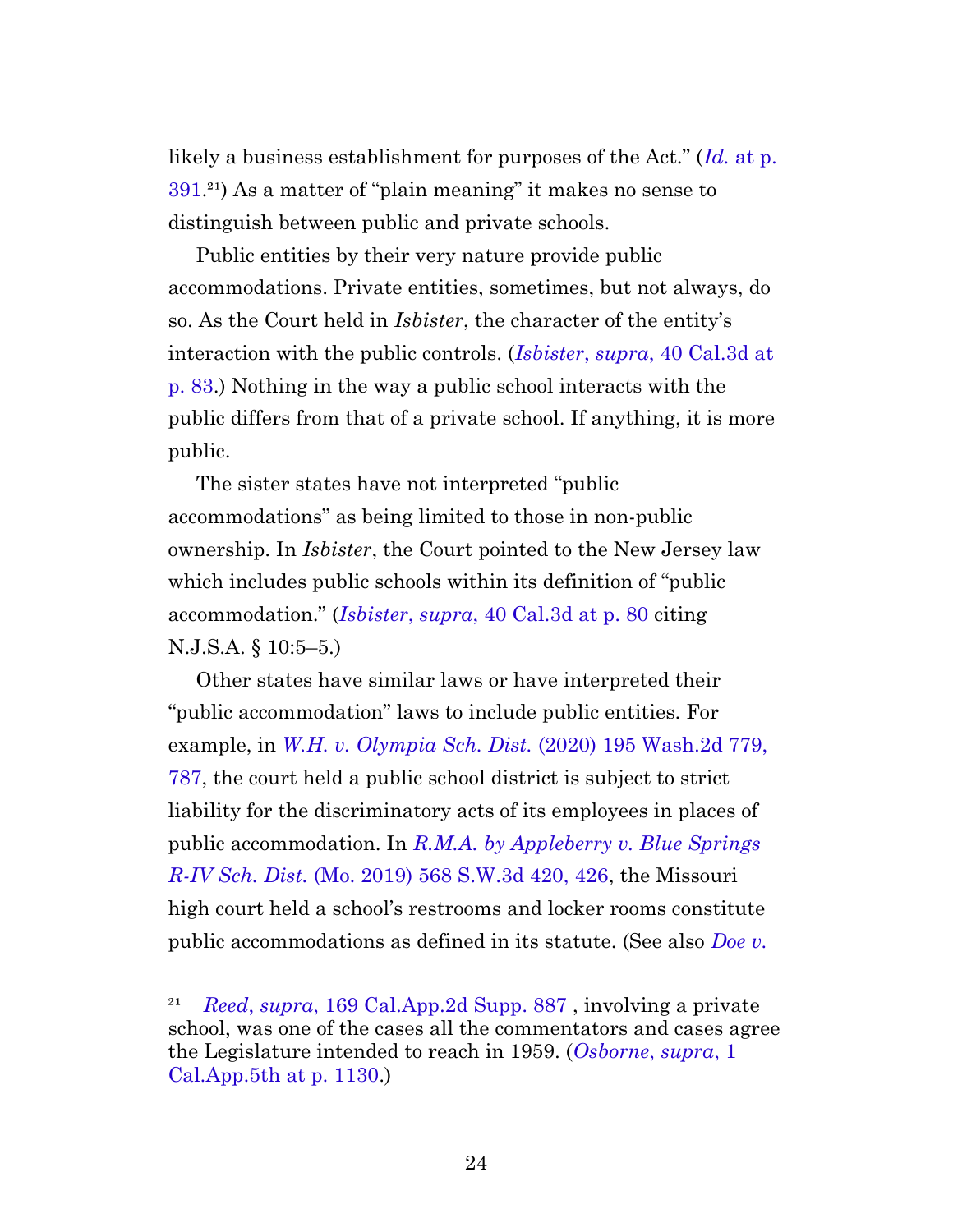*Reg'l Sch. Unit 26* [\(Me. 2014\) 86 A.3d 600, 604](https://casetext.com/case/doe-v-regl-sch-unit#p604) [same], *Israel by [Israel v. West Virginia Secondary Sch. Activities Com'n](https://casetext.com/case/israel-v-secondary-schools-act-comn#p463)* (1989) [182 W.Va. 454, 463](https://casetext.com/case/israel-v-secondary-schools-act-comn#p463) [public funding and authorization result in a "public accommodation"].)

The ADA does not exclude public entities from its orbit on the ground they are not "public accommodations." Rather, it expressly provides for public-entity liability in a separate title (Title II) of the act.  $(42 \text{ U.S.C.} \S 12131, \text{ et seq.})$ 

The Court of Appeal noted not all private schools were places of public accommodation. (*Brennon*, *supra*[, 57 Cal.App.5th at p.](https://casetext.com/case/brennon-b-v-superior-court#p391) [391.](https://casetext.com/case/brennon-b-v-superior-court#p391)) But the only private school found to not be a place of "public accommodation" was a religious school where "a significant aspect of the school's educational mission was furthering the religious tenants of the church." (*[Ibid.](https://casetext.com/case/brennon-b-v-superior-court#p391)* citing *[Doe v. California](https://casetext.com/case/doe-v-ca-lutheran-high-school) Lutheran High Sch. Assn.* [\(2009\) 170 Cal.App.4th 828](https://casetext.com/case/doe-v-ca-lutheran-high-school) *(Doe)*.) "Just like the Boy Scouts, the School 'is an expressive social organization whose primary function is the inculcation of values in its youth members.'"(*Id.* [at p. 838](https://casetext.com/case/doe-v-ca-lutheran-high-school#p838) citing *[Curran](https://casetext.com/case/curran-v-mount-diablo-council-of-the-boy-scouts-2#p699)*, *supra*, 17 [Cal.4th at p. 699](https://casetext.com/case/curran-v-mount-diablo-council-of-the-boy-scouts-2#p699)*.*)

None of the characteristics of the Lutheran school (or the Boy Scouts) that placed it beyond the reach of Act are present at DAHS. Brennon's high school is a place of public accommodation and subject to the Act.

#### **V. The Court of Appeal largely ignores the decisions of its sister courts applying the Act to public entities.**

<span id="page-24-0"></span>In *[Mackey v. Bd. of Trs. of Cal. State Univ.](https://casetext.com/case/mackey-v-bd-of-trs-of-the-cal-state-univ)* (2019) 31 [Cal.App.5th 640](https://casetext.com/case/mackey-v-bd-of-trs-of-the-cal-state-univ) *(Mackey)*, the court reversed a summary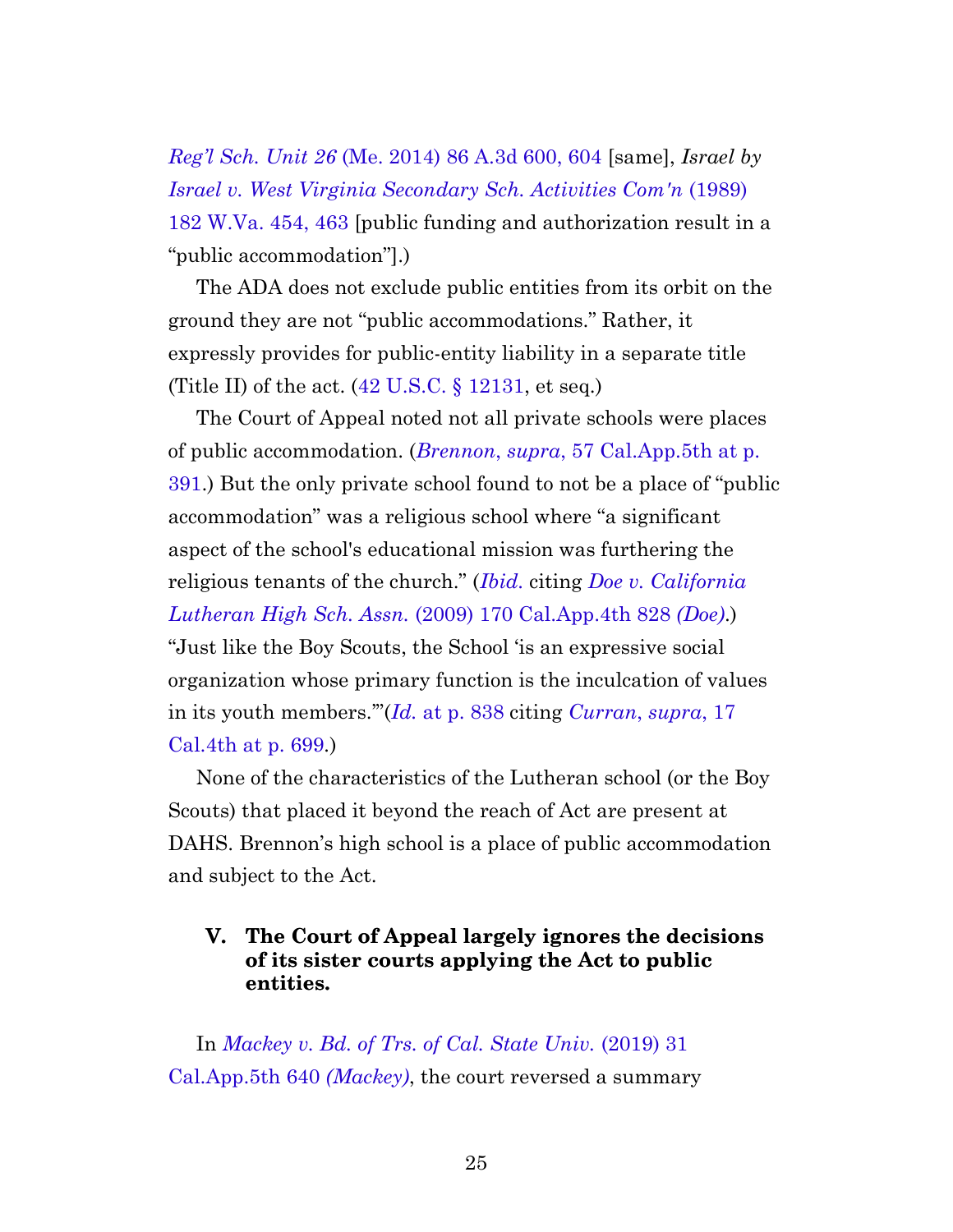judgment in favor of Cal State on an Unruh Act claim by several African-American athletes. (*Id.* [at pp. 646, 675.](https://casetext.com/case/mackey-v-bd-of-trs-of-the-cal-state-univ#p646)) Cal State did not challenge the application of the Act to it, a public school, and the court held the plaintiffs could proceed to trial on their Unruh Act claims. Although amicus Consumer Attorneys of California called the case to the appellate court's attention, the opinion does not address it. Among other things, *Mackey* noted the absence of a remedy under the federal civil rights statutes because public universities and school districts are arms of the state and enjoy the state's immunity to suits under [42 U.S.C. §§](http://uscode.house.gov/view.xhtml?req=granuleid:USC-prelim-title42-section1981&num=0&edition=prelim) 1981, [1983.](http://uscode.house.gov/view.xhtml?req=granuleid:USC-prelim-title42-section1983&num=0&edition=prelim) (*[Id.](https://casetext.com/case/mackey-v-bd-of-trs-of-the-cal-state-univ#p654)* [at p. 654](https://casetext.com/case/mackey-v-bd-of-trs-of-the-cal-state-univ#p654).) The appellate court and the parties assumed the Unruh Act claim was proper.

In *Gatto v. Cnty. of Sonoma* [\(2002\) 98 Cal.App.4th 744](https://casetext.com/case/gatto-v-county-of-sonoma), the court rejected the argument that the Act "applies only to private venues." (*Id.* [at p. 768](https://casetext.com/case/gatto-v-county-of-sonoma#p768).) Because "the equal access in accommodations provision of the Unruh Civil Rights Act applies to 'all business establishments of every kind whatsoever,'" . . ."[t]he analysis of that provision . . . is therefore as applicable to a county fair as to a private drinking establishment." (*Id.* [at p.](https://casetext.com/case/gatto-v-county-of-sonoma#p769) [769.](https://casetext.com/case/gatto-v-county-of-sonoma#p769)) No dispute seems to exist that the Act applies to private schools. (*Brennon*, *supra*[, 57 Cal.App.5th at p. 891.](https://casetext.com/case/brennon-b-v-superior-court#p891)) *Gatto* supports the proposition urged by Brennon here. Where a public entity operates what is otherwise a "public accommodation," the Act applies. In a footnote, the Court of Appeal dismissed *Gatto's* discussion of the issue as a "one-liner" (*Id.* [at p. 391](https://casetext.com/case/brennon-b-v-superior-court#p391) fn. 9.²²)

<sup>&</sup>lt;sup>22</sup> The court also incorrectly indicated that Brennon had raised *Gatto* for the first time at oral argument.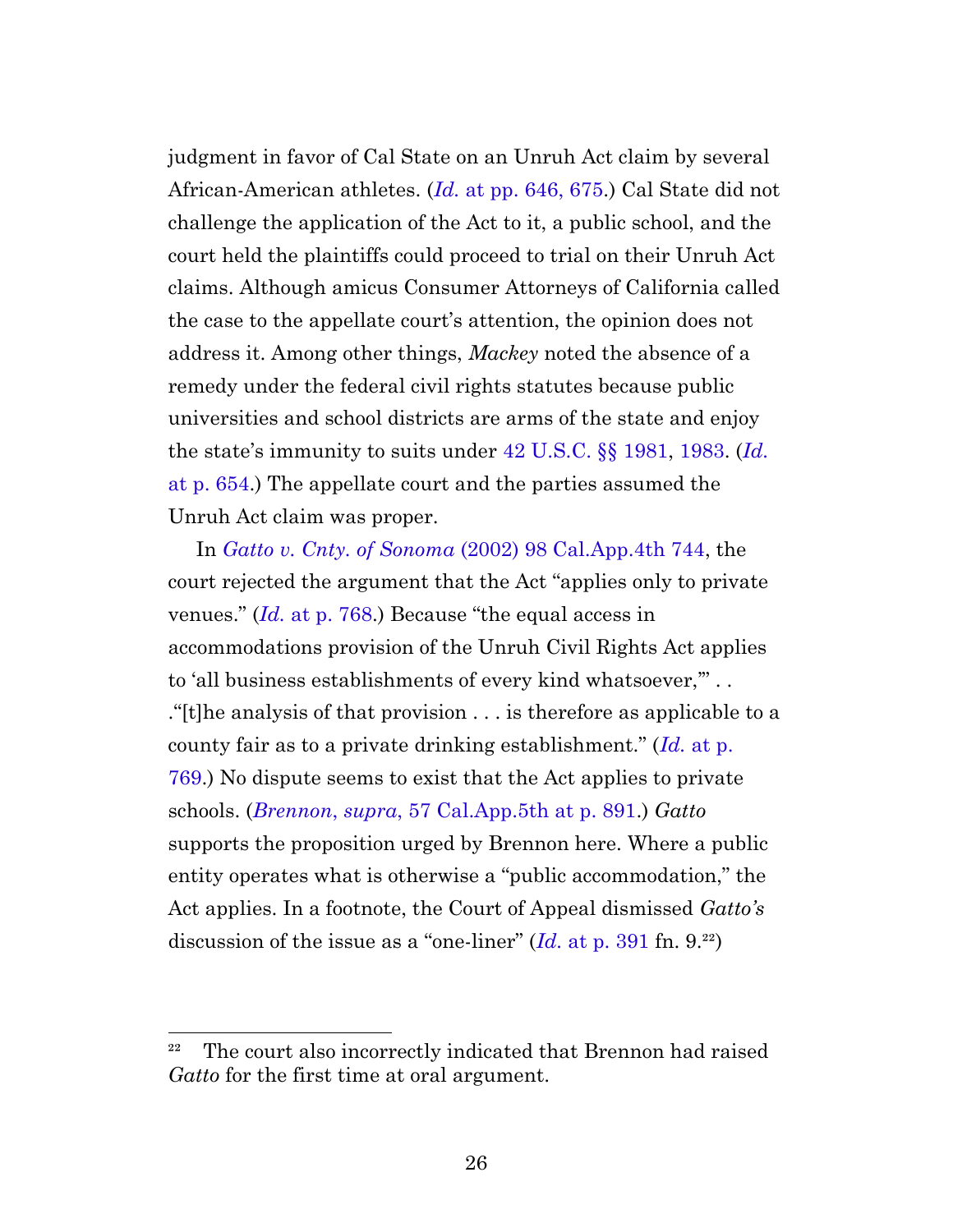#### <span id="page-26-0"></span>**VI. All but one of the federal courts that have considered the question have come a different conclusion from the Court of Appeal.**

All but one of the federal courts that have considered the question have come to opposite conclusions from the Court of Appeal.

The earliest decision appears to be *[Sullivan v. Vallejo City](https://casetext.com/case/sullivan-v-vallejo-city-unified-school#p952) Unified Sch. Dist.* [\(E.D. Cal. 1990\) 731 F.Supp. 947, 952](https://casetext.com/case/sullivan-v-vallejo-city-unified-school#p952) *[\(Sullivan\)](https://casetext.com/case/sullivan-v-vallejo-city-unified-school#p952)*.

Defendants contend that plaintiff's Unruh Act claim fails because a public high school is not a "business establishment" within the meaning of the statute. While this argument has the appeal of "plain meaning," it cannot prevail. The California Supreme Court has taught that the "Legislature's desire to banish [discrimination] from California's community life has led [that] court to interpret the Act's coverage 'in the broadest sense reasonably possible.' " *Isbister v. Boys Club of Santa Cruz, Inc*., 40 Cal.3d 72, 76,[] (1985), citing *Burks v. Poppy Construction Co.*, 57 Cal.2d 463, 468,  $(1962)$ . Under a parity of the reasoning adopted in *Isbister*, it appears relatively certain that it is "reasonably possible" that "business establishments" as used in the statute includes public schools.

(*[Ibid.](https://casetext.com/case/sullivan-v-vallejo-city-unified-school#p952)*)

Under this interpretation, the California Supreme Court has found that a non-profit homeowners' association, *O'Connor*, and a non-profit boys club, *Isbister*, qualified as "business establishments" under Unruh. In like fashion, since public schools were among those organizations listed in the original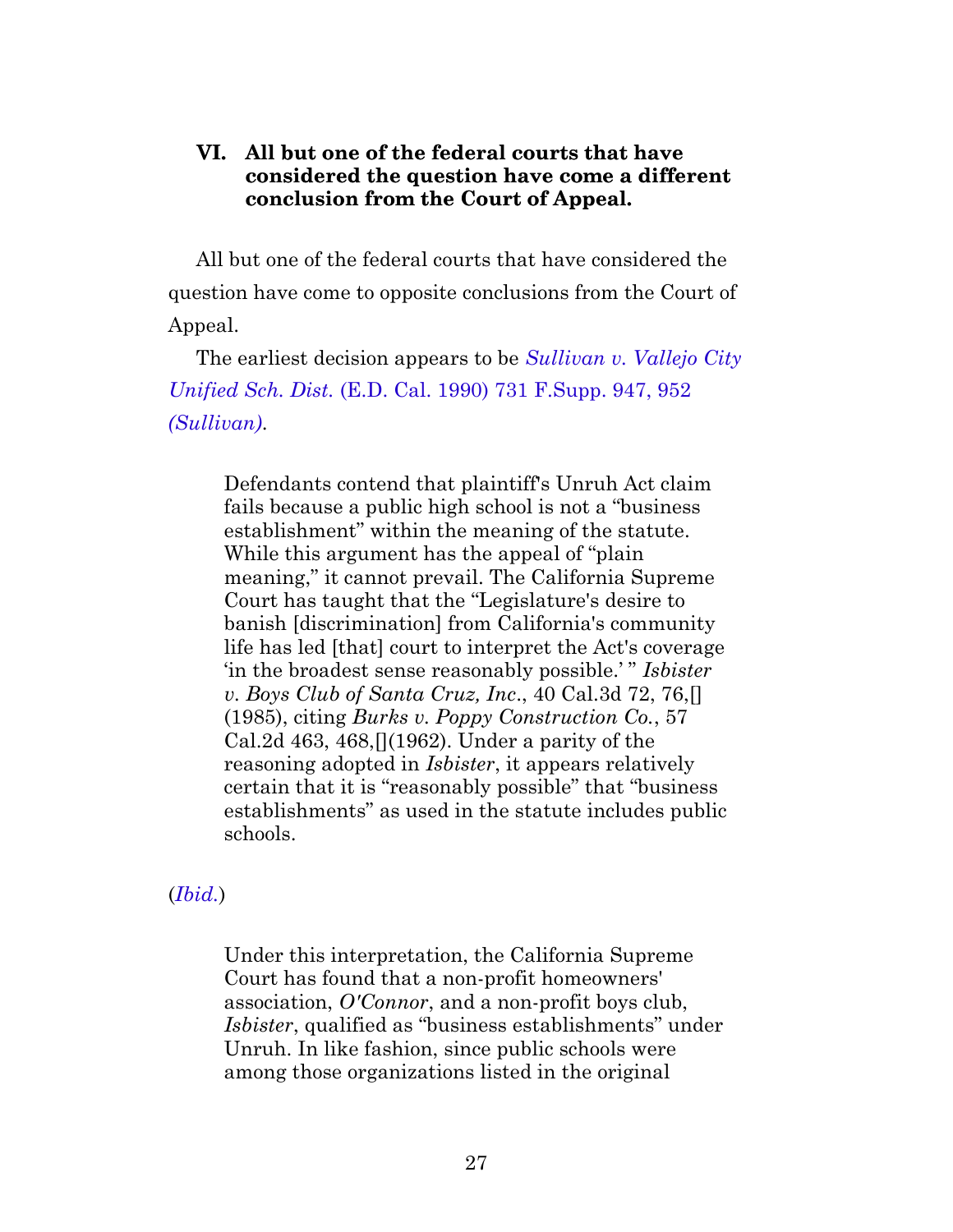version of the Unruh Act, it must follow that for purposes of the Act they are business establishments as well. In view of the California Supreme Court's broad reading of the statutory language as well as its understanding of the intention of the Legislature as read against the historical background, the motion to dismiss plaintiff's Unruh Act claim must be denied.

#### (*Sullivan*, *supra*[, 731 F.Supp. at pp. 952–953](https://casetext.com/case/sullivan-v-vallejo-city-unified-school#p952).)

*Sullivan* has been followed extensively in the federal courts. Twenty cases cite it (See *[R.N. by and through Neff v. Travis](https://www.westlaw.com/Document/I29e1dcc039f911ebbdb8c38eefe7fceb/View/FullText.html?transitionType=Default&contextData=(sc.Default)&VR=3.0&RS=cblt1.0) Unified School District* [\(E.D. Cal. 2020, No. 2:20-cv-00562-KJM-](https://www.westlaw.com/Document/I29e1dcc039f911ebbdb8c38eefe7fceb/View/FullText.html?transitionType=Default&contextData=(sc.Default)&VR=3.0&RS=cblt1.0)[JDP\) 2020 WL 7227561, at \\*10](https://www.westlaw.com/Document/I29e1dcc039f911ebbdb8c38eefe7fceb/View/FullText.html?transitionType=Default&contextData=(sc.Default)&VR=3.0&RS=cblt1.0) [collecting cases].) The Ninth Circuit, without citing *Sullivan,* and without discussion, has applied the Unruh Act to a public school. (*[K.M. ex rel. Bright v.](https://casetext.com/case/km-v-tustin-unified-sch-dist#p1103) Tustin Unified Sch. Dist.* [\(9th Cir. 2013\) 725 F.3d 1088, 1103 n.1.](https://casetext.com/case/km-v-tustin-unified-sch-dist#p1103) *[\(K.M\)](https://casetext.com/case/km-v-tustin-unified-sch-dist#p1103)*.) The Court of Appeal dismissed these cases as "bereft of any depth." (*Brennon*, *supra*[, 57 Cal.App.5th at pp. 392–393.](https://casetext.com/case/brennon-b-v-superior-court#p392)²³)

Instead, the Court of Appeal endorsed the reasoning of the magistrate judge in *[Zuccaro v. Martinez Unified School District](https://www.westlaw.com/Document/I218900c0005f11e8b565bb5dd3180177/View/FullText.html?transitionType=Default&contextData=(sc.Default)&VR=3.0&RS=cblt1.0)*

<sup>&</sup>lt;sup>23</sup> As federal Judge William Alsup noted, a distinguished array of federal judges, including himself, have found public schools to be "business establishments" within the meaning of the Act. (*[Z.](https://www.westlaw.com/Document/Iaa690e80aa6511e7b6bbb10aaf299bf2/View/FullText.html?transitionType=Default&contextData=(sc.Default)&VR=3.0&RS=cblt1.0) [T., etc. v. Santa Rosa City Sch.](https://www.westlaw.com/Document/Iaa690e80aa6511e7b6bbb10aaf299bf2/View/FullText.html?transitionType=Default&contextData=(sc.Default)&VR=3.0&RS=cblt1.0)* (N.D. Cal. Oct. 5, 2017, No. C [17-01452 WHA\) 2017 WL 4418864, at \\*6](https://www.westlaw.com/Document/Iaa690e80aa6511e7b6bbb10aaf299bf2/View/FullText.html?transitionType=Default&contextData=(sc.Default)&VR=3.0&RS=cblt1.0) citing *[K. T. v. Pittsburg](https://casetext.com/case/kt-v-pittsburg-unified-sch-dist#p983) Unified Sch. Dist.* [\(N.D. Cal. 2016\) 219 F. Supp. 3d 970, 983](https://casetext.com/case/kt-v-pittsburg-unified-sch-dist#p983) Judge Charles Breyer); *[Walsh v. Tehachapi Unified Sch. Dist.](https://casetext.com/case/walsh-v-tehachapi-unified-sch-dist#p1123)* [\(E.D. Cal. 2011\) 827 F.Supp.2d 1107, 1123](https://casetext.com/case/walsh-v-tehachapi-unified-sch-dist#p1123) (Judge Lawrence O'Neill); *[Nicole M., etc. v. Martinez Unified Sch. Dist.](https://casetext.com/case/nicole-m-v-martinez-unified-sch-dist#p1388)* (N.D. Cal. [1997\) 964 F.Supp. 1369, 1388](https://casetext.com/case/nicole-m-v-martinez-unified-sch-dist#p1388) (Judge Marilyn Patel); *[Doe, etc. v.](https://casetext.com/case/doe-v-petaluma-city-school-dist#p1581) Petaluma City Sch. Dist.* [\(N.D. Cal. 1993\) 830 F.Supp. 1560,](https://casetext.com/case/doe-v-petaluma-city-school-dist#p1581) [1581–82](https://casetext.com/case/doe-v-petaluma-city-school-dist#p1581) (Judge Eugene Lynch); *Sullivan*, *supra*[, 731 F.Supp. at](https://casetext.com/case/sullivan-v-vallejo-city-unified-school#p952) [952–53 \(E.D. Cal. 1990\)](https://casetext.com/case/sullivan-v-vallejo-city-unified-school#p952) (Chief Judge Lawrence Karlton).) To this list, Chief Judge Kimberly Mueller must be added. (*[R.N., supra](https://www.westlaw.com/Document/I29e1dcc039f911ebbdb8c38eefe7fceb/View/FullText.html?transitionType=Default&contextData=(sc.Default)&VR=3.0&RS=cblt1.0).*)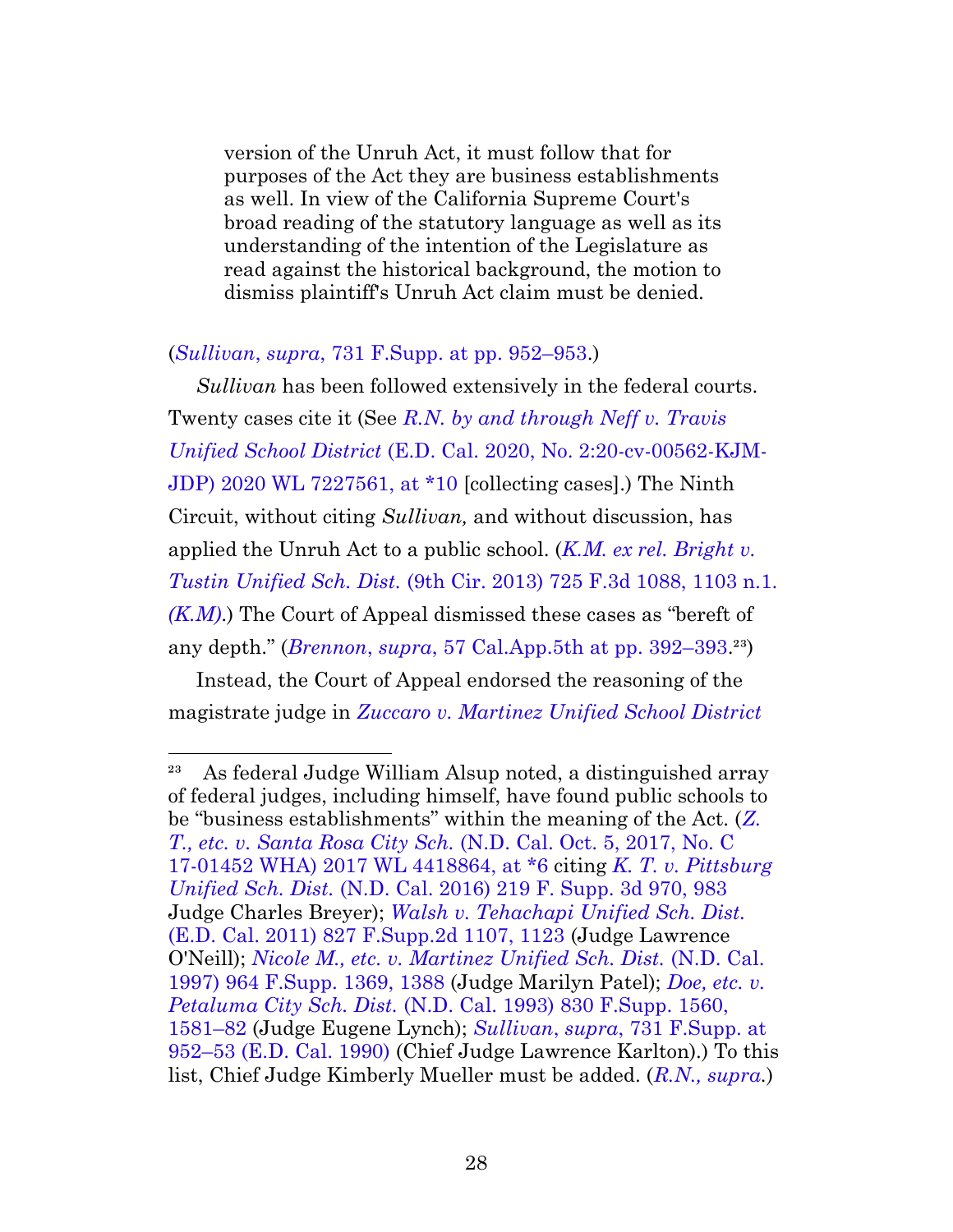[\(N.D. Cal. Sep. 27, 2016\) 2016 WL 10807692](https://www.westlaw.com/Document/I218900c0005f11e8b565bb5dd3180177/View/FullText.html?transitionType=Default&contextData=(sc.Default)&VR=3.0&RS=cblt1.0)*.* (*[Brennon](https://casetext.com/case/brennon-b-v-superior-court#p391)*, *supra*, 57 [Cal.App.5th at pp. 391–392.](https://casetext.com/case/brennon-b-v-superior-court#p391)) Relying on *Doe*, *[supra](https://casetext.com/case/doe-v-ca-lutheran-high-school#p838)*, 170 [Cal.App.4th at pp. 838–841,](https://casetext.com/case/doe-v-ca-lutheran-high-school#p838) the court concluded "the entity at issue [must] resemble an ordinary for-profit business." (*[Zuccaro](https://www.westlaw.com/Document/I218900c0005f11e8b565bb5dd3180177/View/FullText.html?transitionType=Default&contextData=(sc.Default)&VR=3.0&RS=cblt1.0) [v. Martinez Unified School District](https://www.westlaw.com/Document/I218900c0005f11e8b565bb5dd3180177/View/FullText.html?transitionType=Default&contextData=(sc.Default)&VR=3.0&RS=cblt1.0)*, *supra*, at \*12.)

*R.N.* in turn, rejected *Zuccaro.* Noting *Zuccaro* had relied on *Doe* which in turn had relied on cases involving public sidewalks and animal shelters, the court concluded:

The analysis in *Zuccaro* does not consider that a public school is "readily distinguishable" from city sidewalks or a county animal shelter, which do not have the same "quintessential character of providing public accommodations and services to students" as do public schools. (Citations.) Additionally, finding that a public school qualifies as a "business establishment" under the Unruh Act aligns the Unruh Act's jurisdiction with that of the ADA, which also applies to public schools.

#### (*R.N.,* [2020 WL 7227561 at p. \\*10](https://www.westlaw.com/Document/I29e1dcc039f911ebbdb8c38eefe7fceb/View/FullText.html?transitionType=Default&contextData=(sc.Default)&VR=3.0&RS=cblt1.0).)

In other words, schools are "public accommodations." And "public accommodations" are "business establishments" within the meaning of the Act. The Court of Appeal dismissed these cases out of hand. Brennon submits their analysis more fully embraces the policy considerations at play here.

#### <span id="page-28-0"></span>**VII. Title II of the ADA applies to public schools. A violation of the ADA is a violation of the Act.**

In *[Fry v. Napoleon Cmty. Sch.](https://casetext.com/case/fry-v-napoleon-cmty-sch-1)* (2017) 137 S.Ct. 743, parents sued local and regional school districts and their principals,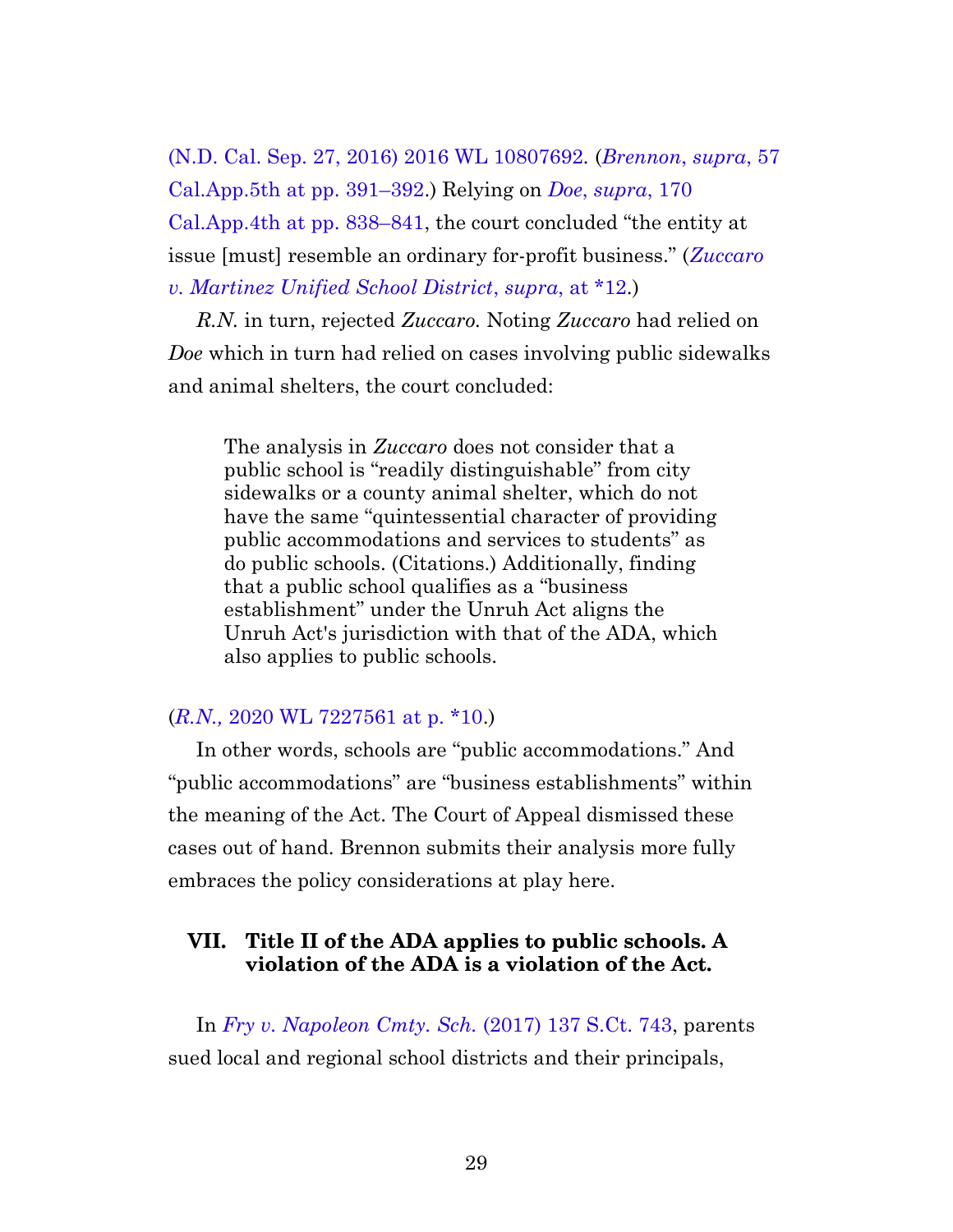alleging they violated Title II of ADA and the Rehabilitation Act when they refused to allow their child, who had cerebral palsy, to bring a service dog to school. The Court confirmed what had long been understood.

Of particular relevance to this case are two antidiscrimination laws—Title II of the Americans with Disabilities Act (ADA), 42 U.S.C. § 12131 et seq., and § 504 of the Rehabilitation Act, 29 U.S.C. § 794—which cover both adults and children with disabilities, in both public schools and other settings.

#### (*[Fry v. Napoleon Cmty. Sch.](https://casetext.com/case/fry-v-napoleon-cmty-sch-1#p749)*, *supra*, 137 S.Ct. at p. 749.)

Even if the 1959 Legislature did not intend to include public schools within the definition of "business establishments," the amendment to [section 51](https://leginfo.legislature.ca.gov/faces/codes_displaySection.xhtml?sectionNum=51.&lawCode=CIV) in 1992 as part of AB 1077 must be read as expanding the reach of the statute to public agencies in general, including schools as regards disability discrimination. AB 1077 added subdivision (f) to [Section 51.](https://leginfo.legislature.ca.gov/faces/codes_displaySection.xhtml?sectionNum=51.&lawCode=CIV) "A violation of the right of any individual under the federal Americans with Disabilities Act of 1990 (Public Law 101–336) shall also constitute a violation of this section."

Assembly Bill 1077 affected numerous sections of the Business and Professions Code, Civil Code, Code of Civil Procedure, Education Code, Evidence Code, Government Code, Health and Safety Code, Labor Code, Penal Code, Public Utilities Code, Streets and Highways Code, and Vehicle Code, relating to disabled persons and discrimination.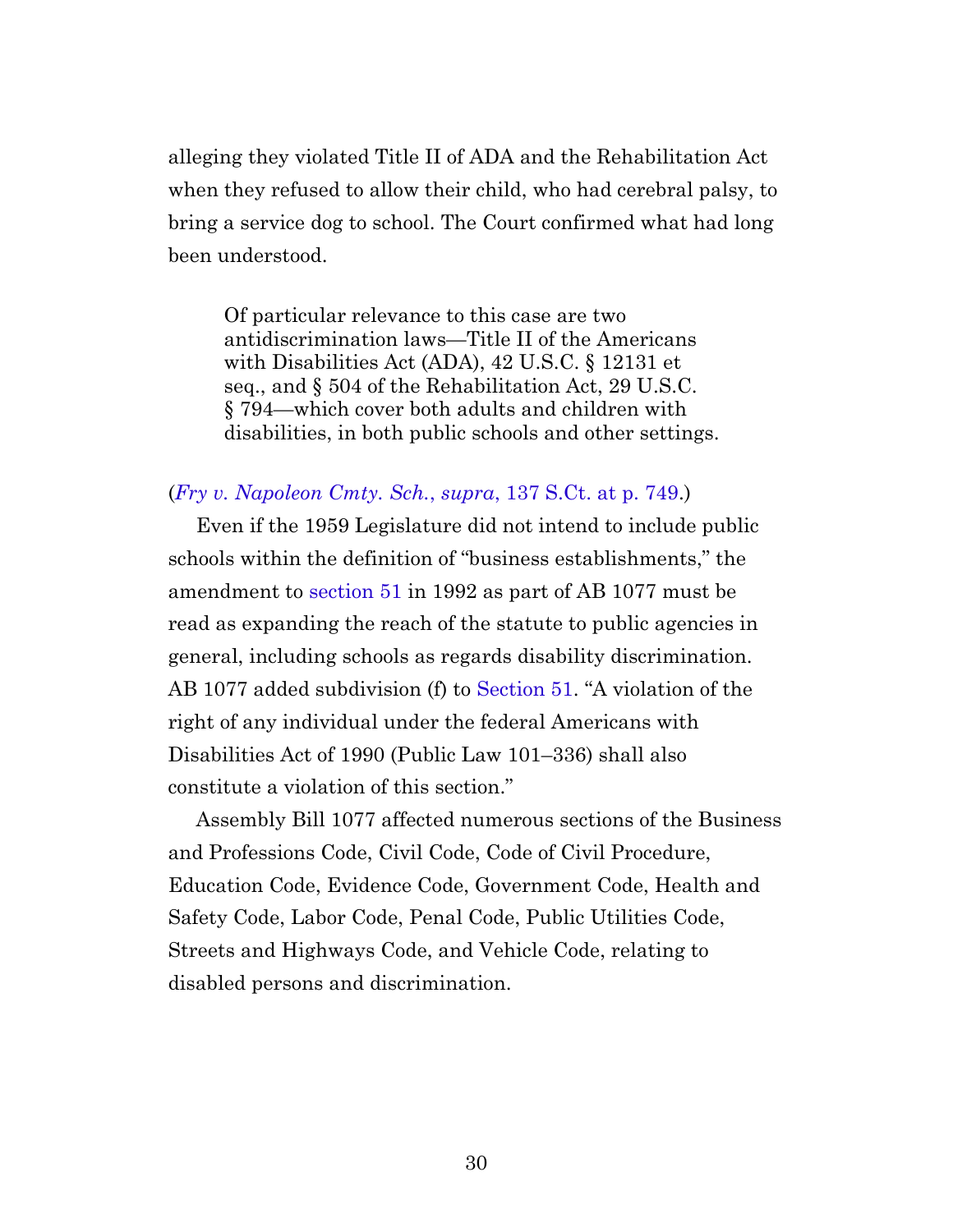The Third Reading analysis prepared by the Office of Senate Floor Analyses described Assembly Bill 1077 as last amended on August 29, 1992:

DIGEST: This bill seeks to conform state law with the provisions of the ADA. It modifies state antidiscrimination laws relating to disabled individuals in the public accommodations, public access, transportation and the use of guide, signal or service dogs. It generally places protections afforded the disabled under the ADA into state law.

The analysis for the Senate Committee on Judiciary noted, "In addition, this bill would make a violation of the ADA a violation of the Unruh Act thereby providing persons injured by a violation of the ADA with the remedies provided by the Unruh Act (e.g. right of private action for damages, including punitive damages.)" (Sen. Comm. on Judiciary, analysis of AB 1077 (1991–1992 Reg. Sess.) 5.)

<span id="page-30-0"></span>The Court of Appeal noted some of this history (*[Brennon](https://casetext.com/case/brennon-b-v-superior-court#p398)*, *supra*[, 57 Cal.App.5th at p. 398](https://casetext.com/case/brennon-b-v-superior-court#p398)) but nonetheless concluded the amendment made no change in the scope of the entities subject to the Act.

We thus see no indication the Legislature intended, as to disability discrimination only, to transform the Unruh Act into a general anti-discrimination statute making any violation of the ADA by any person or entity a violation of the Act. On the contrary, throughout the legislative process, the Unruh Act was consistently described as prohibiting discrimination by business establishments.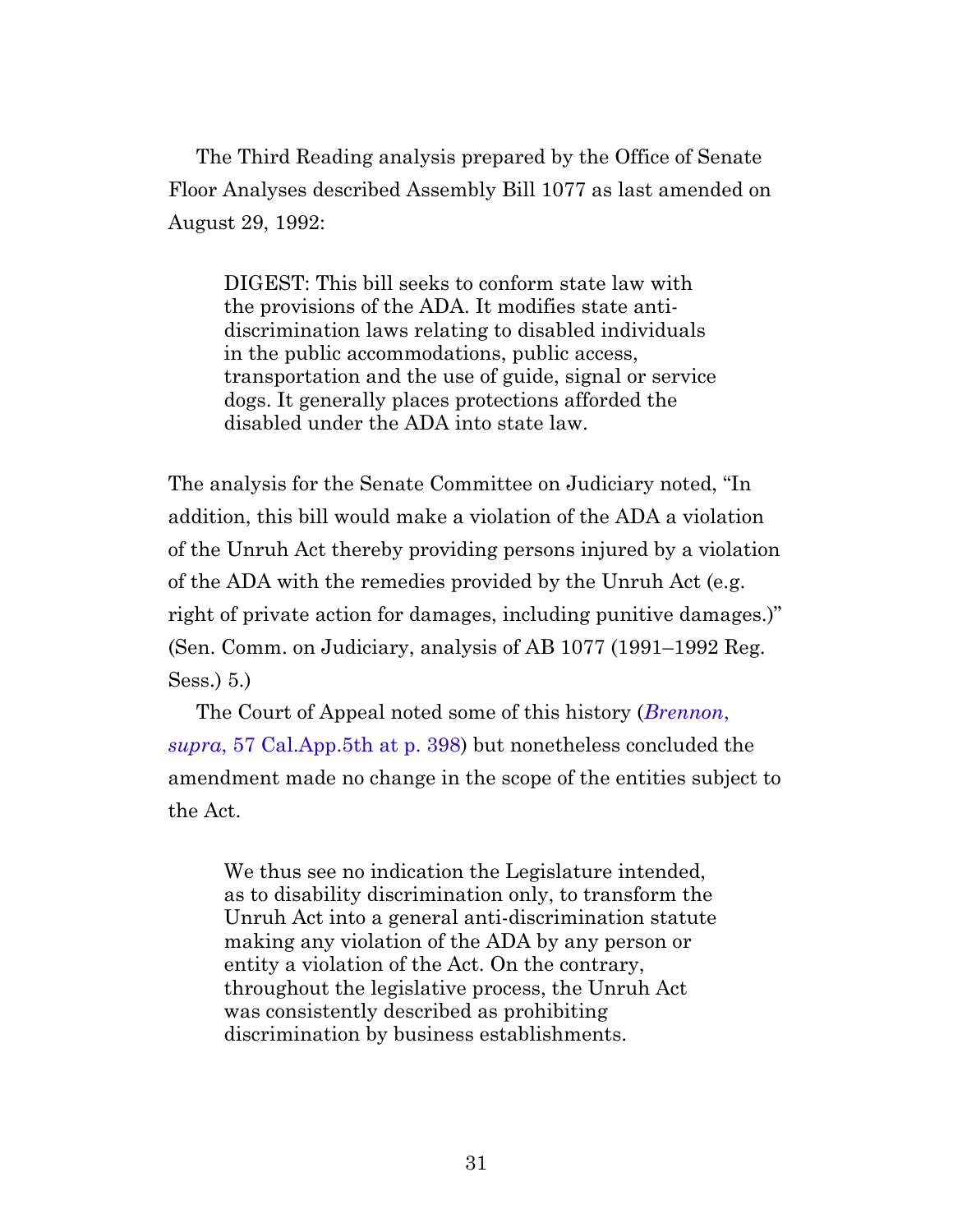#### (*Brennon*, *supra*[, 57 Cal.App.5th at p. 399.](https://casetext.com/case/brennon-b-v-superior-court#p399))

The Court made only passing reference to the Legislature's express intention, noted by this Court in *Munson:*

The general intent of the legislation was expressed in an uncodified section: "It is the intent of the Legislature in enacting this act to strengthen California law in areas where it is weaker than the Americans with Disabilities Act of 1990 (Public Law 101–336) and to retain California law when it provides more protection for individuals with disabilities than the Americans with Disabilities Act of 1990." (Stats.1992, ch. 913, § 1, p. 4282.)

#### (*Munson*, *supra*[, 46 Cal.4th at p. 669](https://casetext.com/case/munson-v-del-taco#p669).)

The plain language of the amendment and the legislativelydeclared intent doesn't contain the limitations the Court of Appeal has read into it. If the Legislature had intended to incorporate violations of the ADA's Title III (public accommodations) *only,* it certainly could have said so. With its discussion of *Munson,* the court circles back to its a "public school" is not a "public accommodation" argument that misses the point of the amendment. (*Brennon*, *supra*[, 57 Cal.App.5th at pp.](https://casetext.com/case/brennon-b-v-superior-court#p403) [403–404.](https://casetext.com/case/brennon-b-v-superior-court#p403))

The Court of Appeal concluded that, for purposes of the Act, disability discrimination under the ADA was not to be treated differently from other forms of discrimination under the Act. But this Court has already concluded otherwise in finding that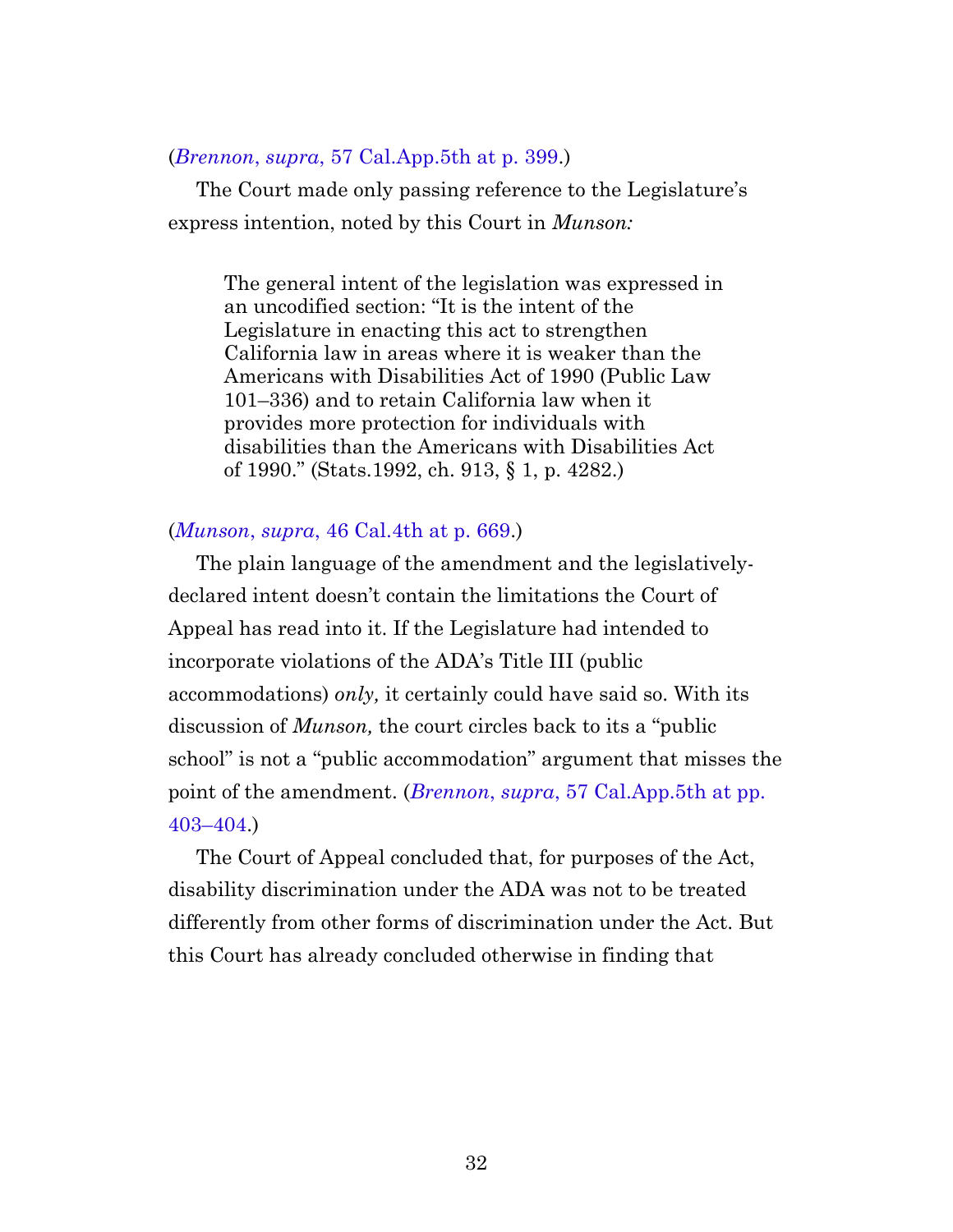intentional discrimination need not be proven under [section 51,](https://leginfo.legislature.ca.gov/faces/codes_displaySection.xhtml?sectionNum=51.&lawCode=CIV) [subdivision \(f\)](https://leginfo.legislature.ca.gov/faces/codes_displaySection.xhtml?sectionNum=51.&lawCode=CIV) but that other forms *do* require proof of such intent. *(Harris, supra,* 52 Cal.3d at p. 1175.<sup>24</sup>)

The effect [of subdivision (f)] was to create an exception to *Harris's* holding that "a plaintiff seeking to establish a case under the Unruh [Civil Rights] Act must plead and prove intentional discrimination..."

#### (*Munson*, *supra*[, 46 Cal.4th at p. 672](https://casetext.com/case/munson-v-del-taco#p672) .)

The point on which everyone seems to agree is that the Legislature was seeking to strengthen state disabilitydiscrimination law where there was stronger federal law and in doing so elected to treat disability discrimination as did the federal ADA. The ADA prohibits disability discrimination in public schools and [section 51, subdivision \(f\)](https://leginfo.legislature.ca.gov/faces/codes_displaySection.xhtml?sectionNum=51.&lawCode=CIV) does also.

#### <span id="page-32-0"></span>**VIII. The Education Code has incorporated the remedies of the Act.**

As enacted in 1982, Assembly Bill 3133 added [Education Code](https://leginfo.legislature.ca.gov/faces/codes_displaySection.xhtml?sectionNum=200.&lawCode=EDC) [sections 200](https://leginfo.legislature.ca.gov/faces/codes_displaySection.xhtml?sectionNum=200.&lawCode=EDC), et seq. as a new Chapter 2 entitled "Prohibition of Discrimination on the Basis of Sex." "This bill would consolidate a variety of state and federal laws prohibiting sex discrimination in public and private educational institutions receiving state funds and declare a state policy of non-discrimination." (Sen. Comm. on Education, analysis of AB 3133 (1981–1982 Reg. Sess.) 1.)

<span id="page-32-1"></span> $^{24}$  "[W]e hold that a plaintiff seeking to establish a case under the Unruh Act must plead and prove intentional discrimination in public accommodations in violation of the terms of the Act."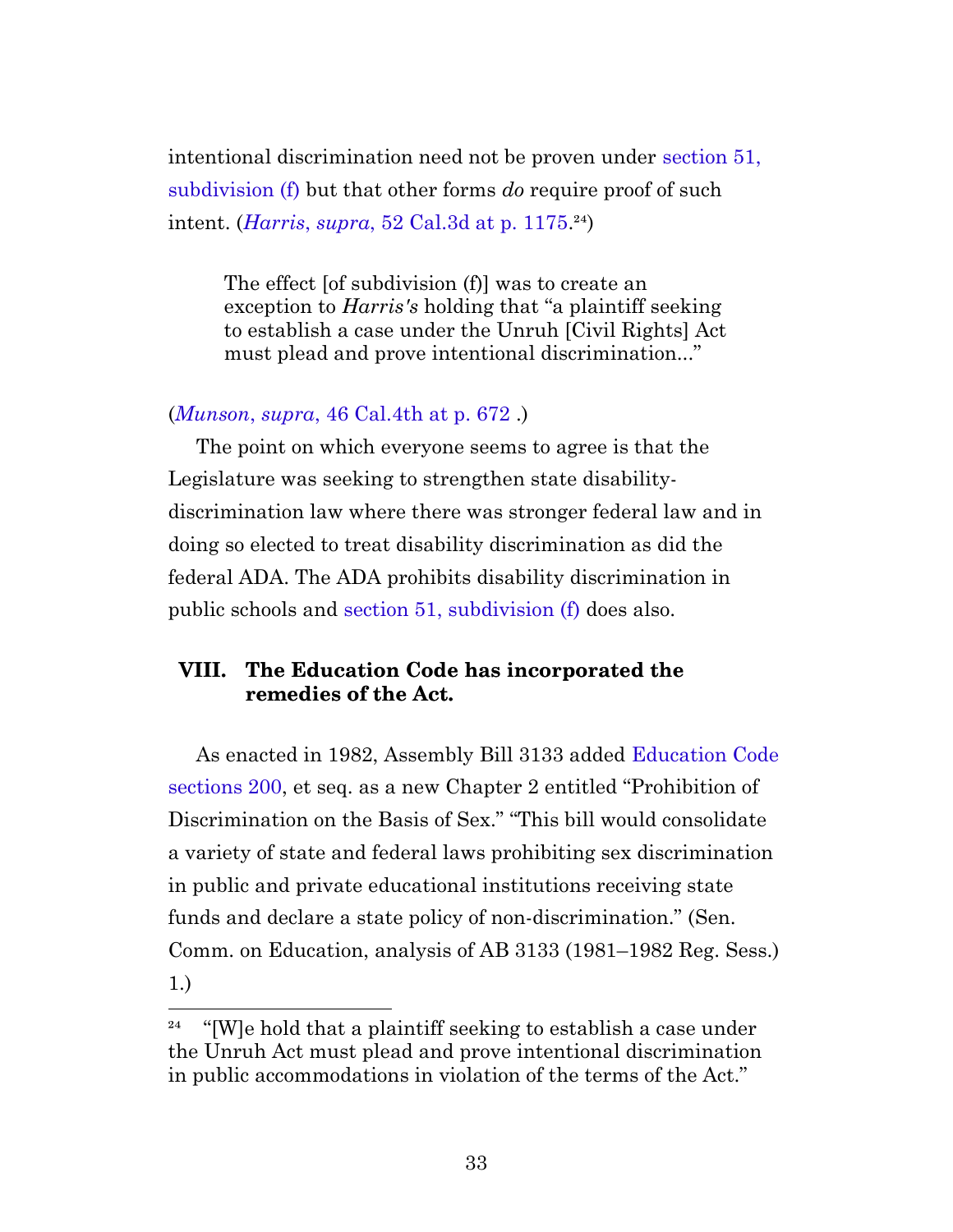<span id="page-33-0"></span>In 1998, Assembly member Sheila Kuehl introduced AB 499. Among other things, "[t]he bill would specify that the provisions on discrimination may be enforced through a civil action." (Legis. Counsel's Dig., AB 499 (1997–1998 Reg. Sess.).) [Section 262.3](https://leginfo.legislature.ca.gov/faces/codes_displaySection.xhtml?sectionNum=262.3.&lawCode=EDC) was amended to clarify that after a 60-day cooling off period, a party complaining of discrimination could seek civil remedies. (Stats. 1998, ch. 914, § 37.) New [section 262.4](https://leginfo.legislature.ca.gov/faces/codes_displaySection.xhtml?sectionNum=262.4.&lawCode=EDC) stated simply, "This chapter may be enforced through a civil action." (Stats. 1998, ch. 914, § 38.)

<span id="page-33-2"></span><span id="page-33-1"></span>Of particular significance to the inquiry before the Court, the Legislature declared its intentions in the bill itself.

It is the intent of the Legislature that this chapter shall be interpreted as consistent with Article 9.5 (commencing with Section 11135) of Chapter 1 of Part 1 of Division 3 of Title 2 of the Government Code, Title VI of the federal Civil Rights Act of 1964 (42 U.S.C. Sec. 1981, et seq.), Title IX of the Education Amendments of 1972 (20 U.S.C. Sec. 1681, et seq.), Section 504 of the federal Rehabilitation Act of 1973 (29 U.S.C. Sec. 794(a)), the federal Individuals with Disabilities Education Act (20 U.S.C. Sec. 1400 et seq.), the federal Equal Educational Opportunities Act (20 U.S.C. Sec. 1701, et seq.), the *Unruh Civil Rights Act* (Secs. 51 to 53, incl., Civ. C.), and the Fair Employment and Housing Act (Pt. 2.8 (commencing with Sec. 12900), Div. 3, Gov. C.), except where this chapter may grant more protections or impose additional obligations, and that the remedies provided herein shall not be the exclusive remedies, *but may be combined with remedies that may be provided by the above statutes*.

(Stats. 1998, ch. 914, § 5, subd. (g) (emphasis added).)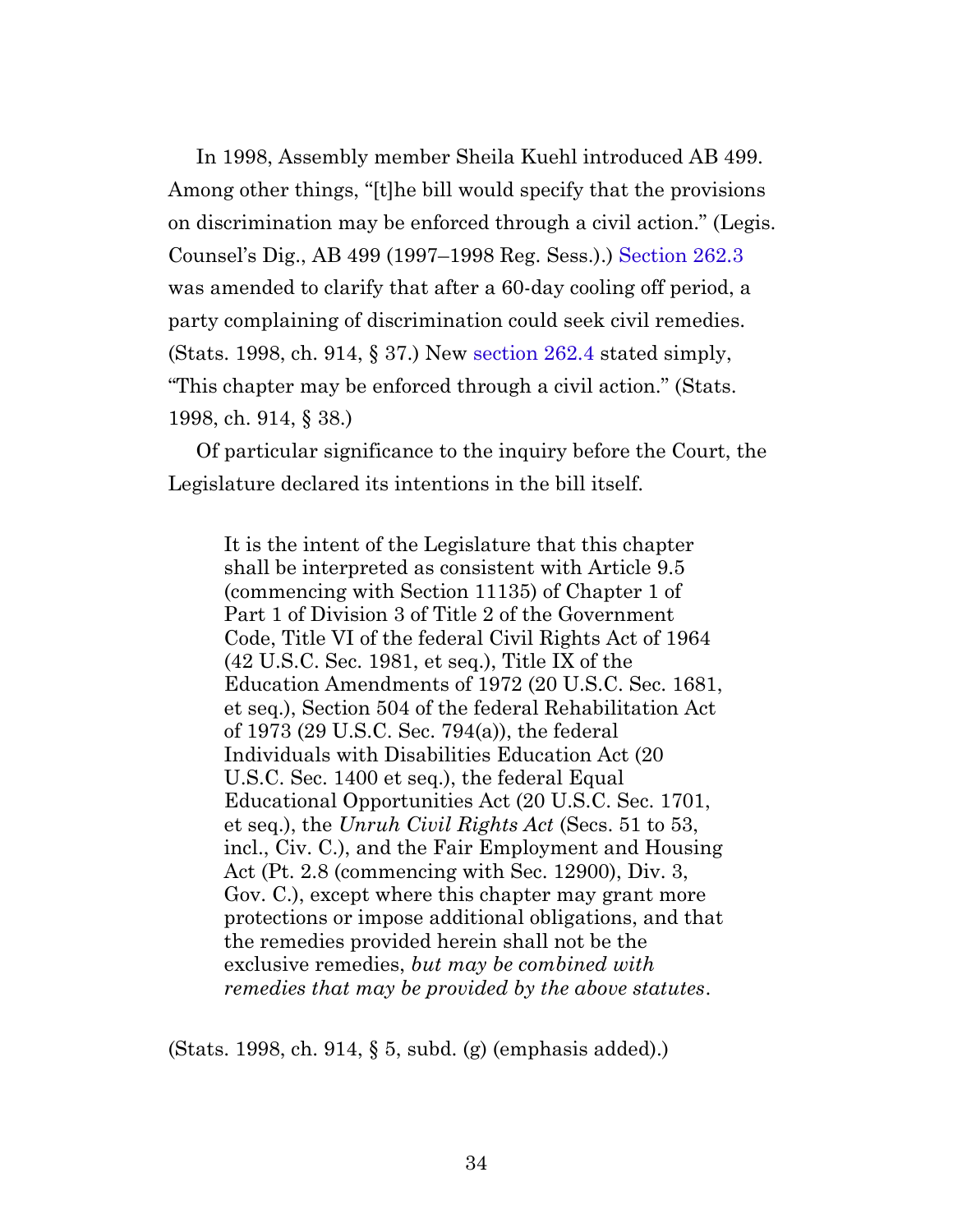With this language, the Legislature would seem to be declaring its intention to take a "belt and suspenders" approach to all forms of discrimination in public K-12 schools. The Legislature intended the Unruh Act's remedies apply to public education as an extension of the Education Code's antidiscrimination provisions found in Chapter 2. The Court of Appeal quotes but does not distinguish the italicized language. The Education Code amendments did not purport to expand the Unruh Act but evince a clear legislative intent to make the remedies available for the conduct proscribed by the code in an action under [section 262.4](https://leginfo.legislature.ca.gov/faces/codes_displaySection.xhtml?sectionNum=262.4.&lawCode=EDC).

The Court of Appeal rejected this argument, too. Rather than accepting the Legislature's own declaration of intent, the court looked to a letter by the bill's author, Assembly member Sheila Kuehl, to then-Governor Pete Wilson. (*[Brennon](https://casetext.com/case/brennon-b-v-superior-court#p395)*, *supra*, 57 [Cal.App.5th at p. 395](https://casetext.com/case/brennon-b-v-superior-court#p395).) This was a mistake.

"[T]he expressions of individual legislators generally are an improper basis upon which to discern the intent of the entire Legislature." (*People v. Farrell* [\(2002\) 28 Cal.4th 381, 394](https://casetext.com/case/people-v-farell-2#p394). ) "We have repeatedly declined to discern legislative intent from comments by a bill's author because they reflect on the views of a single legislator instead of those of the Legislature as a whole. (*[Myers v. Philip Morris Cos., Inc.](https://casetext.com/case/myers-v-phillip-morris-co#p845)* (2002) 28 Cal.4th 828, 845.)

The Court of Appeal also raised the specter of fiscal harm for school districts should they face exposure to the Act's remedies, reasoning the Legislature likely took this into account in drafting the Education Code amendments. (*[Brennon](https://casetext.com/case/brennon-b-v-superior-court#p396)*, *supra*, 57 [Cal.App.5th at p. 396](https://casetext.com/case/brennon-b-v-superior-court#p396).) But, as the court would point out, the punitive damage remedy would be unavailable under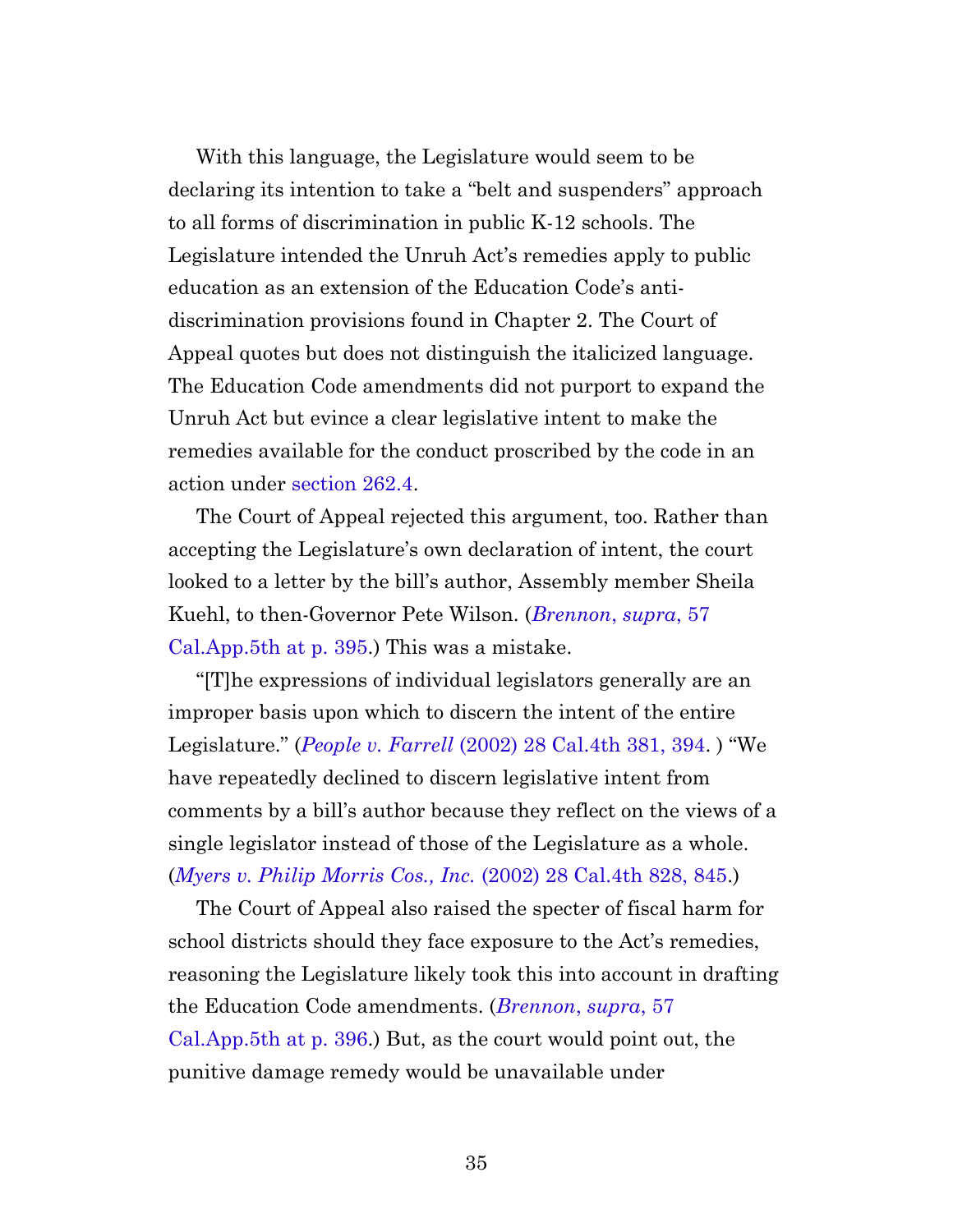[Government Code section 818](https://leginfo.legislature.ca.gov/faces/codes_displaySection.xhtml?sectionNum=818.&lawCode=GOV), leaving the attorney-fee provision of [section 52](https://leginfo.legislature.ca.gov/faces/codes_displaySection.xhtml?sectionNum=52.&lawCode=CIV) as the sole enhancement. (*Id.* [at pp. 396–397](https://casetext.com/case/brennon-b-v-superior-court#p396).)

The courts have long recognized the availability of an attorney-fee remedy in litigation against public entities where a statute so provides. For example, "when a plaintiff has proven unlawful [employment] discrimination, the plaintiff may be eligible for 'reasonable attorney's fees and costs.' ([Gov. Code,] § 12965, subd. (b).)" (*[Harris v. City of Santa Monica](https://casetext.com/case/harris-v-city-of-santa-monica-2#p235)* (2013) 56 [Cal.4th 203, 235.](https://casetext.com/case/harris-v-city-of-santa-monica-2#p235)) This is a far cry from the potential fiscal harm to school districts the Court identified under the state false claims act in the case cited by the Court of Appeal, *[Wells v.](https://casetext.com/case/wells-v-one2one-learning#p1193) [One2One Learning Foundation](https://casetext.com/case/wells-v-one2one-learning#p1193)* (2006) 39 Cal.4th 1164, 1193 (*[Wells](https://casetext.com/case/wells-v-one2one-learning#p1193)*). (*Brennon*, *supra*[, 57 Cal.App.5th at p. 397](https://casetext.com/case/brennon-b-v-superior-court#p397).)

The words the Legislature used are the best expressions of its intent. With this bill, the Legislature told the courts what it intended – the remedies of the Unruh Act may be combined with those in the Education Code. The Court of Appeal's interpretation would make the remedies in the Education Code *exclusive*. A violation of the Act would simply not be actionable. The egregious misconduct of the district and its employees here is precisely the conduct the Legislature sought to remedy.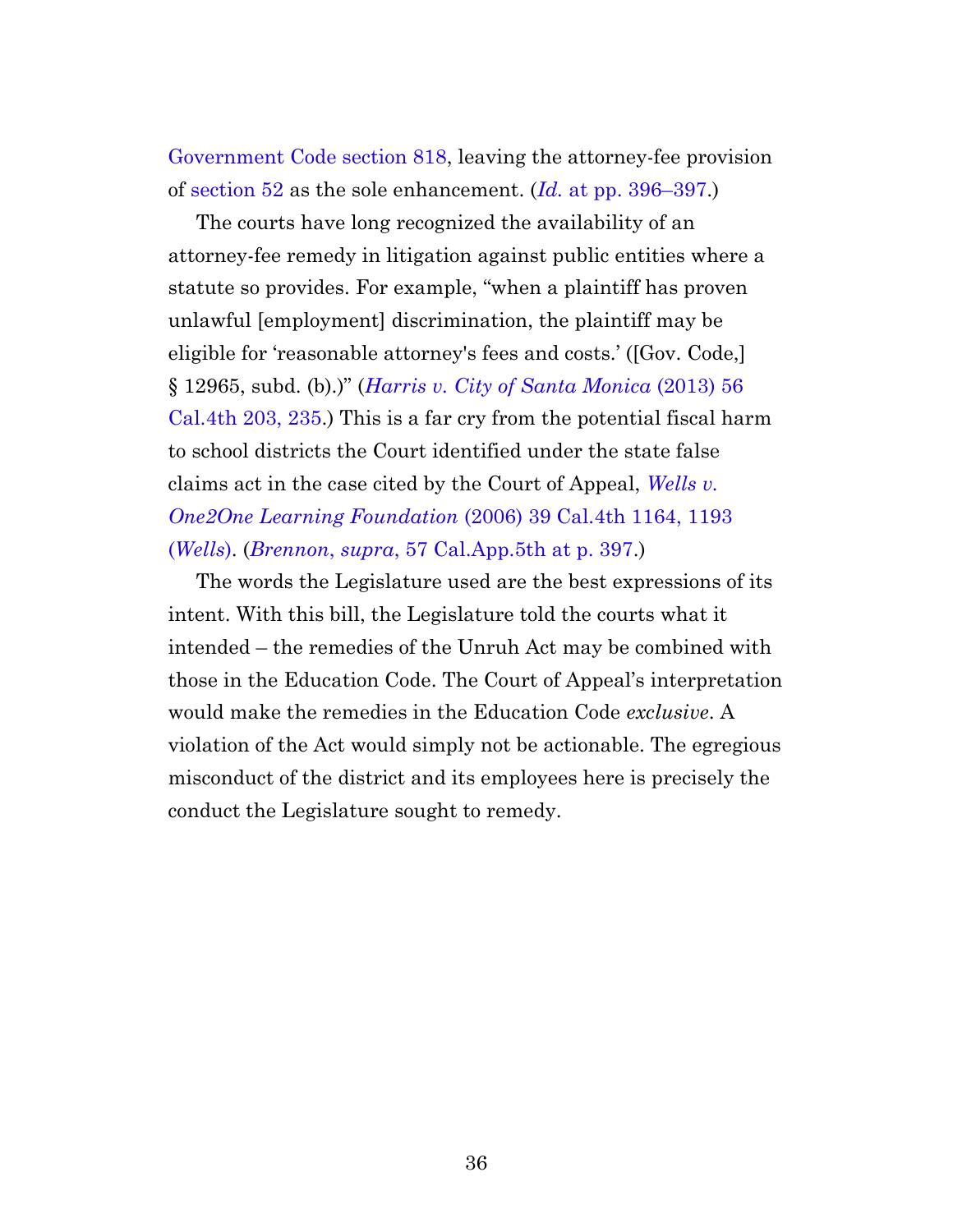#### <span id="page-36-0"></span>**IX. To the extent it does not already do so, the complaint can be amended to state a cause of action under the Act and the Education Code.**

The Court of Appeal was reviewing an order sustaining a demurrer without leave to amend. In doing so, it failed to apply the governing principles or consider the question at all.<sup>25</sup>

In reviewing an order sustaining a demurrer, we examine the operative complaint de novo to determine whether it alleges facts sufficient to state a cause of action under any legal theory. (Citation.) Where the demurrer was sustained without leave to amend, we consider whether the plaintiff could cure the defect by an amendment. The plaintiff bears the burden of proving an amendment could cure the defect.

<span id="page-36-1"></span>(*[T.H. v. Novartis Pharm. Corp.](https://casetext.com/case/th-v-novartis-pharm-corp#p162)* (2017) 4 Cal.5th 145, 162 *[\(Novartis\)](https://casetext.com/case/th-v-novartis-pharm-corp#p162)*.)

#### **A. The complaint states a cause of action under the Education Code.**

The district does not claim Brennon's complaint fails to state a cause of action under the Unruh Act. The sole ground for its demurrer was that the Unruh Act did not apply to it. ([EX 39.](http://app.typelaw.com/r/9jctczreymwboa?pin=39&page=39#page=39)) Even if the Unruh Act were deemed not to apply to public schools such as the district, the conduct Brennon complains of constitutes multiple violations of [Education Code section 220.](https://leginfo.legislature.ca.gov/faces/codes_displaySection.xhtml?sectionNum=220.&lawCode=EDC)

 $25$  In his letter brief filed at the invitation of the court on September 21, 2020, Brennon raised this issue.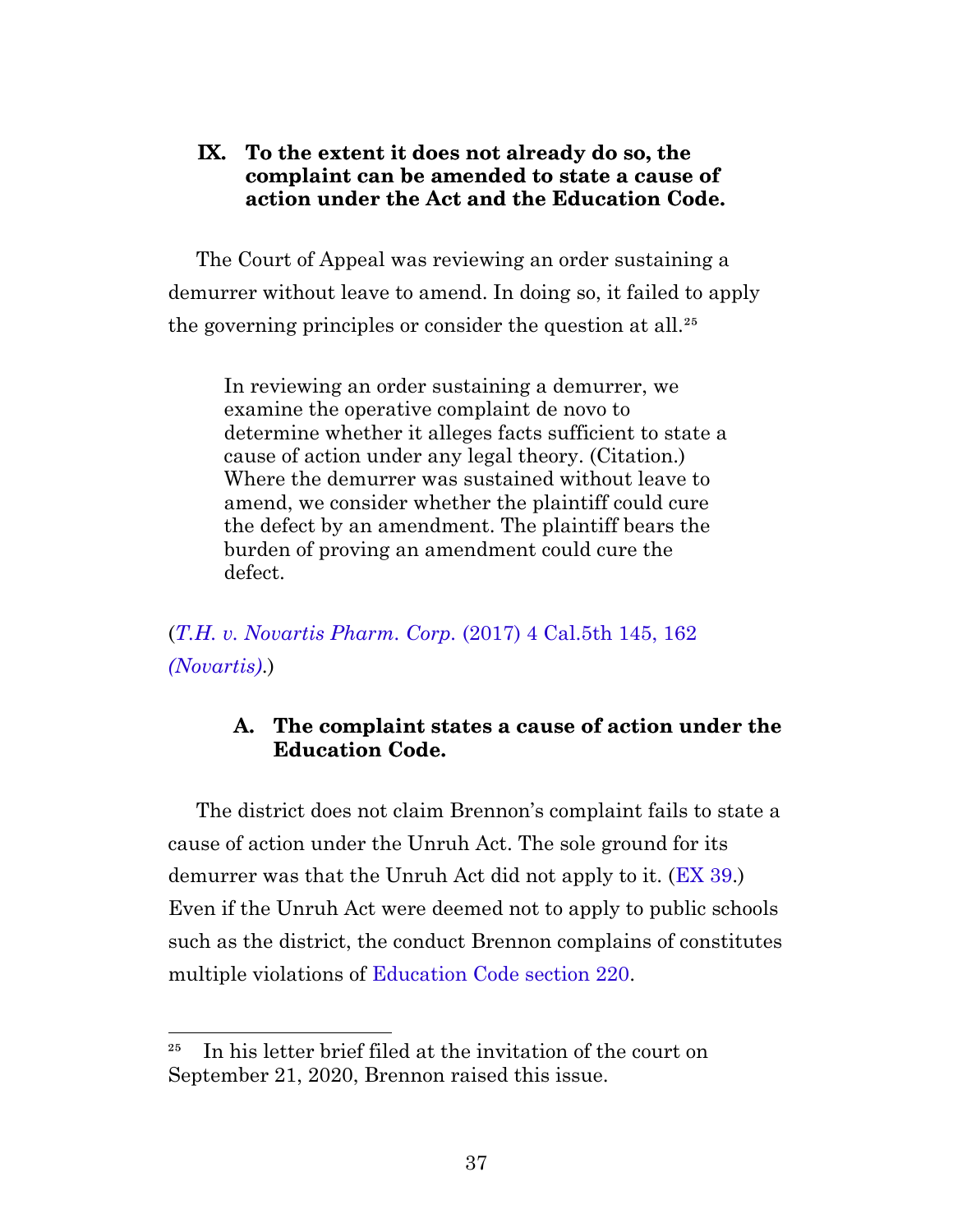No person shall be subjected to discrimination on the basis of disability . . . in any program or activity conducted by an educational institution that receives, or benefits from, state financial assistance, or enrolls pupils who receive state student financial aid.

California governmental liability practice requires that "a statute or 'enactment' claimed to establish the duty must at the very least be identified." (*[Searcy v. Hemet Unified Sch. Dist.](https://casetext.com/case/searcy-v-hemet-unified-school-dist#p802)* (1986) [177 Cal.App.3d 792, 802](https://casetext.com/case/searcy-v-hemet-unified-school-dist#p802).) But this rule is subject to the general rule that courts liberally allow pleading amendments, even when requested for the first time on appeal. (*[Keyes v. Santa Clara](https://casetext.com/case/keyes-v-santa-clara-valley-water-dist#p885) Valley Water Dist.* [\(1982\) 128 Cal.App.3d 882, 885](https://casetext.com/case/keyes-v-santa-clara-valley-water-dist#p885).) Brennon could properly have amended his complaint to identify the controlling statutes.

#### **B. To the extent the complaint fails to detail the "business" activities of the district, it can be amended to do so.**

<span id="page-37-0"></span>An examination of the public information about the district from its website reveals that its activities involve the public well beyond delivering education to its students. In the first place, the district operates more than merely DAHS where Brennon attended. Altogether, it operates 50 schools, including six high schools.<sup>26</sup>

It runs senior centers where they

offer topical speakers, resource information, some health screening, exercises, table games, handicrafts,

<sup>&</sup>lt;sup>26</sup> https://www.wccusd.net/domain/96 (as of  $4/19/21$ ).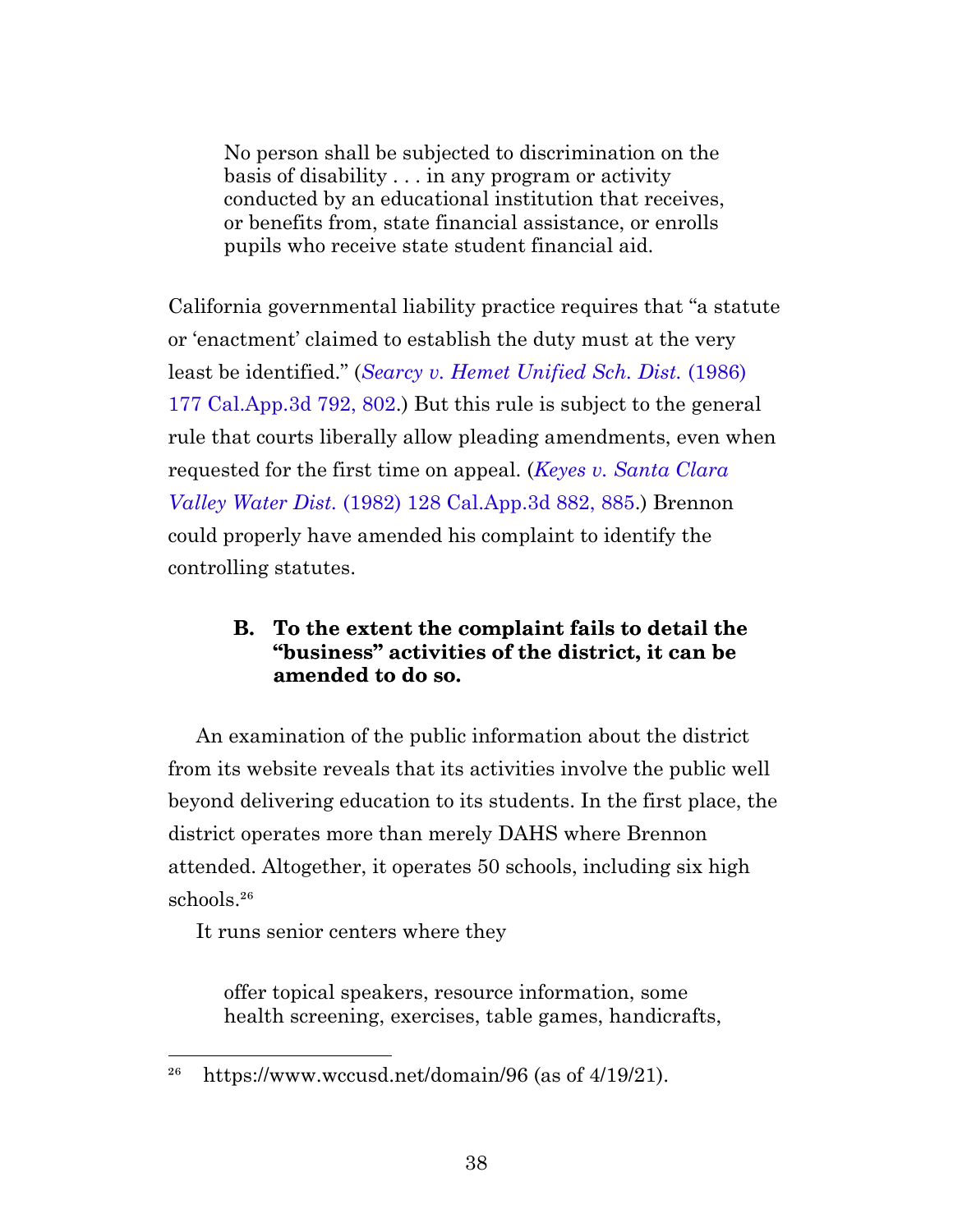needlework, special occasion celebrations, a variety of entertainment, occasional field trips, fellowship, friendship, massage, snacks, and cultural activities. In addition, instruction is available in foreign languages (Spanish and German), computer skills, internet access, arts and crafts, t'ai chi, current events and dance. A low-cost lunch is also available.<sup>27</sup>

It offers Microsoft office testing and specialist certification for a fee.<sup>28</sup> It also offers adult education for a fee.<sup>29</sup> It provides free lunches to students and non-students.<sup>30</sup>

More significantly, it operates, with the City of Richmond, the Richmond Swim Center on its Kennedy High School campus. The center is open to the public. $31$  When these activities are considered the district looks more and more like the Boys' Club in *Isbister* than the Boy Scouts in *Curran.*

To be sure, Brennon has not raised previously the possibility of amendment for a Unruh Act cause of action. But leave to amend may be requested for the first time on appeal. (E.g., *Heshejin v. Rostami* [\(2020\) 54 Cal.App.5th 984, 992](https://casetext.com/case/heshejin-v-rostami#p992).) And the court tests the sufficiency of the complaint as against any theory. (*Novartis*, *supra*[, 4 Cal.5th at p. 162](https://casetext.com/case/th-v-novartis-pharm-corp#p162).) With the parties having settled, the question may be moot as to them. The more important point is that the question of whether a public entity,

<sup>&</sup>lt;sup>27</sup> http://www.wccae.info/older.html (as of  $4/17/21$ ).

<sup>&</sup>lt;sup>28</sup> https://wccae.asapconnected.com/#Products (as of  $4/17/21$ ).

<sup>&</sup>lt;sup>29</sup> http://www.wccae.info/adultdisabil.html (as of  $4/17/21$ ).

<sup>&</sup>lt;sup>30</sup> https://www.wccusd.net/mealfoodoptions (as of 4/17/21).

<sup>&</sup>lt;sup>31</sup> https://www.radiofreerichmond.com/

richmond\_swim\_center\_offers\_new\_design\_amenities\_to\_public (as of 4/17/21).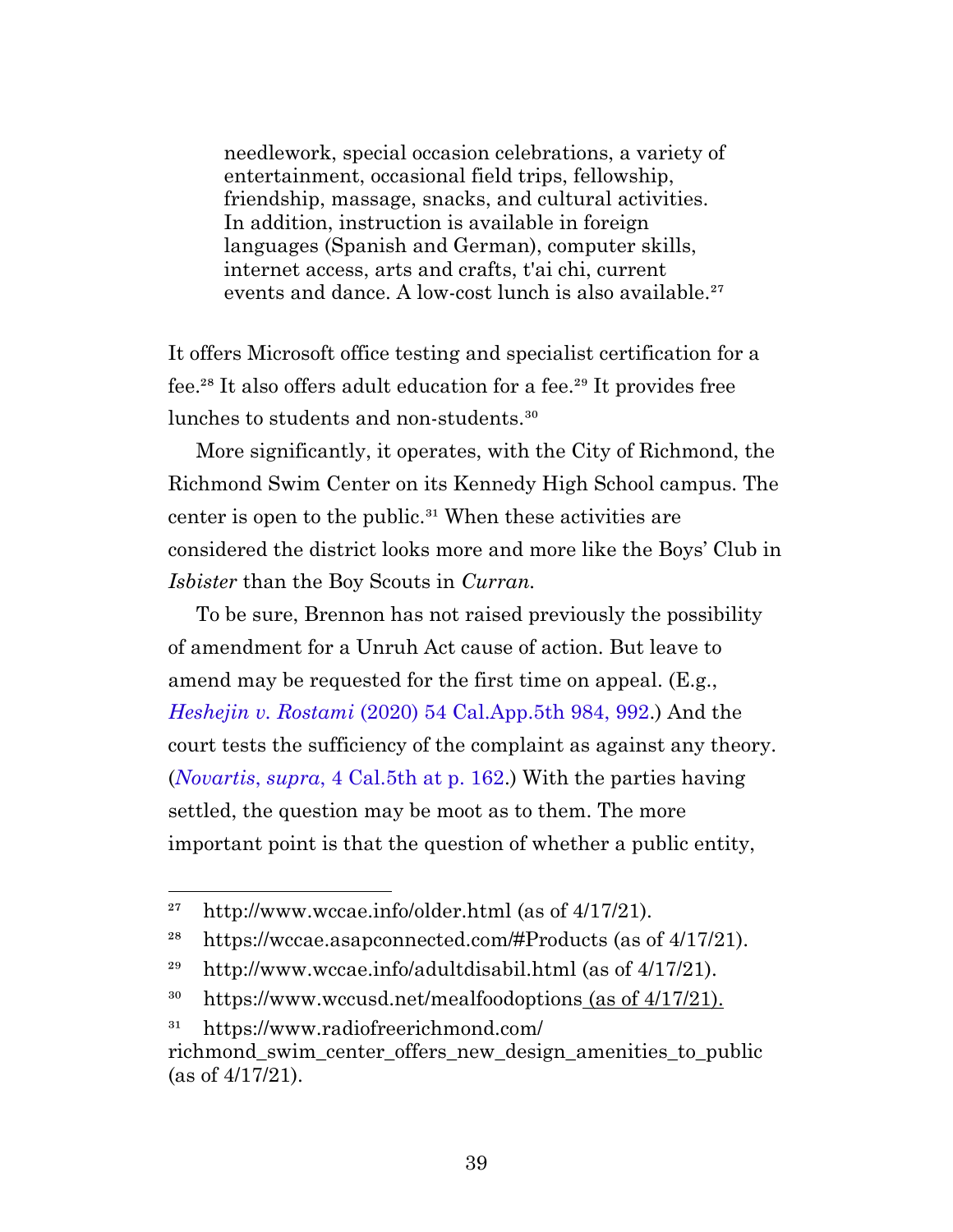including a school, can be a "business establishment" within meaning of the Act is more nuanced than the Court of Appeal's analysis would suggest.

#### **CONCLUSION**

<span id="page-39-0"></span>The Court of Appeal failed to identify any policy considerations of sufficient moment to countervail the antidiscrimination, school safety and private enforcement policies that support Brennon. The Legislature has indicated disability discrimination does not require intentional misconduct. The Legislature has indicated the remedies for disability discrimination in schools are cumulative. The Court should give voice to these policies.

Brennon has stated a cause of action under the Unruh Act. The Court should so hold, reverse the Court of Appeal and remand with directions to grant his petition.

Respectfully submitted,

Dated: April 21, 2021 By: /s/ Alan Charles Dell'Ario

Attorney for Petitioner Brennon B.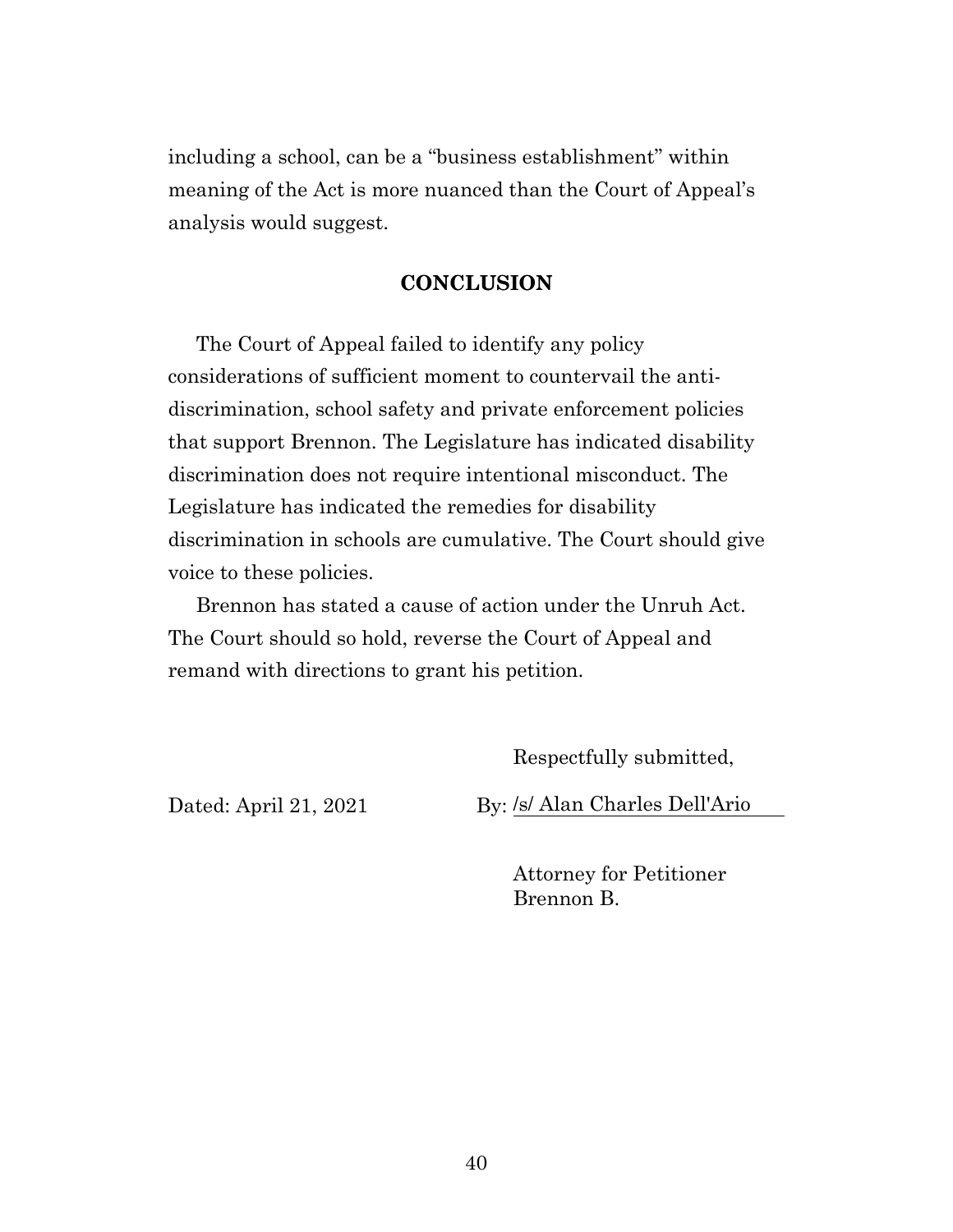#### **CERTIFICATE OF COMPLIANCE**

<span id="page-40-0"></span>This brief is set using **13-pt Century Schoolbook**. According to TypeLaw.com, the computer program used to prepare this brief, this brief contains **7,432** words, excluding the cover, tables, signature block, and this certificate.

The undersigned certifies that this brief complies with the form requirements set by California Rules of Court, rule 8.204(b) and contains fewer words than permitted by rule 8.520(c) or by Order of this Court.

Dated: April 21, 2021 By: /s/ Alan Charles Dell'Ario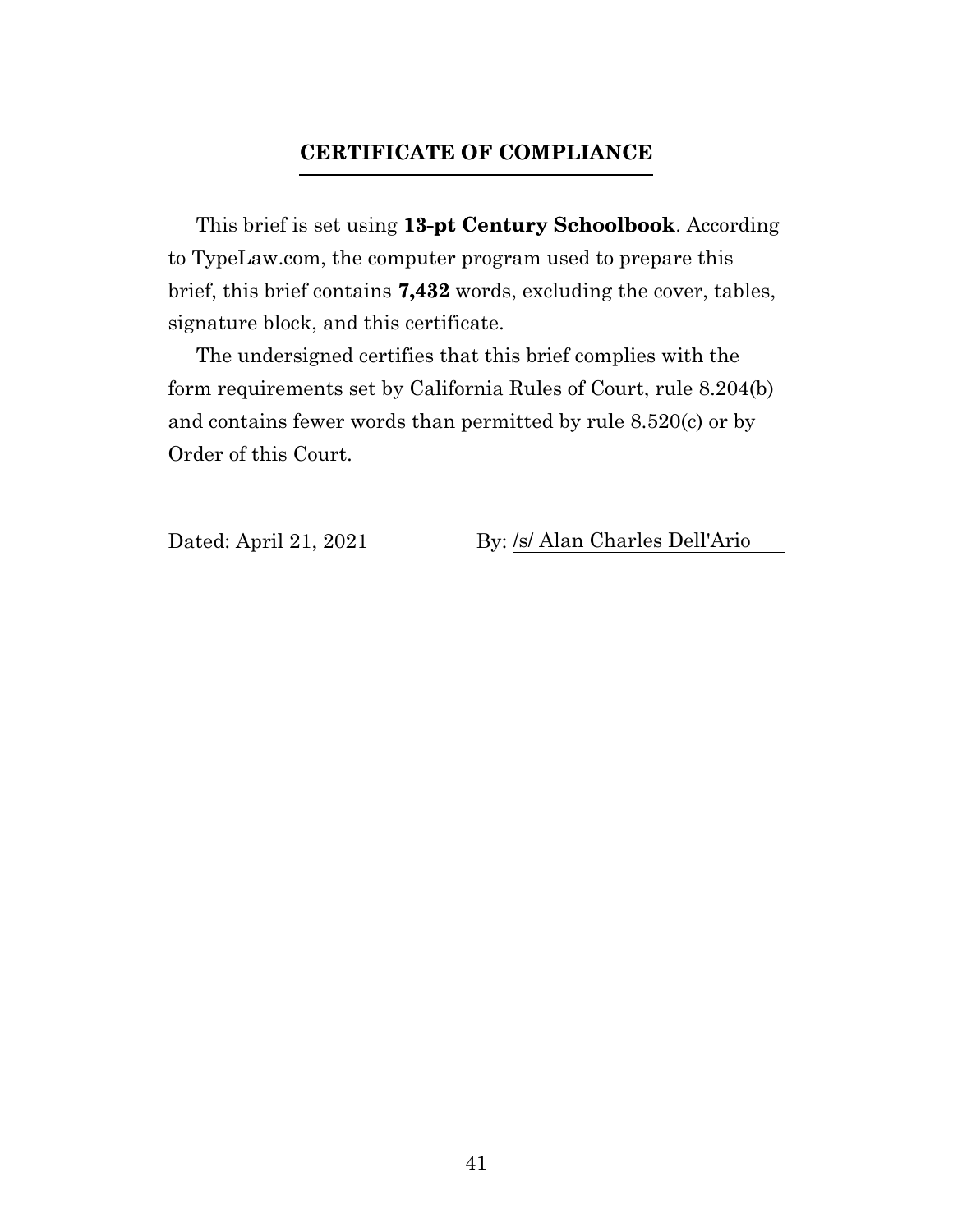#### **PROOF OF SERVICE**

I declare:

<span id="page-41-0"></span>At the time of service I was at least 18 years of age and not a party to this legal action. My business address is PO BOX 359, Napa, CA 94559. I served document(s) described as Opening Brief on the Merits as follows:

#### *By U.S. Mail*

On April 21, 2021, I enclosed a copy of the document(s) identified above in an envelope and deposited the sealed envelope(s) with the US Postal Service with the postage fully prepaid, addressed as follows:

Superior Court of Contra Costa County 725 Ward St. Martinez, CA 94533 (for Hon. Charles Treat)

California Solicitor General 1515 Clay St. Oakland, CA 94612-1499 (for California Attorney General)

I am a resident of or employed in the county where the mailing occurred (Napa, CA).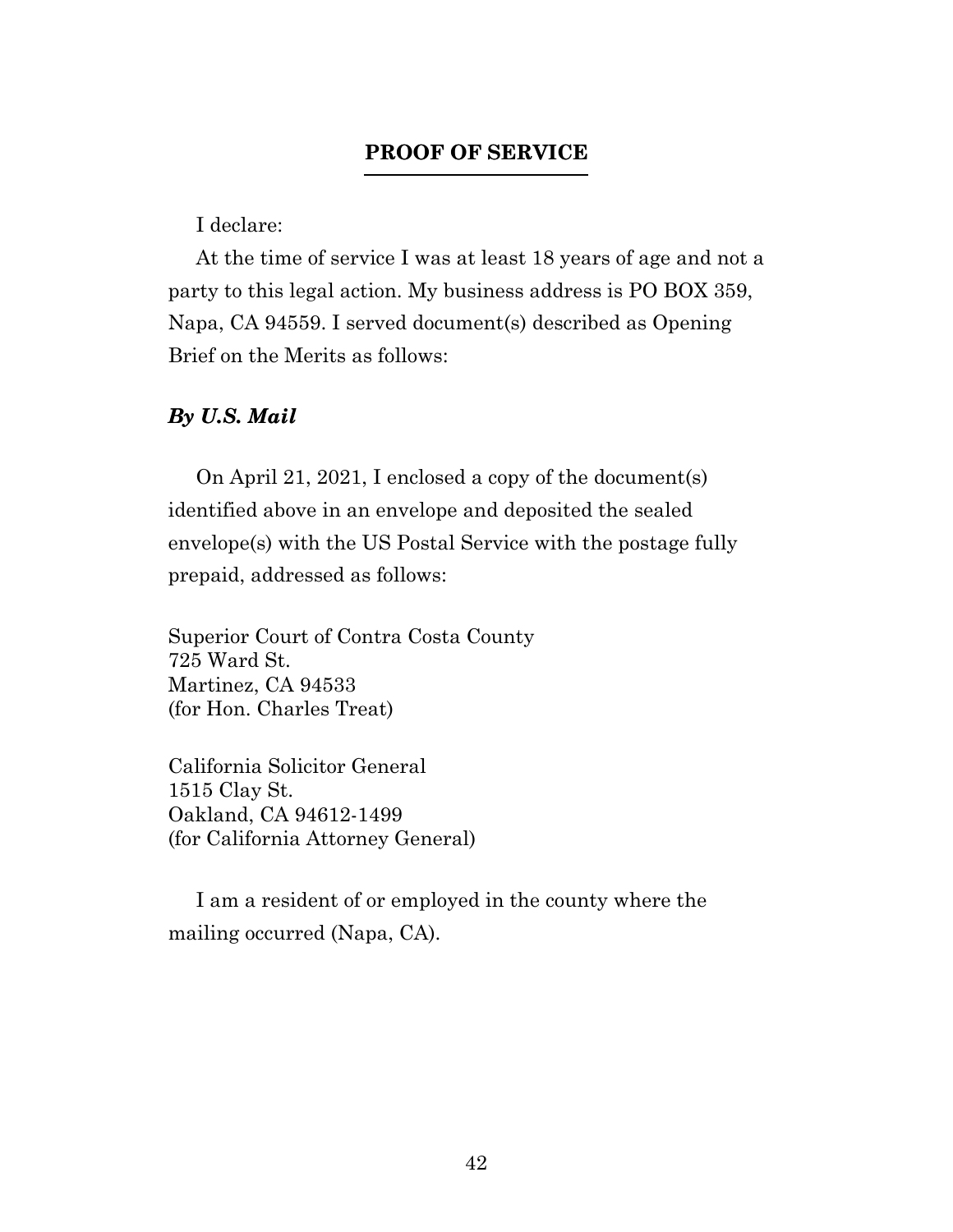I declare under penalty of perjury under the laws of the State of California that the foregoing is true and correct.

Dated: April 21, 2021 By: <u>/s/ Alan Charles Dell'Ario</u>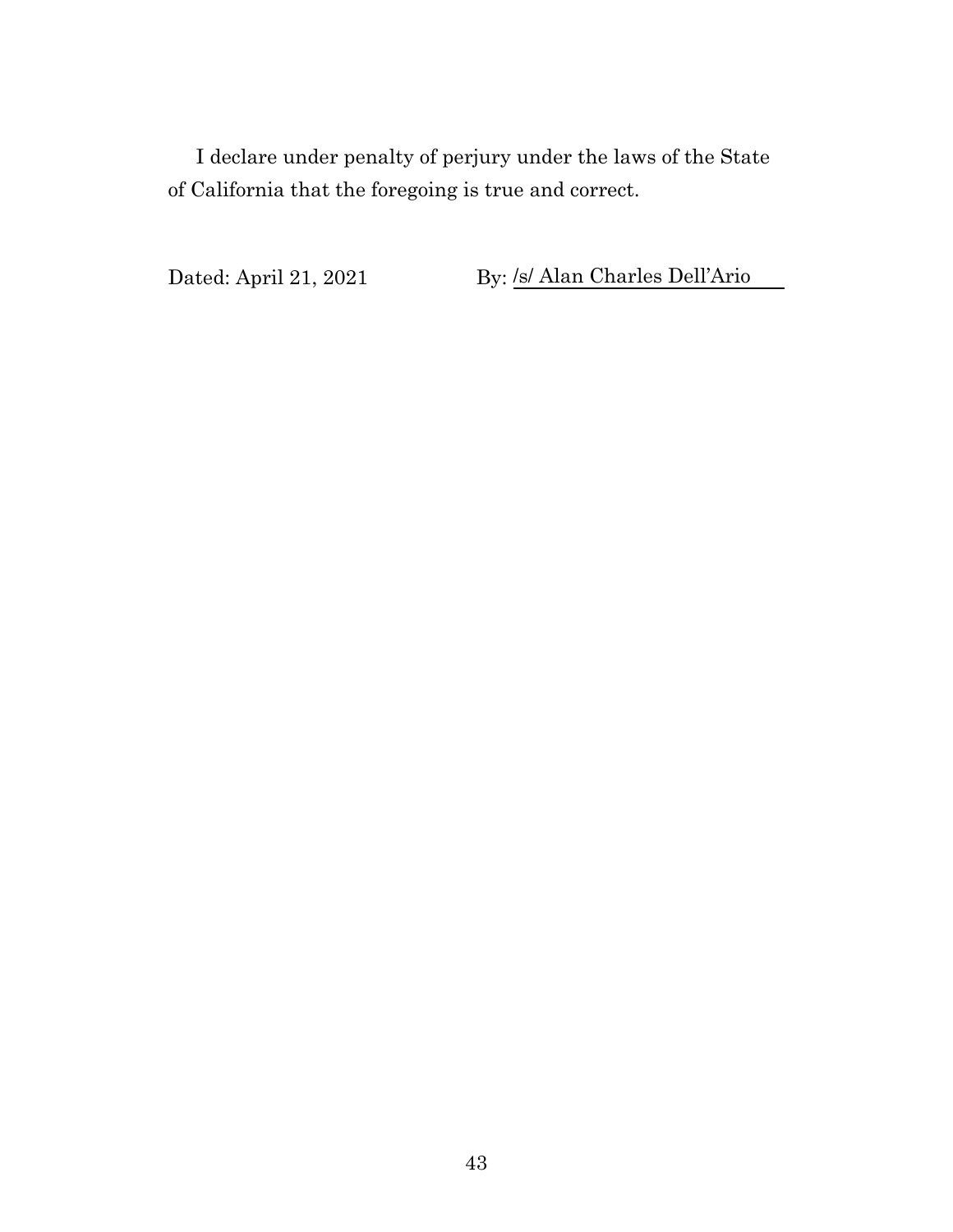#### **STATE OF CALIFORNIA**

Supreme Court of California

#### *PROOF OF SERVICE*

#### **STATE OF CALIFORNIA**

Supreme Court of California

#### Case Name:**B. (BRENNON) v. S.C. (WEST CONTRA COSTA UNIFIED SCHOOL DISTRICT)**

Case Number:**S266254**

Lower Court Case Number:**A157026**

- 1. At the time of service I was at least 18 years of age and not a party to this legal action.
- 2. My email address used to e-serve: **charles@dellario.org**

3. I served by email a copy of the following document(s) indicated below:

Title(s) of papers e-served:

| <b>Filing</b><br>$\overline{ }$<br>vpe | <b>Title</b><br>Document                               |
|----------------------------------------|--------------------------------------------------------|
| <b>BRIEF</b>                           | 7BM<br><b>Brennon</b><br>200 <sub>4</sub><br>(6)<br>74 |

| Service Recipients: |
|---------------------|
|                     |

| <b>Person Served</b>                          | <b>Email Address</b>              | <b>Type</b> | Date / Time      |
|-----------------------------------------------|-----------------------------------|-------------|------------------|
| Sharon Arkin                                  | $sarkin@arkinlaw$ firm.com        | $ e-$       | 4/21/2021        |
| The Arkin Law Firm                            |                                   |             | Serve 3:54:34 PM |
| 154858                                        |                                   |             |                  |
| Micha Liberty                                 | micha@libertylaw.com              | $e-$        | 4/21/2021        |
| Liberty Law Office                            |                                   |             | Serve 3:54:34 PM |
| <b>Timothy Murphy</b>                         | $ $ tmurphy@esmlawfirm.com $ $ e- |             | 4/21/2021        |
| Edrington Schirmer & Murphy                   |                                   |             | Serve 3:54:34 PM |
| Camille Banks                                 | cbanks@dwkesq.com                 | $e-$        | 4/21/2021        |
| Dannis Woliver Kelley                         |                                   |             | Serve 3:54:34 PM |
| David Nahmias                                 | dnahmias@impactfund.org e-        |             | 4/21/2021        |
| Impact Fund                                   |                                   |             | Serve 3:54:34 PM |
| 324097                                        |                                   |             |                  |
| Ana Graciela Najera Mendoza                   | AMendoza@aclusocal.org            | $ e-$       | 4/21/2021        |
| <b>ACLU Foundation of Southern California</b> |                                   |             | Serve 3:54:34 PM |
| 301598                                        |                                   |             |                  |
| Ila Friend                                    | ifriend@dwkesq.com                | $ e-$       | 4/21/2021        |
| Dannis Woliver Kelley                         |                                   |             | Serve 3:54:34 PM |
| Cody Lee Saal                                 | $\text{Csaal}(a)$ esmlawfirm.com  | le-         | 4/21/2021        |
| Edrington, Schirmer & Murphy LLP              |                                   |             | Serve 3:54:34 PM |
| 286041                                        |                                   |             |                  |
| David Obrand                                  | dobrand@dwkesq.com                | le-         | 4/21/2021        |
| Dannis Woliver Kelley                         |                                   |             | Serve 3:54:34 PM |
| 293657                                        |                                   |             |                  |
| Shanti Friend                                 | sfriend@dwkesq.com                | e-          | 4/21/2021        |
| Dannis Woliver Kelley                         |                                   |             | Serve 3:54:34 PM |
| Sue Ann Evans                                 | sevans@dwkesq.com                 | e-          | 4/21/2021        |
| Dannis Woliver Kelley                         |                                   |             | Serve 3:54:34 PM |
| 151562                                        |                                   |             |                  |